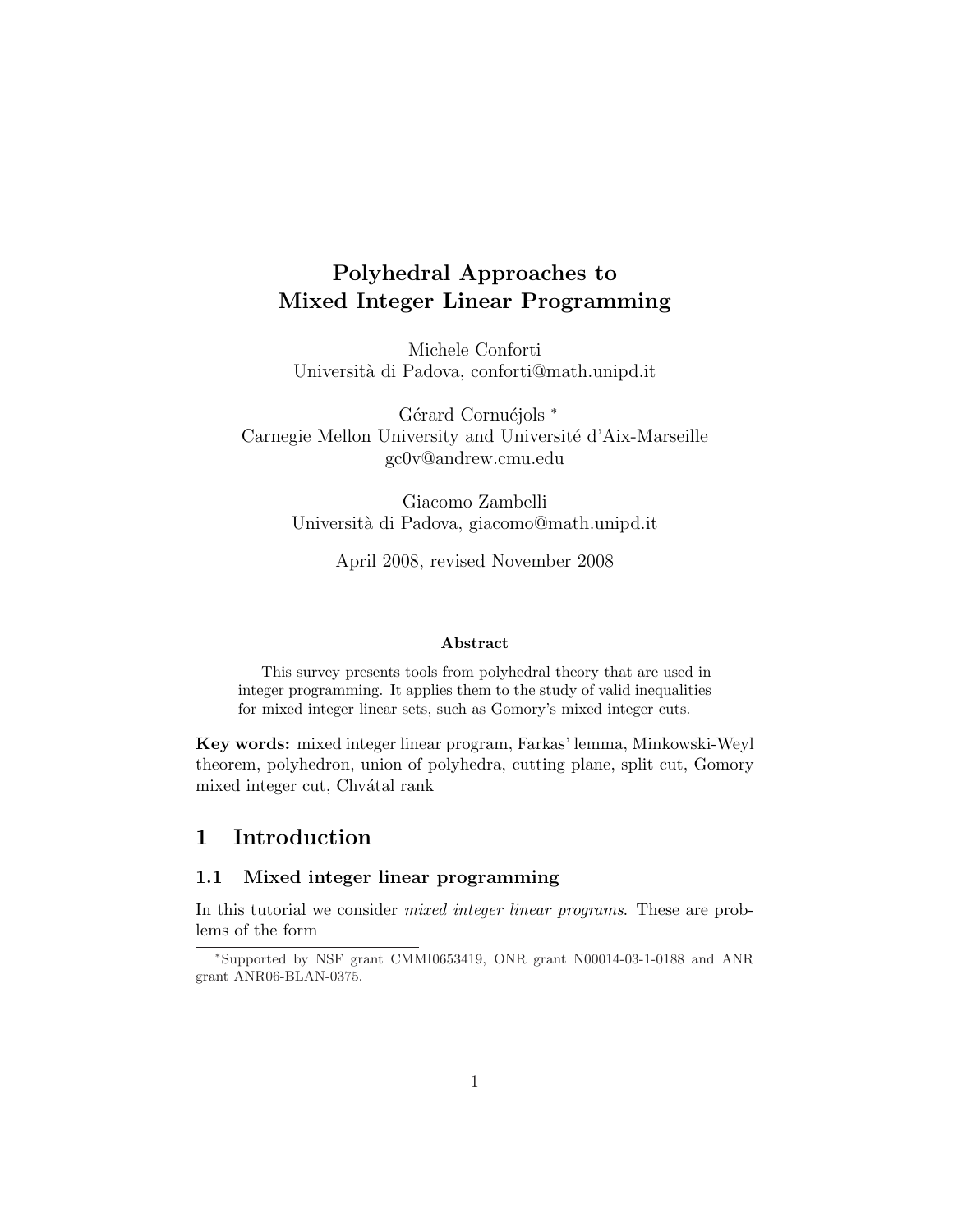$$
\begin{array}{rcl}\n\max & cx + hy \\
Ax + Gy & \leq & b \\
x & \geq & 0 \text{ integral} \\
y & \geq & 0,\n\end{array} \tag{1}
$$

where the data are the row vectors  $c \in \mathbb{Q}^n$ ,  $h \in \mathbb{Q}^p$ , the matrices  $A \in \mathbb{Q}^{m \times n}$ ,  $G \in \mathbb{Q}^{m \times p}$  and the column vector  $b \in \mathbb{Q}^m$ ; and the variables are the column vectors  $x \in \mathbb{R}^n$  and  $y \in \mathbb{R}^p$ . The set S of feasible solutions to (1) is called a mixed integer linear set when  $p \geq 1$  and a pure integer linear set when  $p=0.$ 



Figure 1: A mixed integer set

The polyhedral approach is a powerful tool for solving mixed integer linear programs (1). This is the topic of this tutorial.

#### 1.2 Historical perspective

Babylonian tablets show that mathematicians were already solving systems of linear equations over 3000 years ago. The eighth book of the Chinese Nine Books of Arithmetic, written over 2000 years ago, describes the Gaussian elimination method. In 1809, Gauss [29] used this method in his work and presented it as a "standard technique". Surprisingly, the method was subsequently named after him.

A major breakthrough occurred when mathematicians started analyzing systems of linear *inequalities*. This is a fertile ground for beautiful theories. In 1826 Fourier [28] gave an algorithm for solving such systems by eliminating variables one at a time. Other important contributions are due to Farkas [26] and Minkowski [39]. Systems of linear inequalities define polyhedra and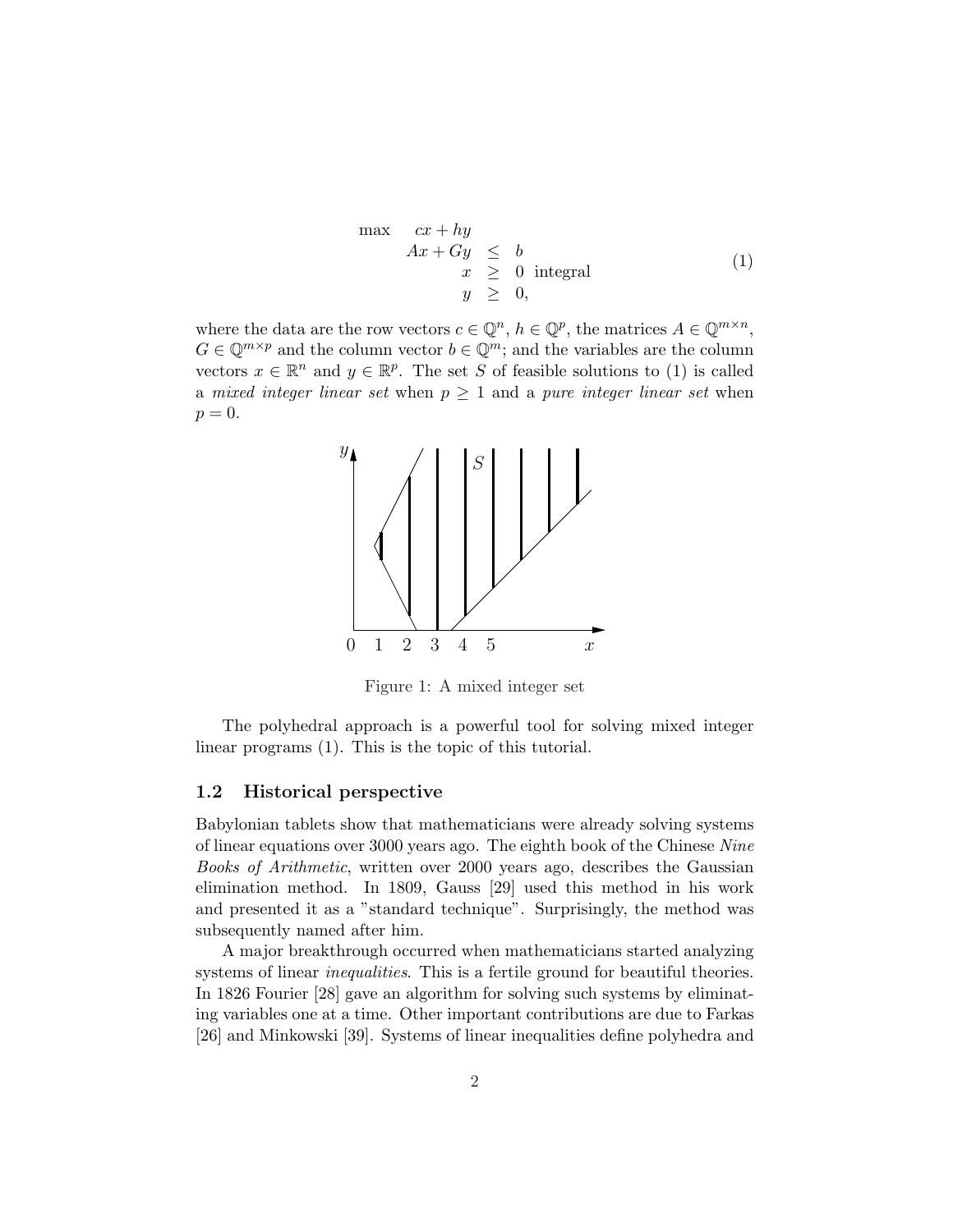it is natural to optimize a linear function over them. This is the topic of linear programming, arguably one of the greatest successes of computational mathematics in the twentieth century. The simplex method, developed by Dantzig [20] in 1951, is currently used to solve large-scale applications in all sorts of human endeavors. It is often desirable to find integer solutions to linear programs. This is the topic of this tutorial. The first algorithm for solving (1) in the pure integer case was discovered in 1958 by Gomory [31].

When considering algorithmic questions, a fundamental issue is the increase in computing time when the size of the problem instance increases. In the 1960s Edmonds [23] was one of the pioneers in stressing the importance of polynomial-time algorithms. These are algorithms whose computing time is bounded by a polynomial function of the instance size. In particular Edmonds [24] pointed out that, by being a bit careful with the intermediate numbers that are generated, the Gaussian elimination method can be turned into a polynomial-time algorithm. The existence of a polynomial-time algorithm for linear programming remained a challenge for many years. This question was resolved positively by Khachiyan [34] in 1979, and later by Karmarkar [33] using a totally different algorithm. Both algorithms were (and still are) very influential, each in its own way. In integer programming, Lenstra [36] found a polynomial-time algorithm when the number of variables is fixed. Although integer programming is NP-hard in general, the polyhedral approach has proved successful in practice. It can be traced back to the work of Dantzig, Fulkerson and Johnson [21]. Research is currently very active in this area. Also very promising are non-polyhedral approximations that can be computed in polynomial-time, such as semidefinite relaxations (Lovász and Schrijver [37], Goemans and Williamson [30]).

In the next section, we motivate the polyhedral approach by presenting a cutting plane method for solving mixed integer linear programs (1).

#### 1.3 Cutting Plane Methods

Solving a mixed integer linear program (MILP) such as (1) is NP-hard (Cook [16]). One approach that has been quite successful in practice is based on an idea that is commonly used in computational mathematics: Find a relaxation that is easier to compute and gives a tight approximation. We focus on *linear programming (LP) relaxations*.

Given a mixed integer linear set  $S := \{(x, y) \in \mathbb{Z}_{+}^{n} \times \mathbb{R}_{+}^{p} : Ax + Gy \leq b\}$ , a linear programming relaxation of S is a set  $P' = \{(x, y) : A'x + G'y \leq b'\}$  that contains S. Why LP relaxations? Mainly for two reasons: As mentioned already, there are efficient practical algorithms for solving linear programs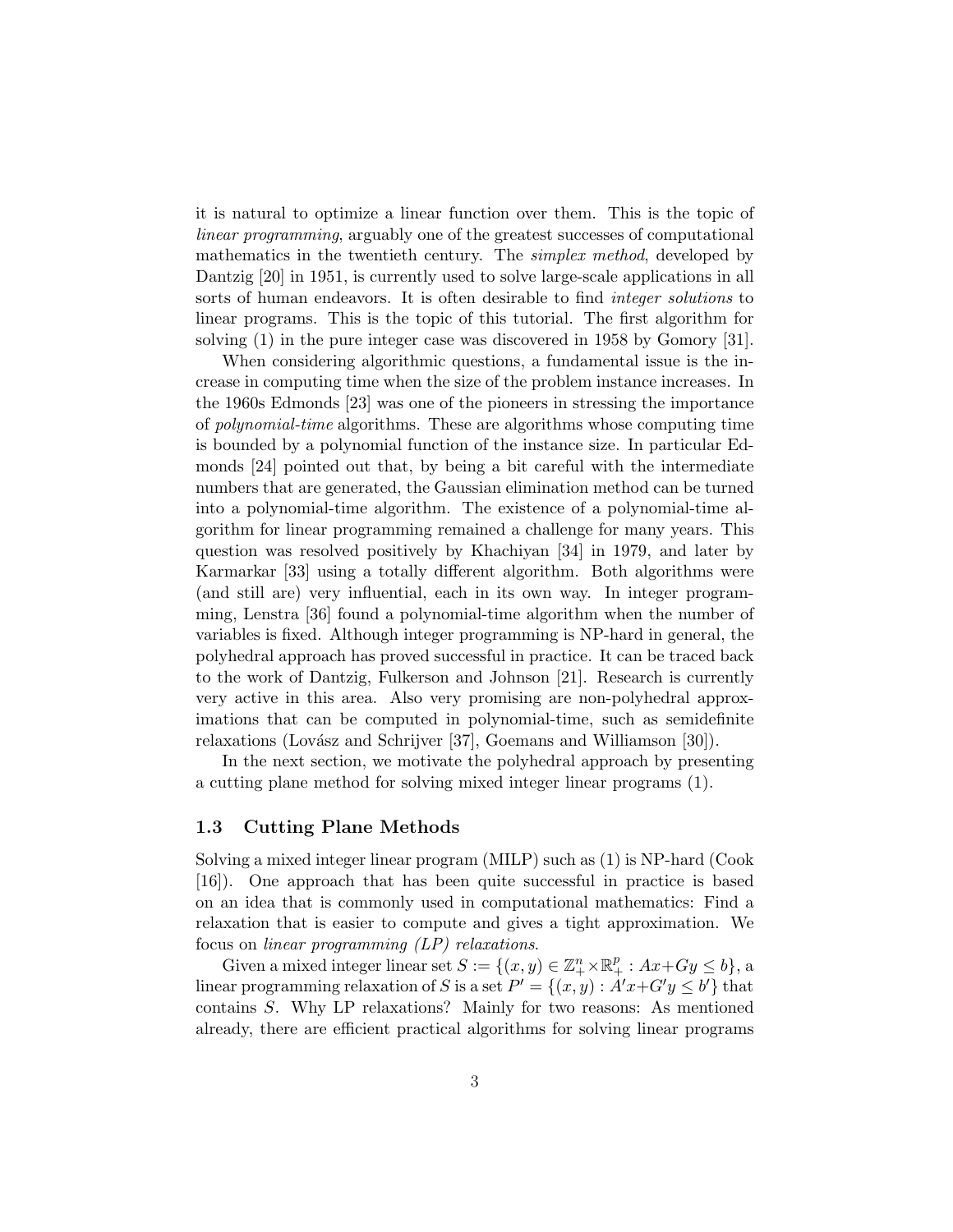[20], [33]. Second, one can generate a sequence of LP relaxations that provide increasingly tight approximations of the set S.

For a mixed integer set  $S$ , there is a natural  $LP$  relaxation:

$$
P_0 := \{(x, y) : Ax + Gy \le b, x \ge 0, y \ge 0\}
$$

which is obtained from the system that defines  $S$  by discarding the integrality requirement on the vector  $x$ .

Let  $(x^0, y^0)$  be an optimal solution and  $z^0$  the value of the linear program

$$
\max\{cx + hy : (x, y) \in P_0\}\tag{2}
$$

whose constraint set is the natural linear programming relaxation of S. We will assume that we have a linear programming solver at our disposal, thus  $(x^0, y^0)$  and  $z^0$  are available to us. Let  $z^*$  be the optimal value of (1). Since  $S \subseteq P_0$ , it follows that  $z^0 \geq z^*$ . Furthermore if  $x^0$  is an integral vector, then  $(x^0, y^0) \in S$ ,  $z^* = z^0$  and the MILP (1) is solved.

A strategy for dealing with an optimal solution  $(x^0, y^0)$  of (2) that is not in S is to find an inequality  $\alpha x + \gamma y \leq \beta$  that is satisfied by every point in S and such that  $\alpha x^0 + \gamma y^0 > \beta$ . The existence of such an inequality is guaranteed when  $(x^0, y^0)$  is an optimal *basic* solution of (2), which can be found by standard LP algorithms.

An inequality  $\alpha x + \gamma y \leq \beta$  that is satisfied by every point in S is a valid *inequality* for S. If such an inequality is violated by  $(x^0, y^0)$ , it is a cutting plane separating  $(x^0, y^0)$  from S.

Define now

$$
P_1 = P_0 \cap \{(x, y) : \alpha x + \gamma y \le \beta\}.
$$

Since  $S \subseteq P_1 \subset P_0$ , a linear programming relaxation for MILP based on  $P_1$  is stronger than the natural relaxation based on  $P_0$  in the sense that the solution  $(x^0, y^0)$  of the natural LP relaxation does not belong to  $P_1$ . So the optimal value of the LP

$$
\max\{cx + hy : (x, y) \in P_1\}
$$

is at least as good an approximation of the value  $z^*$  as  $z_0$ . The recursive application of this idea leads to the cutting plane approach:

Starting with  $i = 0$ , repeat:

**Recursive Step:** Solve the linear program  $\max\{cx + hy : (x, y) \in P_i\}$ . If the associated optimal basic solution  $(x^i, y^i)$  belongs to S, Stop. Otherwise solve the following separation problem: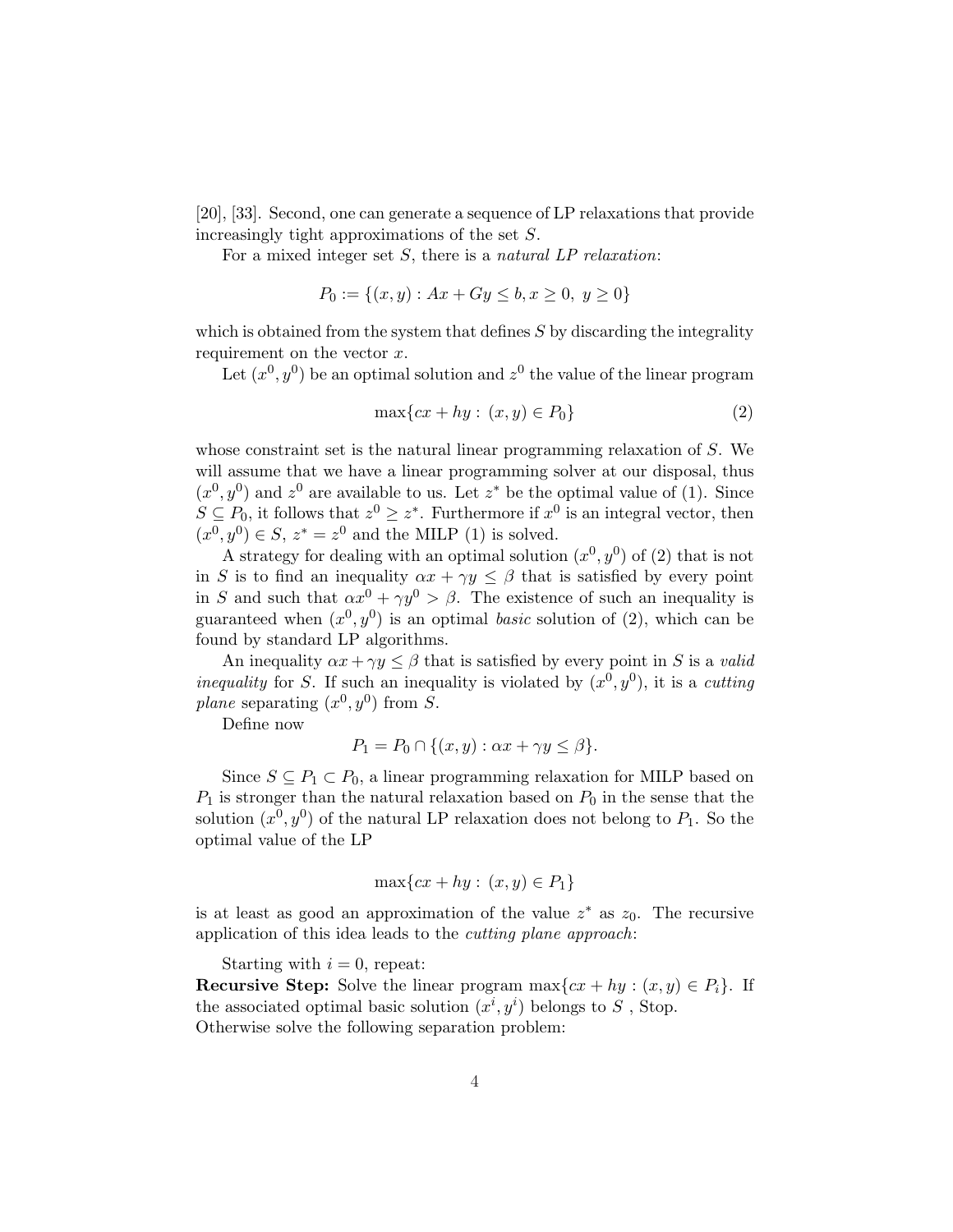Find a cutting plane  $\alpha x + \gamma y \leq \beta$  separating  $(x^i, y^i)$  from S. Set  $P_{i+1} := P_i \cap \{(x, y) : \alpha x + \gamma y \leq \beta\}$  and repeat the recursive step.

If  $(x^i, y^i)$  is not in S, there are infinitely many cutting planes separating  $(x^{i}, y^{i})$  from S. So the separation problem that is recursively solved in the above algorithm has many solutions. There is usually a tradeoff between the running time of a separation procedure and the quality of the cutting planes it produces. We will discuss several possibilities in this survey.

For now, we illustrate the cutting plane approach on a two variable example (see Figure 2):

$$
\max z = 11x_1 + 4.2x_2
$$
  
\n
$$
-x_1 + x_2 \le 2
$$
  
\n
$$
8x_1 + 2x_2 \le 17
$$
  
\n
$$
x_1, x_2 \ge 0 \text{ integer.}
$$
\n(3)

We first add slack variables  $x_3$  and  $x_4$  to turn the inequality constraints into equalities. The problem becomes:

 $z - 11x_1 - 4.2x_2 = 0$  $-x_1 + x_2 + x_3 = 2$  $8x_1 + 2x_2 + x_4 = 17$  $x_1, x_2, x_3, x_4 \geq 0$  integer.

Solving the LP relaxation, we get the optimal tableau:

$$
z + 1.16x_3 + 1.52x_4 = 28.16
$$
  
\n
$$
x_2 + 0.8x_3 + 0.1x_4 = 3.3
$$
  
\n
$$
x_1 - 0.2x_3 + 0.1x_4 = 1.3
$$
  
\n
$$
x_1, x_2, x_3, x_4 \ge 0
$$

The corresponding basic solution is  $x_3 = x_4 = 0, x_1 = 1.3, x_2 = 3.3$  with objective value  $z = 28.16$ . Since the values of  $x_1$  and  $x_2$  are not integer. this is not a solution of (3). We can generate a cut from the constraint  $x_2 + 0.8x_3 + 0.1x_4 = 3.3$  using the following reasoning. Since  $x_2$  is an integer variable, we have

$$
0.8x_3 + 0.1x_4 = 0.3 + k
$$
 where  $k \in \mathbb{Z}$ .

Since the left-hand-side is nonnegative, we must have  $k \geq 0$ , which implies

$$
0.8x_3 + 0.1x_4 \ge 0.3
$$

This is the famous Gomory fractional cut [31]. Note that it cuts off the above fractional LP solution  $x_3 = x_4 = 0$ .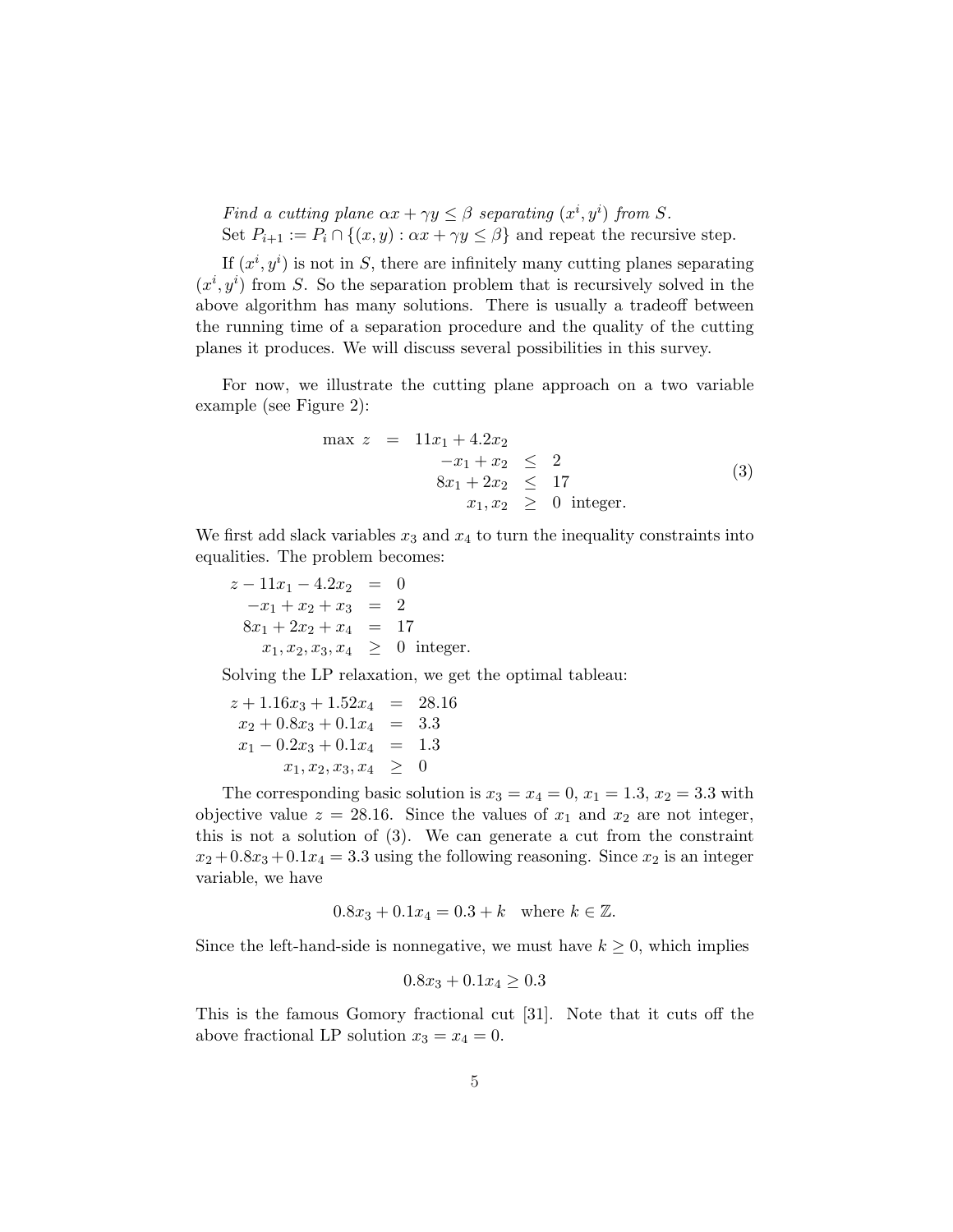

Figure 2: The first two cuts in the cutting plane algorithm

Since  $x_3 = 2 + x_1 - x_2$  and  $x_4 = 17 - 8x_1 - 2x_2$ , we can express Gomory's fractional cut in the space  $(x_1, x_2)$ . This yields  $x_2 \leq 3$  (see Figure 2).

Adding this cut to the linear programming relaxation, we get the following formulation.

max  $11x_1 + 4.2x_2$  $-x_1 + x_2 \leq 2$  $8x_1 + 2x_2 \leq 17$  $x_2 \leq 3$  $x_1, x_2 \geq 0.$ 

Solving this linear program, we find the basic solution  $x_1 = 1.375, x_2 = 3$ with value  $z = 27.725$ . From the optimal tableau, we can generate a new fractional cut:

$$
x_1 + x_2 \le 4.
$$

Adding this cut to the LP, we find a new LP optimum  $x_1 = 1.5, x_2 = 2.5$ with value  $z = 27$ . Two more iterations are needed to obtain the optimal integer solution  $x_1 = 1$ ,  $x_2 = 3$  with value  $z = 23.6$ .

# 2 Polyhedra and the Fundamental Theorem of Integer Programming

A polyhedron in  $\mathbb{R}^n$  is a set of the form  $P := \{x \in \mathbb{R}^n : Ax \leq b\}$  where A is a real matrix and  $b$  a real vector. If  $A$  and  $b$  have rational entries,  $P$  is a *rational polyhedron*. A polyhedron of the form  $\{x \in \mathbb{R}^n : Ax \leq 0\}$  is called a polyhedral cone. Note that a polyhedral cone is always nonempty since it contains the null vector 0.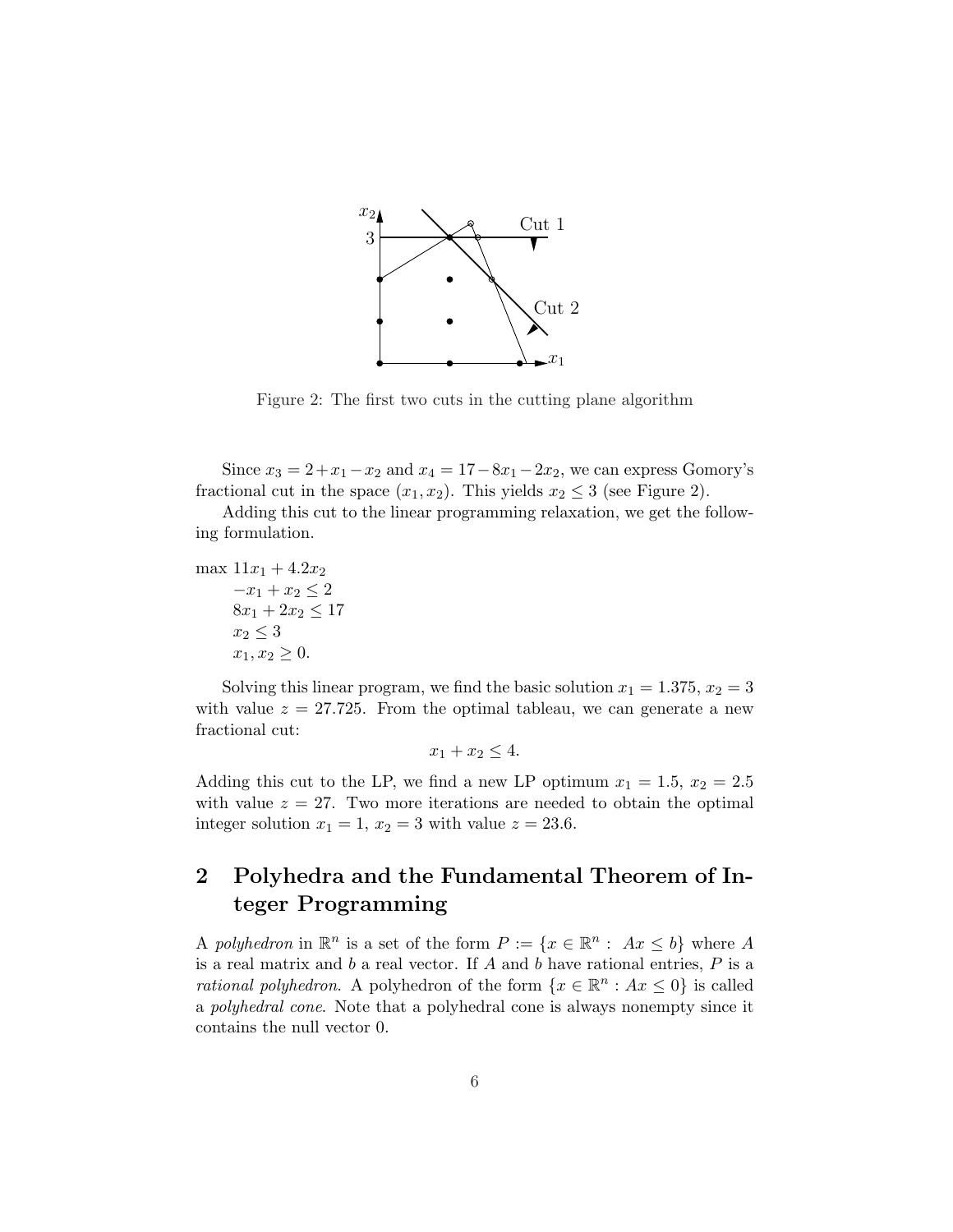For  $S \subseteq \mathbb{R}^n$ , the convex hull of S is the set conv $(S) := \{x \in \mathbb{R}^n : x = \sum_{i=1}^k \lambda_i x^i$  where  $k \ge 1, \ \lambda \in \mathbb{R}^k_+, \sum_{i=1}^k \lambda_i = 1$  and  $x^1, \dots, x^k \in S\}$ . This is  $_{i=1}^k \lambda_i = 1$  and  $x^1, \ldots, x^k \in S$ . This is the smallest convex set that contains S. Note that  $conv(\emptyset) = \emptyset$ . The convex hull of a finite set of points in  $\mathbb{R}^n$  is called a *polytope*. It will sometimes be useful to work with  $\overline{conv}(S)$ , the closure of conv $(S)$ , which is the smallest closed convex set that contains S. The *conic hull* of a nonempty set  $S \subseteq \mathbb{R}^n$  is cone  $S := \{x \in \mathbb{R}^n : x = \sum_{i=1}^k x_i\}$  $x_{i=1}^k \lambda_i x^i$  where  $k \geq 1, \lambda \in \mathbb{R}_+^k$  and  $x^1, \ldots, x^k \in$ S}. If S is a finite set, cone(S) is said to be *finitely generated*. It will be convenient to define cone( $\emptyset$ ) = {0}.

Given a cone C and  $r \in C \setminus \{0\}$ , the set cone $(r) = \{\lambda r : \lambda \geq 0\}$  is called a ray of C. Since cone  $(\lambda r) = \text{cone}(r)$  for every  $\lambda > 0$ , we will sometimes simply refer to a vector  $r \in C$  as a ray, to denote the corresponding ray cone(*r*). So when we say that r and r' are distinct rays, we mean cone(r)  $\neq$  cone(r'). We say that  $r \in C \setminus \{0\}$  is an *extreme ray* if there are no distinct rays  $r^1$  and  $r^2$  such that  $r = r^1 + r^2$ . We say that C is pointed if, for every  $r \in C \setminus \{0\}$ ,  $-r \notin C$ . One can verify that if C is a finitely generated pointed cone, then C is generated by its extreme rays.

An important theorem, due to Minkowski and Weyl, states that every polyhedron  $P$  can be written as the sum of a polytope  $Q$  and a finitely generated cone C. Here  $Q + C := \{x \in \mathbb{R}^n : x = y + z \text{ for some } y \in \mathbb{R}^n\}$ Q and  $z \in C$ . Note that  $P = \emptyset$  if and only if  $Q = \emptyset$ . If  $P := \{x \in \mathbb{R}^n : \emptyset\}$  $Ax \leq b$  is nonempty, then C is the cone  $\{x \in \mathbb{R}^n : Ax \leq 0\}$ , which is called the recession cone of P and denoted by  $rec(P)$ . We will prove this theorem in Section 2.3.

Using the Minkowski-Weyl theorem, we will prove the fundamental theorem of integer programming, due to Meyer [38]:

Given rational matrices A, G and a rational vector b, let  $P := \{(x, y) :$  $Ax + Gy \leq b$  and  $S := \{(x, y) \in P : x \text{ integral}\}.$  Then there exist rational matrices A', G' and a rational vector b' such that  $conv(S) = \{(x, y) : A'x +$  $G'y \leq b'\}.$ 

In other words, when  $P$  is a rational polyhedron, then the convex hull of  $S$  is also a rational polyhedron. Note that, if matrices  $A, G$  are not rational, then conv $(S)$  may not be a polyhedron as shown by the following example  $S := \{x \in \mathbb{Z}^2 : 1 \leq x_2 \leq \sqrt{2}x_1\}.$  In this case, infinitely many inequalities are required to describe  $conv(S)$  by a system of linear inequalities. In this survey we assume that the data  $A, G, b$  are rational. Meyer's theorem is the theoretical underpinning of the polyhedral approach to integer programming. Indeed, it shows that (1), the problem of optimizing a linear function over a mixed integer set  $S$  is equivalent to solving a linear program. The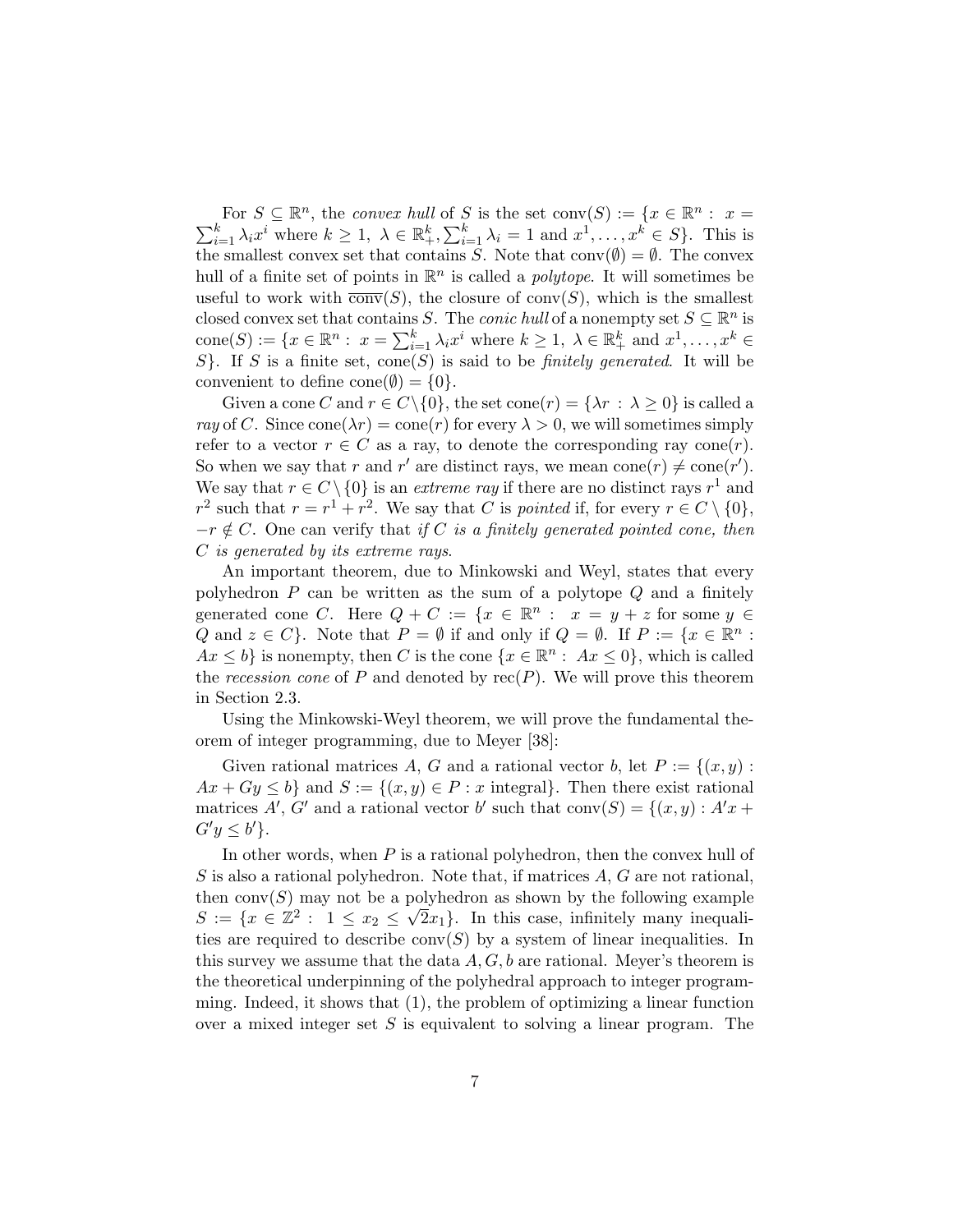main difficulty is that the polyhedron  $conv(S)$  is not known explicitly. In the later sections of the tutorial, we will address the constructive aspects of  $conv(S)$ .

#### 2.1 Farkas' lemma and linear programming duality

The following is a fundamental fact in linear algebra:

**Theorem 2.1.** A system of linear equations  $Ax = b$  is infeasible if and only if the system  $uA = 0$ ,  $ub < 0$  is feasible.

A constructive proof of Theorem 2.1 is straightforward using Gaussian elimination on the system  $Ax = b$ . Furthermore, one can decide in polynomial time which of the two systems is feasible, and find a solution, again using Gaussian elimination (Edmonds [24], see e.g. Schrijver [45] p.27). Farkas' lemma [26] provides a certificate of the solvability of a system of linear *inequalities*  $Ax \leq b$  in the same spirit as Theorem 2.1. However its proof is not as straightforward. This is not surprising since checking feasibility of a system of linear inequalities is a linear programming problem. In fact, Farkas' lemma can be used to derive the strong duality theorem of linear programming, as we will show later in this section. We first give a proof of Farkas' lemma based on Theorem 2.1, following Conforti, Di Summa and Zambelli [15]. A linear system  $a_ix = b_i$ ,  $i = 1, \ldots, p$ ,  $a_ix \leq b_i$ ,  $i = p + 1, \ldots, m$  is minimally infeasible if it has no solution but each of the  $m$  linear systems obtained by removing a single constraint has a solution.

**Theorem 2.2.** (Farkas' lemma) The system of linear inequalities  $Ax \leq b$ is infeasible if and only if the system  $uA = 0$ ,  $ub < 0$ ,  $u \ge 0$  is feasible.

*Proof.* Assume  $uA = 0$ ,  $ub < 0$ ,  $u \ge 0$  is feasible. Then  $0 = uAx \le ub < 0$ for any x satisfying  $Ax \leq b$ . It follows that  $Ax \leq b$  is infeasible and this proves the "if" part.

Now we prove the "only if" part. Let  $A'x \leq b'$  be an infeasible system. Let  $a_i, i \in R$ , denote the rows of A'. Remove inequalities from the system  $A'x \leq b'$  until it becomes minimally infeasible. Let  $Ax \leq b$  be the resulting system and let  $M \subseteq R$  index the rows of A. We will show that there exists  $u \geq 0$  such that  $uA = 0$  and  $ub < 0$ . Setting  $u_i = 0$  for all  $i \in R \setminus M$ , this will show that there exists  $u \geq 0$  such that  $uA' = 0$  and  $u b' < 0$ , proving the "only if" part. Given  $S \subseteq M$ , define  $\overline{S} := M \setminus S$ .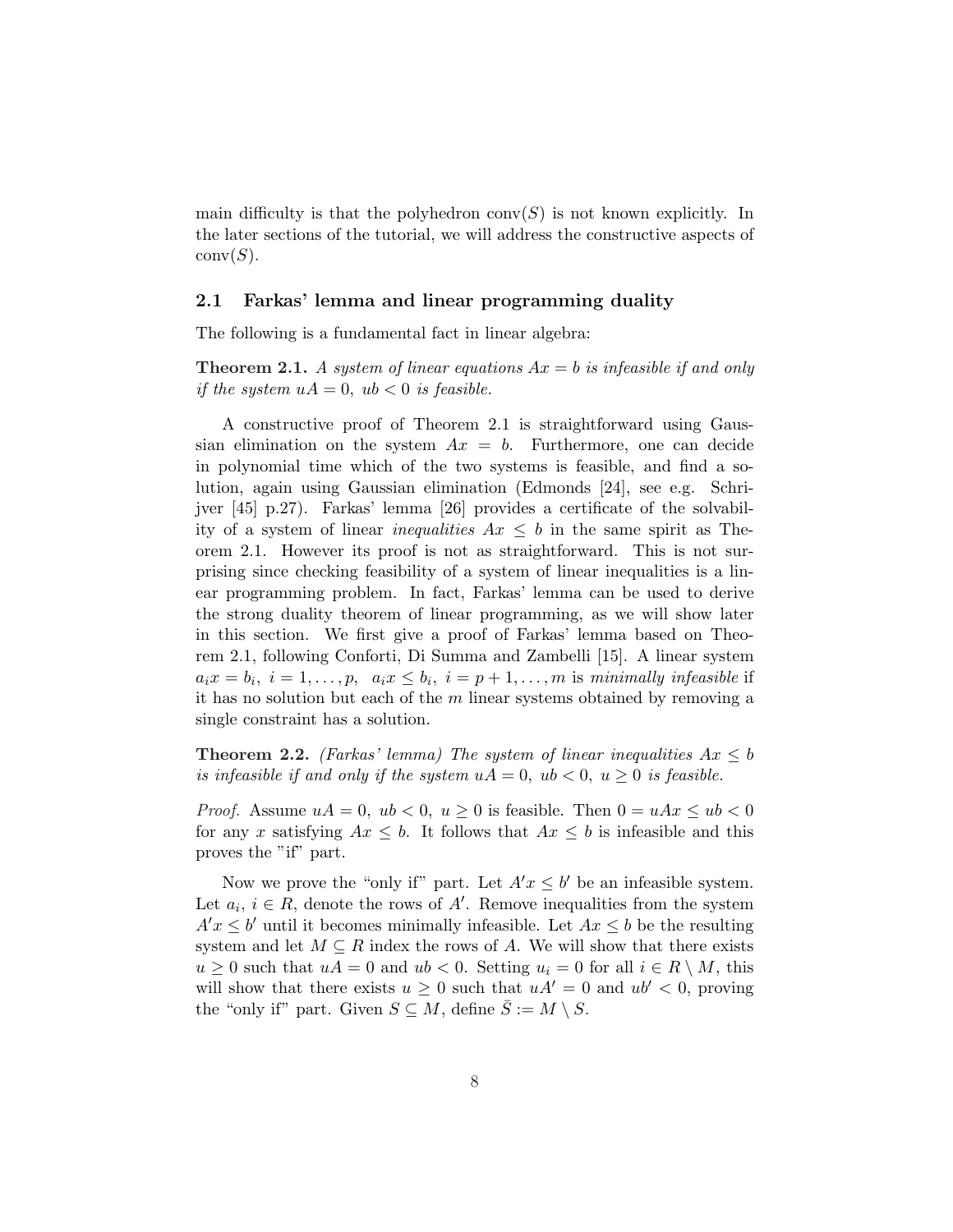**Claim.** For every  $S \subseteq M$  the system  $a_i x = b_i$ ,  $i \in S$ ,  $a_i x \leq b_i$ ,  $i \in \overline{S}$  is minimally infeasible.

The proof is by induction on  $|S|$ . The claim is true when  $S = \emptyset$ . Consider  $S \subseteq M$  with  $|S| \geq 1$  and assume by induction that the claim holds for any set of smaller cardinality than  $|S|$ .

The system  $a_i x = b_i$ ,  $i \in S$ ,  $a_i x \leq b_i$ ,  $i \in \overline{S}$  is infeasible. Let  $k \in M$ . By the induction hypothesis applied to  $S \setminus \{k\}$ , the system

$$
a_i x = b_i, i \in S \setminus \{k\}, a_i x \le b_i, i \in \overline{S}
$$
\n
$$
(4)
$$

is feasible for any  $k \in S$ . Therefore, to prove the claim, we only need to show that

$$
a_i x = b_i, i \in S, a_i x \le b_i, i \in \overline{S} \setminus \{k\}
$$
 (5)

is feasible for any  $k \in \overline{S}$ . Let  $h \in S$ . By induction, there exist  $x^h$  and  $x^k$ such that

$$
a_i x^h = b_i, \ i \in S \setminus \{h\}, \ a_i x^h \le b_i, \ i \in \overline{S}
$$

and

$$
a_ix^k = b_i, i \in S \setminus \{h\}, a_ix^k \leq b_i, i \in \overline{S} \cup \{h\} \setminus \{k\}.
$$

Notice that  $a_h x^k \leq b_h$  and  $a_h x^h > b_h$ , so, setting  $\alpha = a_h x^h - b_h > 0$  and  $\beta = b_h - a_h x^k \geq 0$ , the vector  $y = \frac{\alpha}{\alpha + 1}$  $\frac{\alpha}{\alpha+\beta}x^k + \frac{\beta}{\alpha+\beta}$  $\frac{\beta}{\alpha+\beta}x^h$  is a solution for (5). This proves the claim.

Now, since  $a_i x \leq b_i$ ,  $i \in M$ , is infeasible, then clearly  $a_i x = b_i$ ,  $i \in M$ , is infeasible and by Theorem 2.1, there exists a vector u such that  $uA =$ 0,  $ub < 0$ . The lemma holds if  $u \geq 0$ . So suppose  $u_1 < 0$ . According to the Claim, there is a vector  $x^*$  such that  $a_i x^* = b_i$ ,  $i \in M \setminus \{1\}$ . Since  $Ax \leq b$  is an infeasible system,  $a_1x^* > b_1$ . This (together with  $u_1 < 0$ ) shows  $u(Ax^* - b) < 0$ , contradicting

$$
u(Ax^* - b) = (uA)x^* - ub > 0
$$

 $\Box$ 

where the inequality follows from  $uA = 0$  and  $ub < 0$ .

Equivalently, Farkas' lemma can be written as:

Corollary 2.3. The system of linear inequalities  $Ax \leq b$  is feasible if and only if  $ub \geq 0$  for every vector u satisfying  $uA = 0$ ,  $u \geq 0$ .

Farkas' lemma can also be restated as follows:

**Theorem 2.4.** The system  $Ax = b$ ,  $x \ge 0$  is feasible if and only if  $ub \ge 0$ for every u satisfying  $uA \geq 0$ .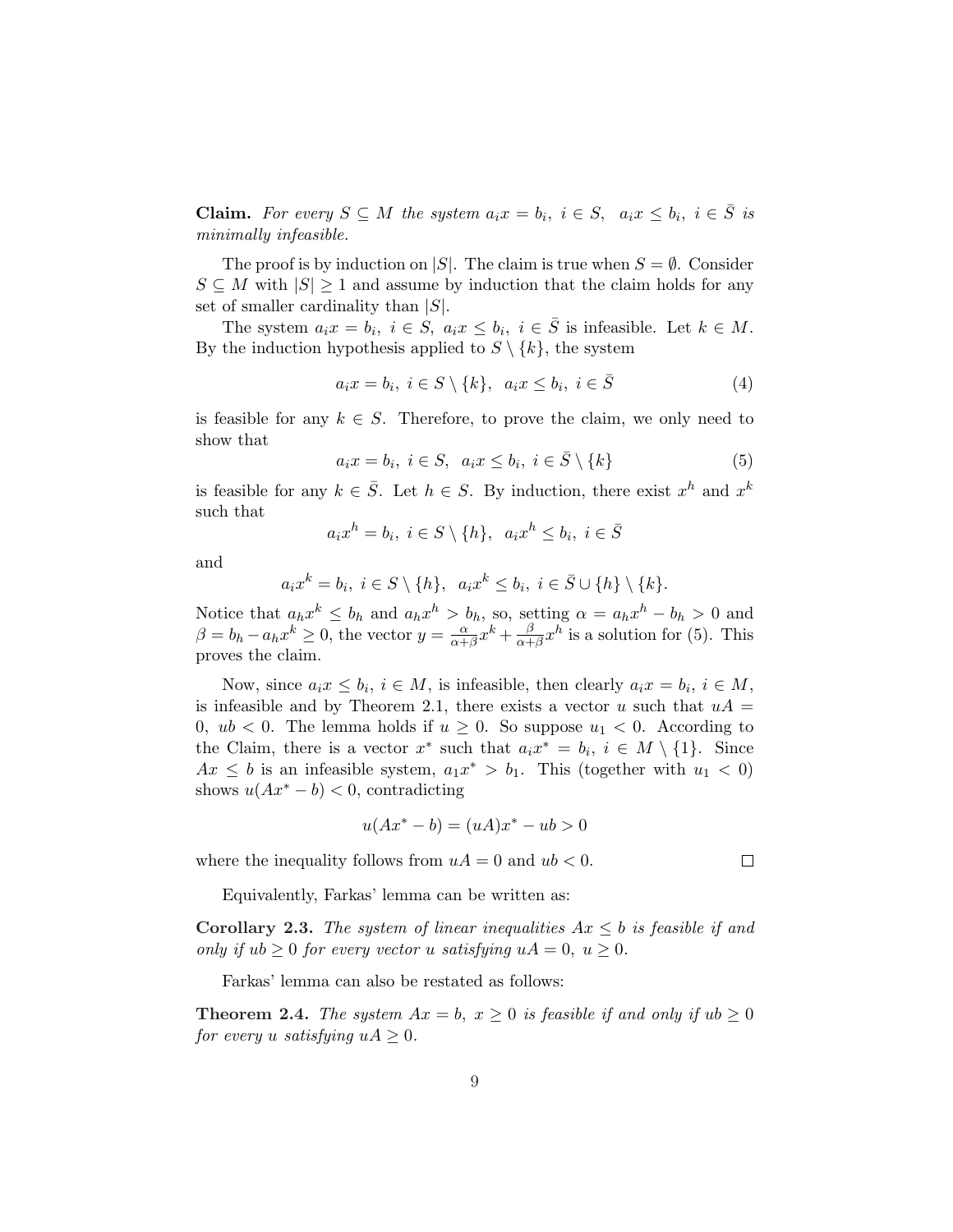*Proof.* The system  $Ax = b$ ,  $x \ge 0$  is equivalent to  $Ax \le b$ ,  $-Ax \le$  $-b$ ,  $-x \leq 0$ . The theorem follows by applying Corollary 2.3 to this lat- $\Box$ ter system.

The following is a more general, yet still equivalent, form of Farkas' lemma.

**Theorem 2.5.** The system  $Ax + By \leq f$ ,  $Cx + Dy = g$ ,  $x \geq 0$  is feasible if and only if  $uf + vg \ge 0$  for every  $(u, v)$  satisfying  $uA + vC \ge 0$ ,  $uB + vD =$  $0, u \geq 0.$ 

Checking the feasibility of a system of linear inequalities can be done in polynomial time (Khachiyan [34], Karmarkar [33]). Next we derive the fundamental theorem of Linear Programming from Farkas' lemma.

Theorem 2.6. (Linear Programming Duality) Let

$$
P := \{x : Ax \le b\} \quad and \quad D := \{u : uA = c, u \ge 0\}.
$$

If  $P$  and  $D$  are both nonempty, then

$$
\max\{cx : x \in P\} = \min\{ub : u \in D\}.\tag{6}
$$

*Proof.* For  $\bar{x} \in P$  and  $\bar{u} \in D$  we have that  $c\bar{x} = \bar{u}A\bar{x} \leq \bar{u}b$ . Therefore  $"$  max  $\leq$  min" always holds. To prove equality, we need to prove that the system

$$
-cx + b^{T}u^{T} \leq 0, Ax \leq b, A^{T}u^{T} = c^{T}, u^{T} \geq 0
$$
\n(7)

is feasible. By Farkas' lemma (Theorem 2.5), (7) is feasible if and only  $\mu b + \nu c^T \geq 0$  for every vector  $(\lambda, \mu, \nu)$  satisfying

$$
\mu A - \lambda c = 0, \quad \nu A^T + \lambda b^T \ge 0, \quad \lambda, \mu \ge 0.
$$

If  $\lambda > 0$ , then  $\mu b = \lambda^{-1} \lambda b^T \mu^T \ge -\lambda^{-1} \nu A^T \mu^T = -\lambda^{-1} \nu c^T \lambda = -\nu c^T$ .

If  $\lambda = 0$ , let  $\bar{x} \in P$  and  $\bar{u} \in D$ . Then  $\mu b \geq \mu A \bar{x} = 0 \geq -\nu A^T u^T = -\nu c^T$ . Therefore in both cases we have  $\mu b + \nu c^T \geq 0$  and the proof is complete.  $\Box$ 

**Theorem 2.7.** (Complementary slackness) Let  $X^{opt}$  and  $U^{opt}$  be subsets of  $P := \{x : Ax \leq b\}$  and  $D := \{u : uA = c, u \geq 0\}$  respectively. Define  $I = \{i : u_i > 0 \text{ for some } u \in U^{opt}\}.$ 

Then  $X^{opt}$  and  $U^{opt}$  are the sets of optimal solutions of the pair of dual LPs

$$
\max\{cx : x \in P\} \quad and \quad \min\{ub : u \in D\}
$$

if and only if

$$
X^{opt} = \{x : a_i x = b_i, i \in I, a_i x \le b_i, i \notin I\}.
$$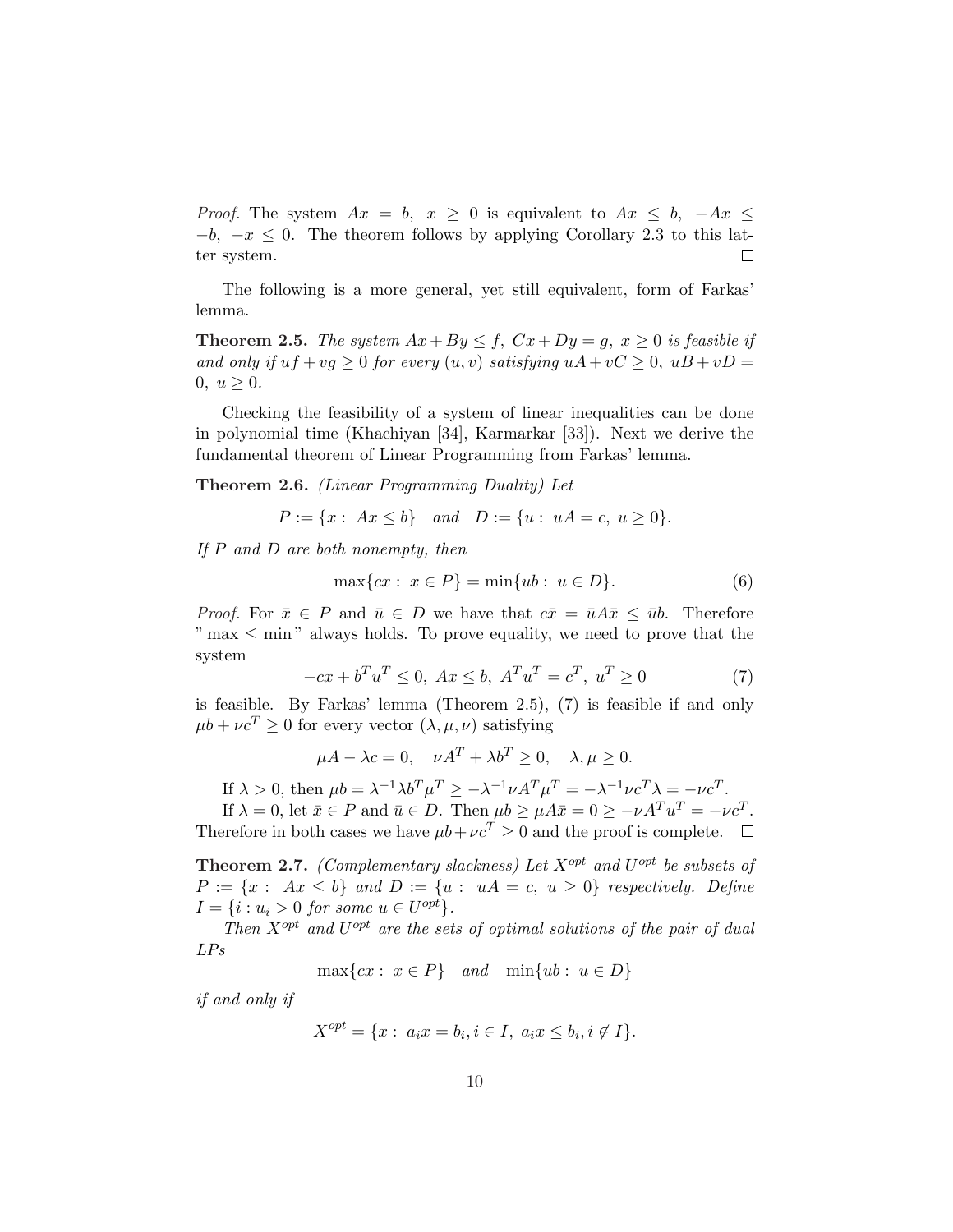*Proof.* By Theorem 2.6, the sets  $X^{opt}$  and  $U^{opt}$  are the sets of optimal solutions of the pair of dual LPs above if and only if  $cx = ub$  for every  $x \in X^{opt}$ ,  $u \in U^{opt}$ . For every  $x \in P$  and  $u \in D$ ,  $cx = uAx \leq ub$ , hence equality holds throughout if and only if  $a_i x = b_i$  for every  $i \in I$  and every  $x \in X^{opt}$ .  $\Box$ 

Here is another well-known consequence of Farkas' lemma:

**Remark 2.8.** Let  $P := \{x : Ax \leq b\}$  and  $D := \{u : uA = c, u \geq 0\}$ . If  $D = \emptyset$  and  $P \neq \emptyset$ , then max $\{cx : x \in P\}$  is unbounded.

*Proof.* Since  $D = \emptyset$ , by Farkas' lemma, the system  $Ay \leq 0$ ,  $cy > 0$  is feasible: Let  $\bar{y}$  be a solution of this system and  $\bar{x} \in P$ . Then  $\bar{x} + \lambda \bar{y} \in P$  for every  $\lambda \geq 0$ . Since  $c\bar{y} > 0$ , max{cx :  $x \in P$ } is unbounded. П

#### 2.2 Caratheodory's theorem

**Theorem 2.9.** (Caratheodory's theorem) If the linear system  $Ax = b, x \ge 0$ is feasible, then it has a solution  $\bar{x}$  where the columns of A corresponding to the positive entries of  $\bar{x}$  are linearly independent.

*Proof.* Let  $\bar{x}$  be a solution with the minimum number of positive entries and let  $A$  be the column submatrix of  $A$  corresponding to the positive entries of  $\bar{x}$ . If the columns of A are linearly dependent, there exists a vector  $y \neq 0$ such that  $Ay = 0$  and  $y_j = 0$  whenever  $\bar{x}_j = 0$ . We assume w.l.o.g. that y has at least one positive component. Let  $\lambda = \min_{y_j > 0} \frac{\bar{x}_j}{y_j}$  $\frac{\bar{x}_j}{y_j}$ , let  $j^*$  be an index for which this minimum is attained and define  $x^* = \bar{x} - \lambda y$ . Clearly  $Ax^* = b$ . By the choice of  $\lambda, x^* \geq 0$  and  $x_j^* = 0$  whenever  $\bar{x}_j = 0$ . Furthermore  $x_{j^*}^* = 0$ while  $\bar{x}_{j^*} > 0$ , a contradiction to our choice of  $\bar{x}$ .  $\Box$ 

The next theorem combines Caratheodory's Theorem 2.9 with a strengthening of Farkas' lemma.

**Theorem 2.10.** For a linear system  $Ax = b, x \ge 0$  exactly one of the following two alternatives holds:

- $Ax = b, x \geq 0$  admits a solution  $\bar{x}$  where the columns of A, corresponding to the positive entries of  $\bar{x}$ , are linearly independent.
- There is a vector u such that  $uA \geq 0$ ,  $ub < 0$  and there is a column submatrix  $A^0$  of A such that  $uA^0 = 0$  and  $\text{rank}(A^0) = \text{rank}(A|b) - 1$ .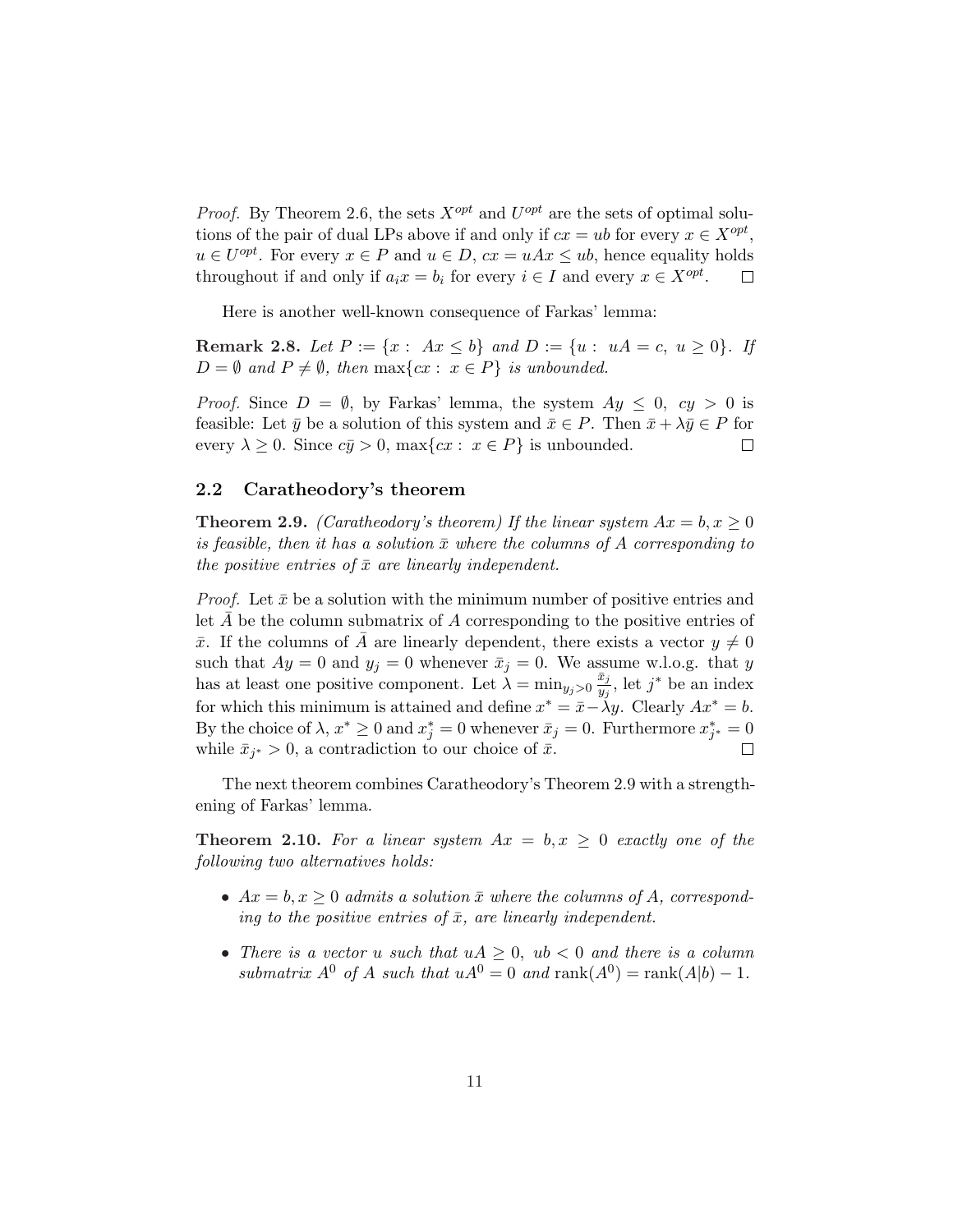*Proof.* If  $Ax = b, x \ge 0$  admits a solution, then Theorem 2.9 shows that the first outcome holds. So we assume that  $Ax = b$ ,  $x \ge 0$  is infeasible and we show that the second outcome holds.

If rank $(A)$  = rank $(A|b)$  – 1, then by standard linear algebra  $Ax = b$  is infeasible, so by Theorem 2.1 there exists a vector u such that  $uA = 0$ ,  $ub < 0$  and the theorem obviously holds in this case.

So we consider the case  $\text{rank}(A) = \text{rank}(A|b)$  and we can assume that A has full row-rank m. By Theorem 2.4, there exists a vector u such that  $uA \geq 0$ ,  $ub < 0$ . Among such vectors, choose u such that the column submatrix  $A^0$ of A where  $uA^0 = 0$  has maximum rank. Suppose by contradiction that  $rank(A^0) \leq m-2$ . Then  $rank(A^0|A1) \leq m-1$  where 1 denotes the vector of all 1s. So there exists a vector  $v \neq 0$  such that  $vA^0=0$ ,  $vA\mathbf{1}=0$ , and we may choose v such that  $vb \geq 0$ .

Let J be the set of column-indices of  $A = (a^1, \ldots, a^n)$  and  $J^0$  be the subset of J, corresponding to the column indices of  $A^0$ . Since  $v \neq 0$  and A has full row-rank, there is an index j such that  $va^j \neq 0$ . Since  $vA1 = 0$ , then there is an index j such that  $va^j > 0$ . (Note that such an index j is in  $J \setminus J^0$ ).

Let  $\lambda = \min_{j \in J : va^j > 0} \frac{ua^j}{va^j}$  and let  $j^*$  be an index for which this minimum is attained. Then by the choice of  $\lambda$ ,  $(u - \lambda v)A \geq 0$  and  $(u - \lambda v)b$ 0. Furthermore  $(u - \lambda v)A^0 = 0$  and  $(u - \lambda v)a^{j^*} = 0$ . Since  $vA^0 = 0$ and  $va^{j*} > 0$ , then  $A^{0}x = a^{j*}$  is infeasible by Theorem 2.1. This implies  $rank(A^0|a^{j^*}) = rank(A^0) + 1.$  Therefore  $u - \lambda v$  contradicts the choice of  $\overline{u}$ .  $\Box$ 

#### 2.3 The theorem of Minkowski-Weyl

We first present the Minkowski-Weyl theorem for cones.

**Theorem 2.11.** (Minkowski-Weyl theorem for cones) For a set  $C \subseteq \mathbb{R}^n$ , the two following conditions are equivalent:

- 1. There is a matrix A such that  $C = \{x \in \mathbb{R}^n : Ax \geq 0\}.$
- 2. There is a matrix R such that  $C = \{x \in \mathbb{R}^n : x = R\mu, \ \mu \geq 0\}.$

In the terminology introduced in Section 2, Theorem 2.11 states that a cone is polyhedral if and only if it is finitely generated. The columns of  $R$ are the generators of the cone C.

We first show that any one of the two conditions of the theorem is implied by the other. A pair of matrices  $(A, R)$  that satisfy  $\{x \in \mathbb{R}^n : Ax \geq 0\}$  ${x \in \mathbb{R}^n : x = R\mu, \mu \geq 0}$  will be called an *MW-pair*. Note that if  $(A, R)$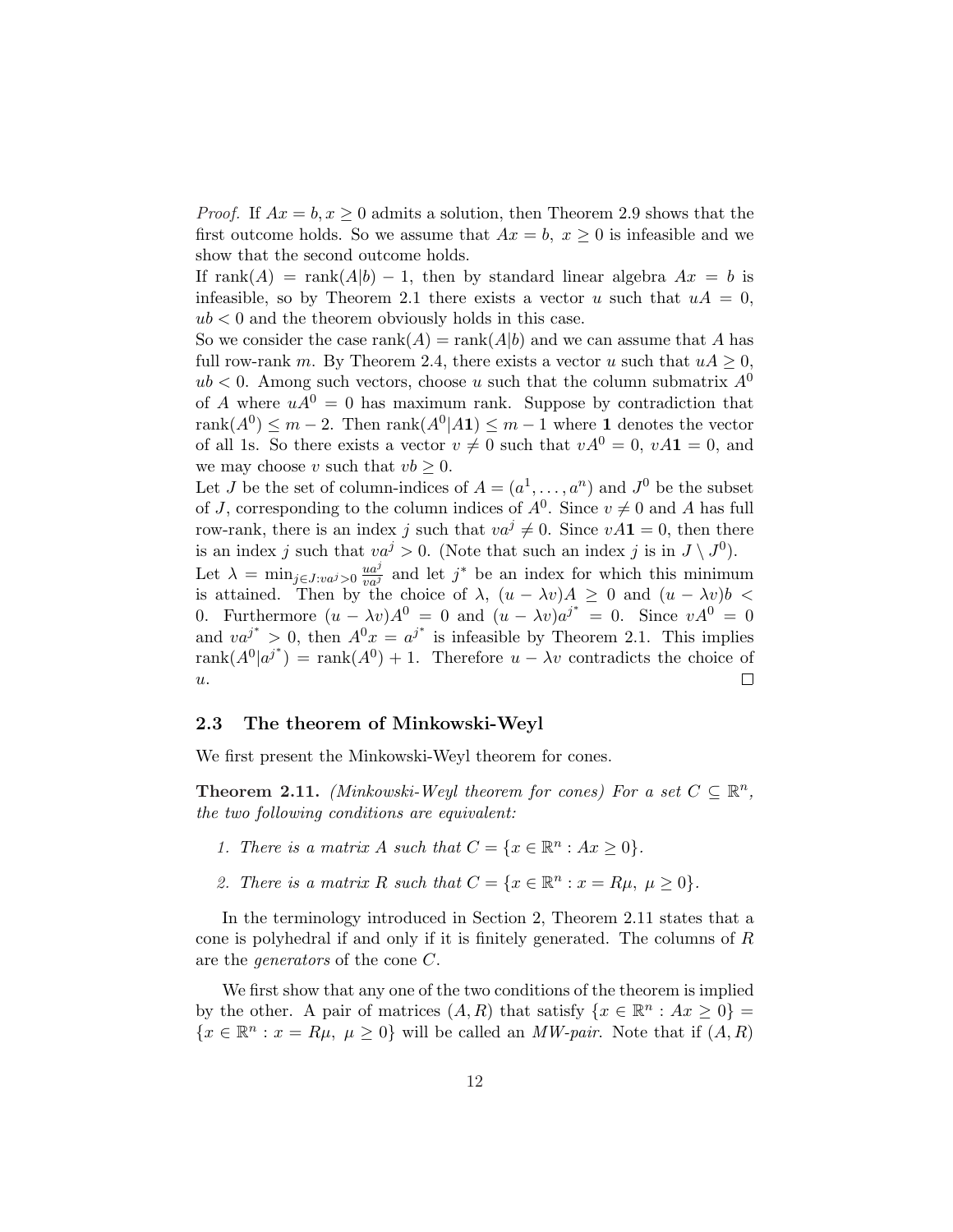is an MW-pair, then all entries of AR are nonnegative (since  $A Re^{j} \geq 0$  for the unit vectors  $e^j$ ).

**Lemma 2.12.** A pair of matrices  $(A, R)$  is an MW-pair if and only if  $(R^T, A^T)$  is an MW-pair.

*Proof.* By Farkas' lemma (Theorem 2.4),  $\{x \in \mathbb{R}^n : x = R\mu, \mu \geq 0\}$  $\{x \in \mathbb{R}^n : x^T y \geq 0 \text{ for every } y \text{ satisfying } R^T y \geq 0 \}.$  Therefore  $(A, R)$  is an MW-pair if and only if:

$$
\{x : Ax \ge 0\} = \{x \in \mathbb{R}^n : x^T y \ge 0 \text{ for every } y \text{ s.t. } R^T y \ge 0\}.
$$
 (8)

Assuming that (8) holds, we show that  $\{y: R^T y \geq 0\} = \{y: y = A^T \mu, \mu \geq 0\}$ 0. This is the condition for  $(R^T, A^T)$  to be an MW-pair.

Given  $\bar{y}$  such that  $R^T \bar{y} \geq 0$ , then by (8),  $\bar{y}^T x \geq 0$  for every x satisfying  $Ax \geq 0$ . By Farkas' Lemma (Theorem 2.4) the system  $\bar{y} = A^T \mu$ ,  $\mu \geq 0$  is feasible. This shows that  $\{y: R^T y \ge 0\} \subseteq \{y: y = A^T \mu, \ \mu \ge 0\}.$ 

We show the reverse inclusion. Given  $\bar{y}$  such that  $\bar{y} = A^T \mu$  for some  $\mu \ge 0$ ,  $R^T \bar{y} = R^T A^T \mu \geq 0$ , because all entries of AR are nonnegative since  $(A, R)$ is an MW-pair.  $\Box$ 

#### Proof of Theorem 2.11

By Lemma 2.12 it is enough to prove that 2 implies 1.

Let  $r^1, \ldots, r^k$  be the columns of R. We may assume that the vectors  $r^1, \ldots, r^k$  span  $\mathbb{R}^n$ , else all these vectors satisfy an equation  $dr = 0$  where  $d \neq 0$  and one variable can be eliminated (i.e. the dimension can be reduced). Now consider the half spaces  $\{x \in \mathbb{R}^n : ax \geq 0\}$  that contain  $\{r^1,\ldots,r^k\}$  such that the hyperplane  $\{x \in \mathbb{R}^n : ax = 0\}$  contains  $n-1$ linearly independent vectors among  $r^1, \ldots, r^k$ . Since these vectors span  $\mathbb{R}^n$ , there is a *finite* number of such half-spaces. (In fact, at most  $\binom{k}{n}$  $_{n-1}^{\kappa}$ )). Let A be the matrix whose rows contain the incidence vector  $a$  of all such subspaces and consider the cones

$$
C_A := \{ x \in \mathbb{R}^n : Ax \ge 0 \}, \quad C_R := \{ x \in \mathbb{R}^n : x = R\mu, \mu \ge 0 \}.
$$

Since every inequality of the system  $Ax \geq 0$  is valid for  $r^1, \ldots, r^k, C_R \subseteq$  $C_A$ .

Let  $\bar{x} \notin C_R$ . Then the system  $\bar{x} = R\mu, \mu \geq 0$  is infeasible. By Theorem 2.10, there exists u such that  $uR \geq 0$ ,  $u\bar{x} < 0$  and there exists a column submatrix  $R^0$  of R such that  $uR^0 = 0$  and  $\text{rank}(R^0) = \text{rank}(R|\bar{x}) - 1 = n - 1$ (because  $r^1, \ldots, r^k$  span  $\mathbb{R}^n$ ). Therefore u is one of the vectors a from  $Ax \geq 0$ . But then  $a\bar{x} < 0$ , i.e.  $\bar{x} \notin C_A$ . So  $C_R$  coincides with  $C_A$  and the theorem follows.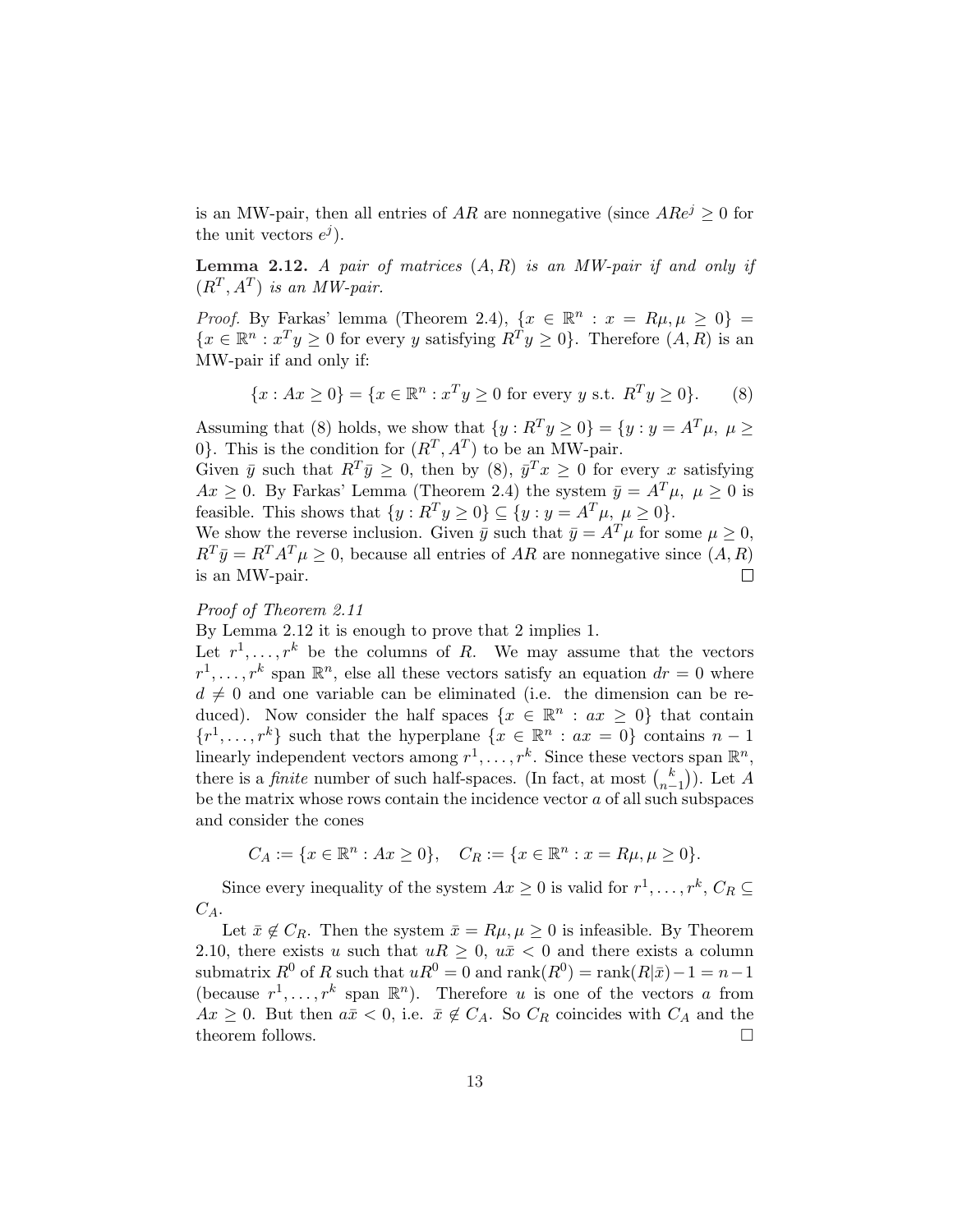Remark 2.13. The proof of Theorem 2.11 shows that, if A is a rational matrix, there exists a rational matrix R such that  $(A, R)$  is an MW-pair.

We now present the Minkowski-Weyl theorem for polyhedra. Given subsets  $V, R$  of  $\mathbb{R}^n$ , the *Minkowski sum* of  $V, R$  is the set:

 $V + R := \{x \in \mathbb{R}^n : \text{ there exist } v \in V, r \in R \text{ such that } x = v + r\}.$ 

If one of  $V$ ,  $R$  is empty, the Minkowski sum of  $V$ ,  $R$  is empty.

Theorem 2.14. (Minkowski-Weyl theorem for polyhedra) For a subset P of  $\mathbb{R}^n$ , the following two conditions are equivalent:

- 1. P is a polyhedron, i.e. there is a matrix A and a vector b such that  $P = \{x \in \mathbb{R}^n : Ax \leq b\}.$
- 2. There are finite sets of vectors  $v^1, \ldots, v^p, r^1, \ldots, r^q$  such that

$$
P = \text{conv}(v^1, \dots, v^p) + \text{cone}(r^1, \dots, r^q).
$$

*Proof.* We show that 1 implies 2. Consider the polyhedral cone  $C_P :=$  $\{(x, y) \in \mathbb{R}^{n+1} : by - Ax \geq 0, y \geq 0\}.$  Notice that  $P = \{x : (x, 1) \in C_P\}.$ By Theorem 2.11, the cone  $C_P$  is finitely generated. Since  $y \geq 0$  for every vector  $(x, y) \in C_P$ , we can assume that  $y = 0$  or 1 for all the rays that generate  $C_P$ . That is,

$$
C_P = \text{cone}\left\{ \begin{pmatrix} v^1 \\ 1 \end{pmatrix}, \dots, \begin{pmatrix} v^p \\ 1 \end{pmatrix}, \begin{pmatrix} r^1 \\ 0 \end{pmatrix}, \dots, \begin{pmatrix} r^q \\ 0 \end{pmatrix} \right\}.
$$

Therefore  $P = \text{conv}\{v^1, \dots, v^p\} + \text{cone}\{r^1, \dots, r^q\}.$ 

The converse statement follows analogously from Theorem 2.11.  $\Box$ 

Corollary 2.15. (Minkowski-Weyl theorem for polytopes) For a set  $P \subseteq$  $\mathbb{R}^n$ , the following two conditions are equivalent:

- 1. P is bounded and there is a matrix A and a vector b such that  $P =$  $\{x \in \mathbb{R}^n : Ax \leq b\}.$
- 2. There is a finite set of vectors  $v^1, \ldots, v^p$  such that  $P = \text{conv}(v^1, \ldots, v^p)$ .

For a matrix  $V := (v^1, \ldots, v^p)$  whose columns are the vectors  $v^j$ , it will be convenient to denote by  $conv(V)$  the set  $conv(v^1, \ldots, v^p)$ . Similarly cone(V) will denote the set  $cone(v^1, \ldots, v^p)$ .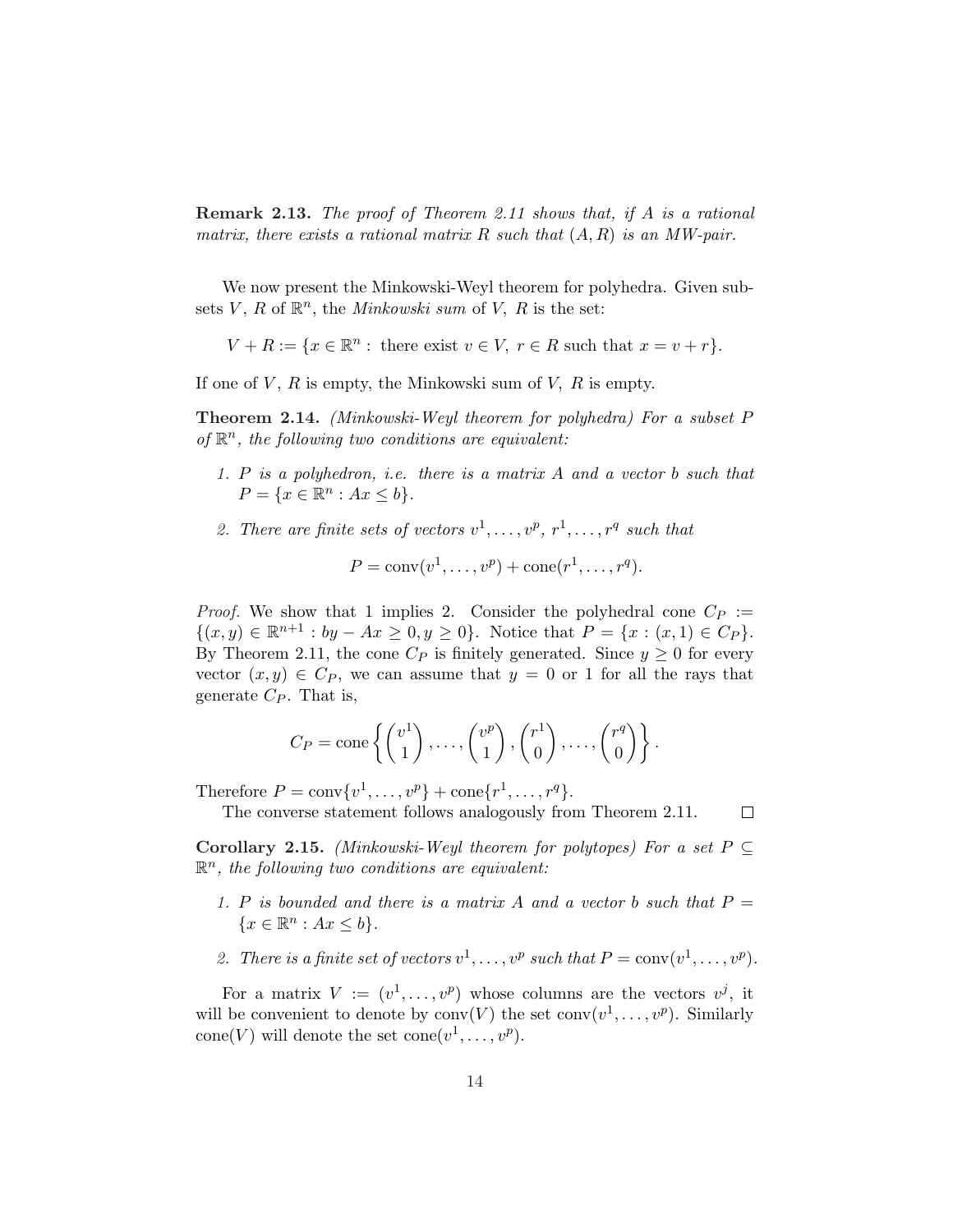#### 2.4 Projections

Let  $P \subseteq \mathbb{R}^{n+p}$  where  $(x, y) \in P$  will be interpreted as meaning  $x \in \mathbb{R}^n$  and  $y \in \mathbb{R}^p$ . The projection of P onto the x-space  $\mathbb{R}^n$  is

$$
\text{proj}_x(P) := \{ x \in \mathbb{R}^n \; : \; \exists y \in \mathbb{R}^p \text{ with } (x, y) \in P \}.
$$



Figure 3: Projection

**Theorem 2.16.** Let  $P := \{(x, y) \in \mathbb{R}^n \times \mathbb{R}^p : Ax + Gy \leq b\}$ . Then  $proj_x(P) = \{x \in \mathbb{R}^n : v^t(b - Ax) \geq 0 \text{ for all } t \in T\}$  where  $\{v^t\}_{t \in T}$  is the set of extreme rays of  $Q := \{v \in \mathbb{R}^m : vG = 0, v \ge 0\}.$ 

*Proof.* Let  $x \in \mathbb{R}^n$ . By Farkas's Lemma,  $Gy \leq b - Ax$  has a solution y if and only if  $v^t(b - Ax) \ge 0$  for all  $v \in Q$ . Since  $v \ge 0$  for every  $v \in Q$ , then Q is pointed, hence it is generated by its extreme rays, and the statement follows.  $\Box$ 

Remark 2.17. Variants of Theorem 2.16 can be proved similarly:

If  $y \ge 0$  in P, then the relevant cone Q is  $\{v : vG \ge 0, v \ge 0\}.$ 

If  $y \geq 0$  and  $Ax + Gy = b$  in P, the relevant cone is  $\{v : vG \geq 0\}$  with v unrestricted in sign.

Enumerating the extreme rays of Q may not be an easy task in applications. Another way of obtaining the projection of  $P$  is to eliminate the variables  $y_i$  one at a time (Fourier elimination procedure):

Consider a polyhedron  $P \subseteq \mathbb{R}^{n+1}$  defined by the system of inequalities:

$$
\sum_{j=1}^{n} a_{ij} x_j + g_i z \le b_i \quad \text{for } i \in I.
$$
 (9)

Let  $I^0 = \{i \in I : g_i = 0\}, I^+ = \{i \in I : g_i > 0\}, I^- = \{i \in I : g_i < 0\}.$ The Fourier procedure eliminates the variable  $z$  as follows: It keeps the inequalities of (9) in  $I^0$ , and it combines each pair of inequalities  $i \in I^+$  and  $l \in I^-$  to eliminate z.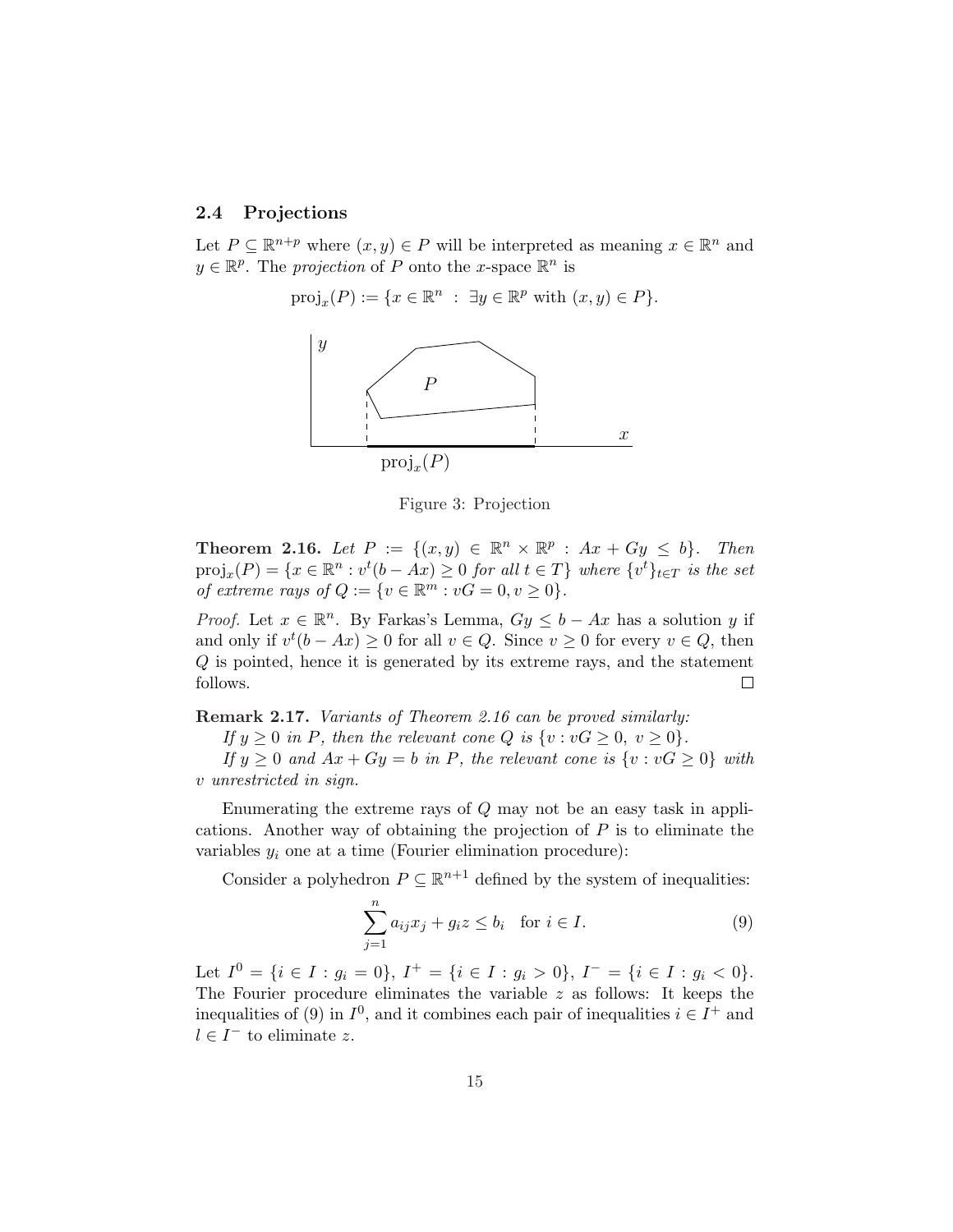**Theorem 2.18.** The system of  $|I^0| + |I^+||I^-|$  inequalities obtained by the Fourier procedure is the projection  $\text{proj}_x(P)$  of P in the x-space  $\mathbb{R}^n$ .

We leave the proof as a (fairly easy) exercise to the reader.

#### 2.5 The fundamental theorem for MILP

Let  $S := \{(x, y) : Ax + Gy \leq b, x \text{ integral}\}\$ be a mixed integer set, where matrices A, G and vector b have rational entries. Meyer [38] proved that  $conv(S)$  is a rational polyhedron, i.e. there exist rational matrices A' and  $G'$  and a rational vector b' such that  $conv(S) = \{(x, y) : A'x + G'y \leq b'\}.$ 

Note first that if S contains finitely many vectors (for instance this happens when S is the set of integral vectors contained in a polytope), the above result follows from Corollary 2.15, without the need for the assumption that A, G and b have rational entries.

Theorem 2.19. (Meyer [38]) Given rational matrices A, G and a rational vector b, let  $P := \{(x, y) : Ax + Gy \leq b\}$  and let  $S := \{(x, y) \in P :$ x integral}.

- 1. There exist rational matrices  $A'$ ,  $G'$  and a rational vector  $b'$  such that conv $(S) = \{(x, y) : A'x + G'y \leq b'\}.$
- 2. If S is nonempty, the recession cones of  $conv(S)$  and P coincide.

*Proof.* If  $S = \emptyset$ , the existence of rational A', G' and b' satisfying the theorem is obvious. So we assume that  $S$  and  $P$  are both nonempty. By the Minkowski-Weyl theorem (Theorem 2.14),  $P = \text{conv}(V) + \text{cone}(R)$  where  $V = (v^1, \ldots, v^p), R = (r^1, \ldots, r^q).$  Since A, G and b are rational, by Remark 2.13 we can assume that  $V$  is a rational matrix and  $R$  is an integral matrix.

Consider the following truncation of P

$$
T := \{(x, y) : (x, y) = \sum_{i=1}^{p} \lambda_i v^i + \sum_{j=1}^{q} \mu_j r^j, \ \sum_{i=1}^{p} \lambda_i = 1, \lambda \ge 0, \ 0 \le \mu \le 1\}.
$$

T is bounded and is the projection of a rational polyhedron. Therefore it is a rational polytope (Corollary 2.15). Let  $T_I := \{(x, y) \in T : x \text{ integral}\}.$ 

**Claim.** conv $(T_I)$  is a rational polytope.

Since T is a polytope, the set  $X := \{x : \text{ there exist } y \text{ s.t. } (x, y) \in T_I \}$  is a finite set. For fixed  $\bar{x} \in X$ , the set  $T_{\bar{x}} := \{(\bar{x}, y) : (\bar{x}, y) \in T_I\}$  is a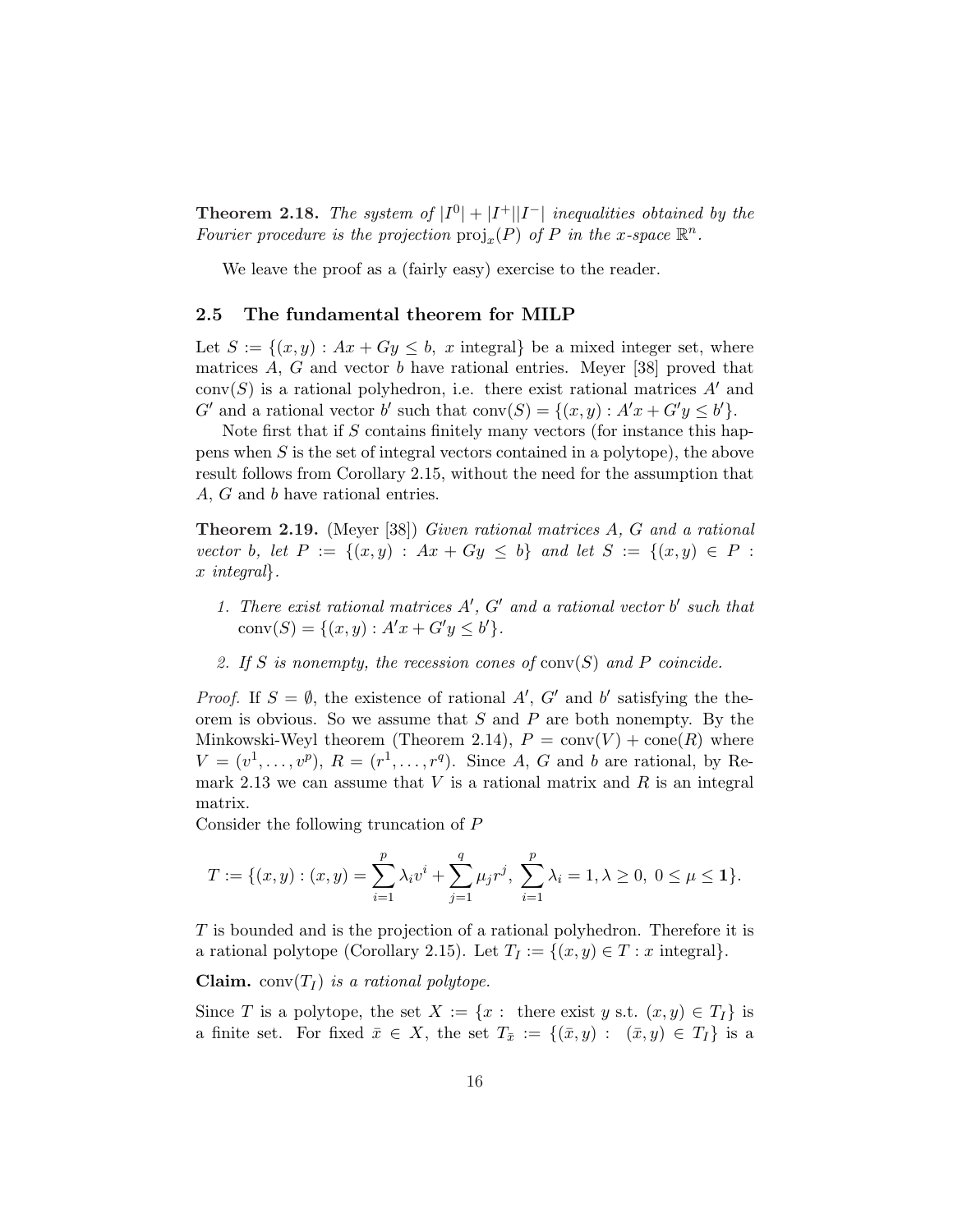rational polytope and therefore by Corollary 2.15,  $T_{\bar{x}} = \text{conv}(V_{\bar{x}})$  for some rational matrix  $V_{\bar{x}}$ . Since X is a finite set, there is a rational matrix  $V_{T_I}$ which contains all the columns of all the matrices  $V_{\bar{x}}$ , for  $\bar{x} \in X$ . Therefore  $conv(T_I) = conv(V_{T_I})$  and this proves the claim.

A point  $(\bar{x}, \bar{y})$  belongs to S if and only if  $\bar{x}$  is integral and there exist A point  $(x, y)$  belongs to 3 if and only if x is<br>multipliers  $\lambda \geq 0$ ,  $\sum_{i=1}^{p} \lambda_i = 1$  and  $\mu \geq 0$  such that

$$
(\bar{x}, \bar{y}) = \sum_{i=1}^{p} \lambda_i v^i + \sum_{j=1}^{q} (\mu_j - \lfloor \mu_j \rfloor) r^j + \sum_{j=1}^{q} \lfloor \mu_j \rfloor r^j.
$$

The point  $\sum_{i=1}^p \lambda_i v^i + \sum_j^q$  $_{j=1}^{q}(\mu_j - \lfloor \mu_j \rfloor)r^j$  belongs to T and therefore it also belongs to  $T_I$  since  $\bar{x}$  and  $\sum_{j=1}^{q} \lfloor \mu_j \rfloor r^j$  are integral vectors. Thus

$$
S = T_I + R_I \tag{10}
$$

where  $R_I$  is the set of integral conic combinations of  $r^1, \ldots, r^q$ . This shows in particular that  $T_I$  is nonempty. Equation (10) implies that  $conv(S) = conv(T_I) + cone(R)$ . By the above claim,  $conv(T_I)$  is a rational polytope. Thus  $conv(S) = conv(T_I) + cone(R)$  is a rational polyhedron having the same recession cone (namely cone $(R)$ ) as P.  $\Box$ 

Remark 2.20. In Theorem 2.19:

- If matrices A, G are not rational, then  $conv(S)$  may not be a polyhedron. One such example is the set  $S := \{x \in \mathbb{Z}^2 : 1 \le x_2 \le \sqrt{2}x_1\}.$
- If A, G are rational matrices but b is not rational, then  $conv(S)$  is a polyhedron that has the same recession cone as P. However  $conv(S)$  is not always a rational polyhedron. (This can be inferred from the above proof ).

#### 2.6 Valid Inequalities

An inequality  $cx \leq \delta$  is valid for the set  $P \subseteq \mathbb{R}^n$  if  $cx \leq \delta$  is satisfied by every point in P.

**Theorem 2.21.** Let  $P := \{x : Ax \leq b\}$  be a nonempty polyhedron. An inequality  $cx \leq \delta$  is valid for P if and only if the system  $uA = c$ ,  $ub \leq \delta$ ,  $u \geq 0$ is feasible.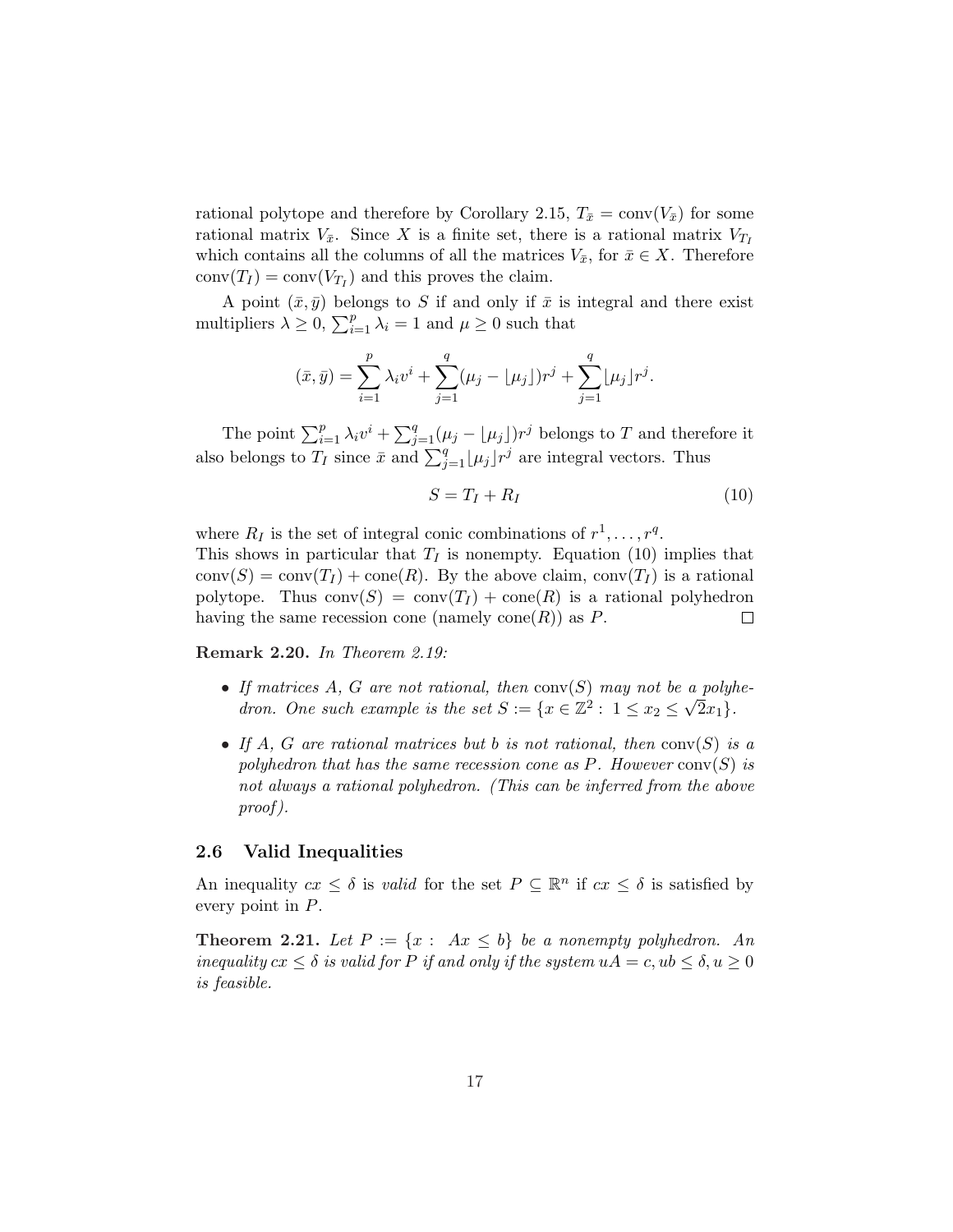*Proof.* Consider the linear program  $\max\{cx : x \in P\}$ . Since  $P \neq \emptyset$  and  $cx \leq \delta$  is a valid inequality for P, the above program admits a finite optimum and its value is  $\delta' \leq \delta$ .

By Remark 2.8, the set  $D = \{u : uA = c, u \ge 0\}$  is nonempty. Therefore by Theorem 2.6,  $\delta'$  is the common value of the equation (6). Thus an optimum solution u of min $\{ub : u \in D\}$  satisfies  $uA = c$ ,  $ub \le \delta$ ,  $u \ge 0$ .

Conversely, assume  $uA = c$ ,  $ub \leq \delta$ ,  $u \geq 0$  is feasible. Then, for all  $x \in P$ , we have  $cx = uAx \leq ub \leq \delta$ . This shows that  $cx \leq \delta$  is valid for P.  $\Box$ 

### 2.7 Facets

Let  $P := \{x \in \mathbb{R}^n : Ax \leq b\}$  be a polyhedron. A face of P is a set of the form

$$
F := P \cap \{x \in \mathbb{R}^n : cx = \delta\}
$$

where  $cx \leq \delta$  is a valid inequality for P (the inequality is said to *define* the face  $F$ ). A face is itself a polyhedron since it is the intersection of the polyhedron P with another polyhedron (the hyperplane  $cx = \delta$ ). A face of P is said *proper* if it is nonempty and properly contained in P. Maximal proper faces of  $P$  are called *facets*.

**Theorem 2.22.** Let  $P := \{x \in \mathbb{R}^n : Ax \leq b\}$  be a nonempty polyhedron. Let M be the set of row indices of A and let  $I \subseteq M$ . The set

$$
F_I := \{ x \in \mathbb{R}^n : a_i x = b_i, i \in I, \ a_i x \le b_i, i \in M \setminus I \}.
$$

is a face of P. Conversely, if F is a nonempty face of P, then  $F = F_I$  for some  $I \subseteq M$ .

*Proof.* Let u be a vector such that  $u_i > 0, i \in I$ ,  $u_i = 0, i \in M \setminus I$ , and let  $c := uA, \delta := ub$ . Then, given  $x \in P$ , clearly x satisfies  $cx = \delta$  if and only if it satisfies  $a_i x = b_i$ ,  $i \in I$ . Thus  $F_I = P \cap \{x \in \mathbb{R}^n : cx = \delta\}$ , so  $F_I$  is a face.

Conversely, let  $F := \{x \in P : cx = \delta\}$  be a nonempty face of P. Then F is the set of optimal solutions of the LP max $\{cx : x \in P\}$ . Let I be the set of indices defined as in Theorem 2.7. Then by Theorem 2.7,  $F = F_I$ .

 $\Box$ 

Theorem 2.22 has important consequences:

• The number of faces of  $P$  is finite.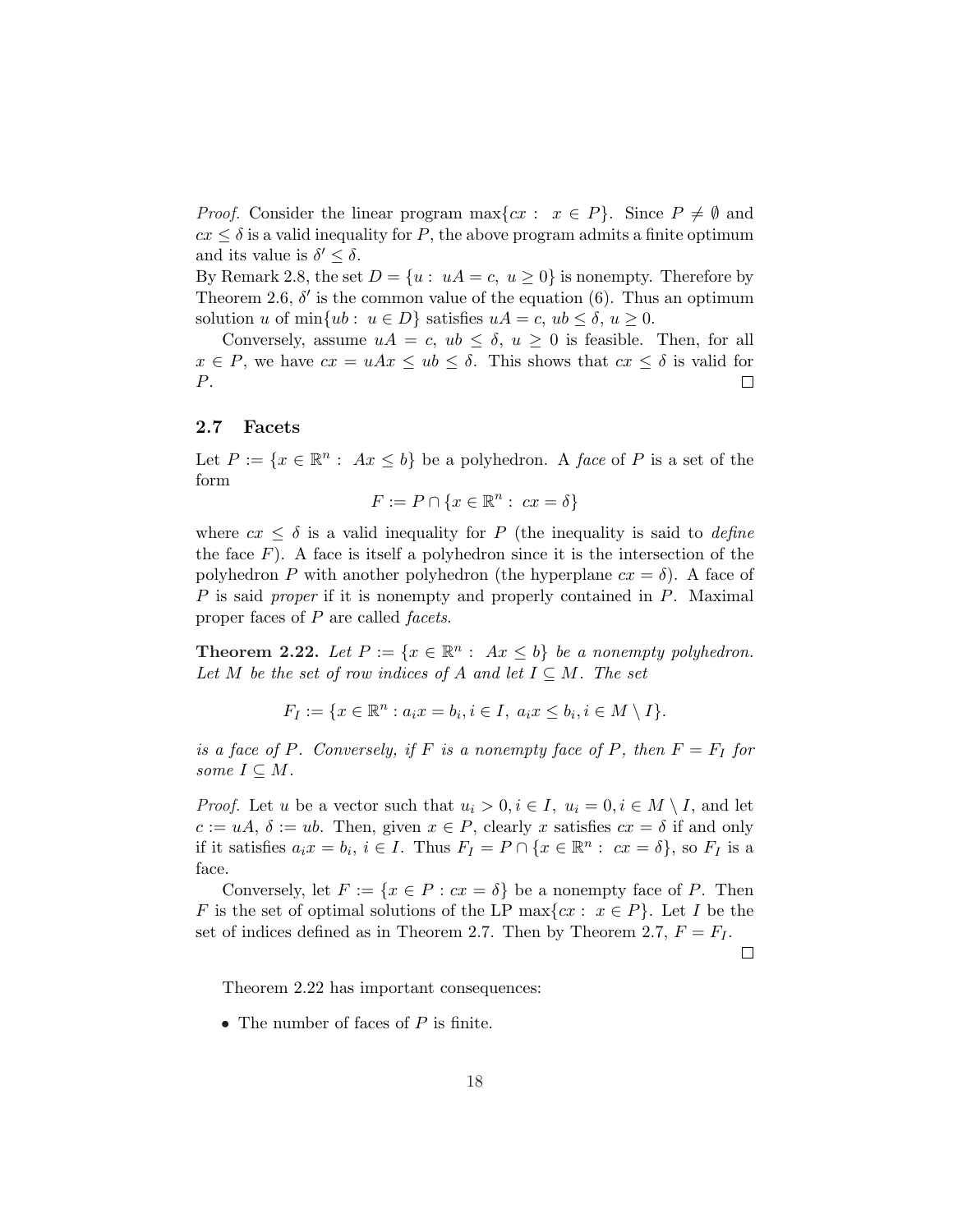- The intersection of faces of  $P$  is a face of  $P$ .
- If F is a face of P and F' is a face of F, then  $F'$  is also a face of P.
- If  $F_1$ ,  $F_2$  are faces of P, there is a unique minimal face F of P that contains both  $F_1$  and  $F_2$  (The system of equalities that defines F is the intersection of the systems of equalities that define  $F_1$  and  $F_2$ ).

Furthermore, by Theorem 2.22, we can express a face  $F$  of  $P$  as follows. Let  $A_F^{\pm} x \leq b_F^{\pm}$  be the set of all the inequalities  $a_i x \leq b_i$  in  $Ax \leq b$  such that  $F \subseteq \{x \in \mathbb{R}^n : a_i x = b_i\}.$  Then

$$
F = P \cap \{x \in \mathbb{R}^n : A_F^= x = b_F^= \}.
$$

An inequality  $a_i x \leq b_i$  from  $Ax \leq b$  such that  $a_i x = b_i$  for all  $x \in P$ is called an *implicit equality* of P. Let us partition the inequalities  $Ax \leq b$ defining P into the implicit equalities  $A^{\pm}x \leq b^{\pm}$  and the rest  $A^{\leq}x \leq b^{\leq}$ (either of these two families of inequalities could be empty). Thus  $P = \{x \in$  $\mathbb{R}^n$ :  $A^=x=b^=$ ,  $A^< x \leq b^<$  and for each inequality  $a_ix \leq b_i$  in  $A^< x \leq b^<$ , there exists  $\bar{x} \in P$  such that  $a_i \bar{x} < b_i$ .

**Remark 2.23.** P contains a point  $\bar{x}$  such that  $A^{\pm} \bar{x} = b^{\pm}$ ,  $A^{\leq} \bar{x} < b^{\leq}$ .

*Proof.* Indeed, for every inequality  $a_i x \leq b_i$  in  $A^{\leq} x \leq b^{\leq}$ , there is a point  $x^i \in P$  such that  $a_i x^i < b_i$ . Let r be the number of these points. Then  $\sum_{r=1}^{\infty}$  $\bar{x} := \frac{1}{r}$  $x_{i=1}^r x^i$  satisfies the statement.  $\Box$ 

An inequality  $a_i x \leq b_i$  of the system  $Ax \leq b$  is redundant if  $a_i x \leq b_i$ is a valid inequality for the system obtained from  $Ax \leq b$  by removing the inequality  $a_i x \leq b_i$ . Theorem 2.21 provides a characterization of redundant inequalities.

Let  $I^{\leq}$  denote the set of indices of the rows of  $A^{\leq} x \leq b^{\leq}$ . For every  $i \in I^{\le}$ , denote by  $A_{-i}^{\le} x \le b_{-i}^{\le}$  the system obtained from  $A^{\le} x \le b^{\le}$  by removing the inequality  $a_i^{\lt} x \leq b_i^{\lt}$ .

**Lemma 2.24.** Assume that  $A^{\leq} x \leq b^{\leq}$  contains no redundant inequality. Then for every  $i \in I^{\leq}$ , the polyhedron P contains a point  $x^i$  satisfying

$$
A^=x=b^=,\ \ A_{-i}^{\lt}\!x
$$

*Proof.* Let  $i \in I^{\le}$ . Since no inequality in  $A^{\le}x \le b^{\le}$  is redundant, the system:

$$
A^=x = b^= , \ \ A_{-i}^{\leq} x \leq b_{-i}^{\leq} , \ \ a_i^{\leq} x > b_i^{\leq}
$$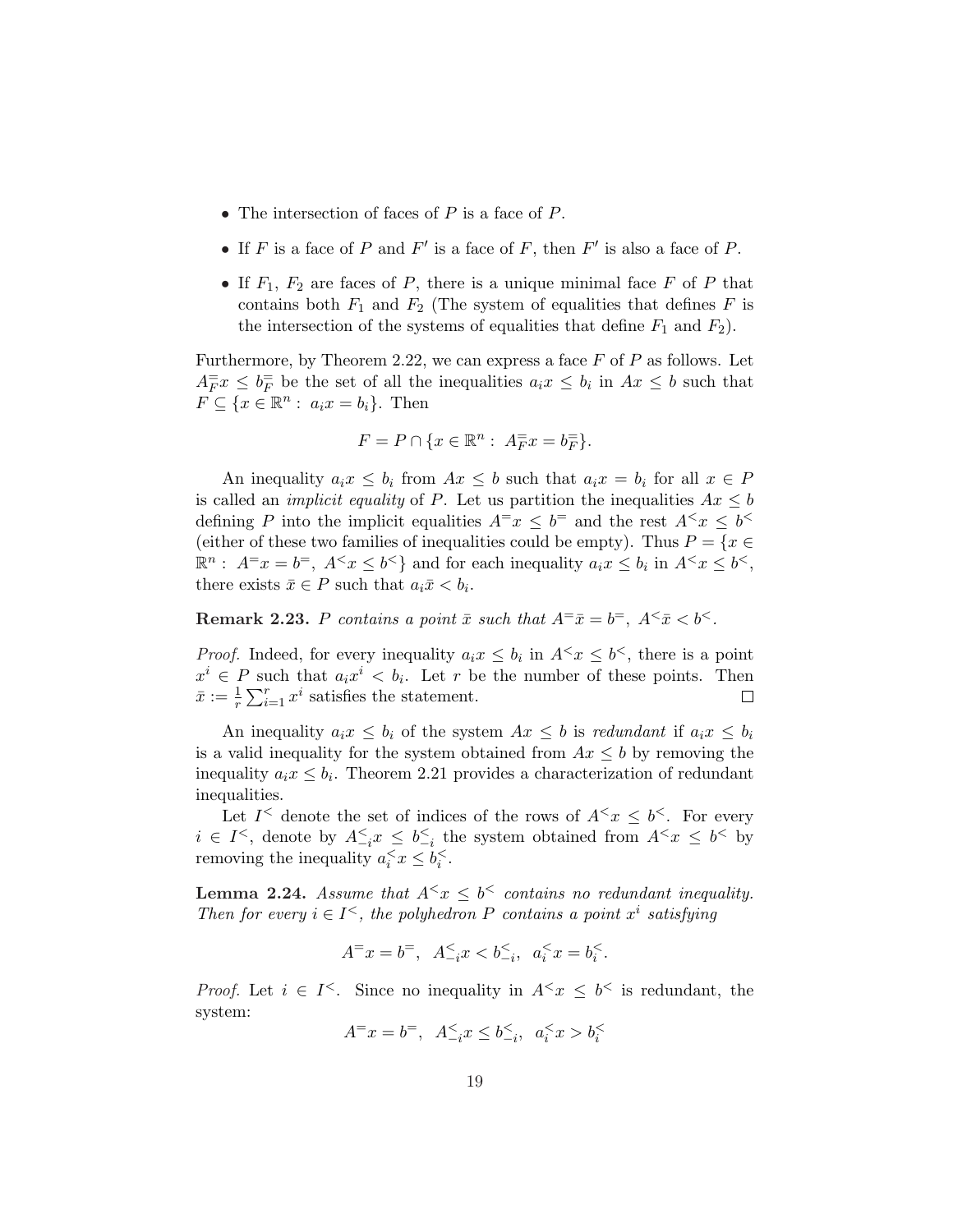is feasible. Let  $\bar{x}^i$  be a point satisfying this system. By Remark 2.23, there is a point  $\bar{x}$  satisfying  $A^{\pm}x = b^{\pm}, A^{\leq}x < b^{\leq}$ . Then a point on the segment having  $\bar{x}$  and  $\bar{x}^i$  as endpoints satisfies the above property.  $\Box$ 

**Theorem 2.25.** Let  $P \subseteq \mathbb{R}^n$  be a polyhedron. Partition the inequalities defining P into the implicit equalities and the rest  $P = \{x \in \mathbb{R}^n : A^{\pm}x =$  $b^=$ ,  $A^< x \leq b^<$  Assume that  $A^< x \leq b^<$  contains no redundant inequality. Then the facets of  $P$  are the elements in the family:

$$
\mathcal{F} = \{ F_i := \{ x \in P, a_i^{\leq} x = b_i^{\leq} \}, i \in I^{\leq} \}.
$$

*Proof.* Let F be a facet of P. Since no inequality in  $A^{\lt} x \leq b^{\lt}$  is an implicit equality for  $P$ , by Theorem 2.22 and the maximality of  $F$ , we have that  $F = F_i$ , for some  $i \in I^{\le}$ . Therefore  $\mathcal F$  contains all the facets of P. Conversely, let  $F_i \in \mathcal{F}$ . Then by Lemma 2.24,  $F_i$  is a proper face of P and it is not contained in any other face  $F_j \in \mathcal{F}$ . Since  $\mathcal F$  contains all the facets of  $P$ ,  $F_i$  is a proper face of  $P$  that is maximal with respect to inclusion, i.e.  $F_i$  a facet of  $P$ .  $\Box$ 

This result states that, if a polyhedron in  $\mathbb{R}^n$  has m facets, any representation by a system of linear inequalities in  $\mathbb{R}^n$  contains at least m inequalities. In integer linear programming, we often consider polyhedra that are given implicitly as  $conv(S)$ . It is not unusual for such polyhedra to have a number of facets that is exponential in the size of the input. Thus their representation by linear inequalities in  $\mathbb{R}^n$  is large. In some cases, there is a way to get around this difficulty: a polyhedron with a large number of facets can sometimes be obtained as the projection of a polyhedron with a small number of facets. We illustrate this idea in the next section.

## 3 Union of Polyhedra

In this section, we prove a result of Balas  $[2, 3]$  about the union of k polyhedra. Consider k polyhedra  $P_i := \{x \in \mathbb{R}^n : A_i x \leq b^i\}, i = 1, ..., k$  and their union  $\cup_{i=1}^k P_i$ . We will show that  $\overline{\text{conv}}(\cup_{i=1}^k P_i)$ , the smallest closed convex set that contains  $\cup_{i=1}^k P_i$ , is a polyhedron. Furthermore we will show that this polyhedron can be obtained as the projection onto  $\mathbb{R}^n$  of a polyhedron with polynomially many variables and constraints in a higher-dimensional space.

The closure is needed as shown by the following example:  $P_1$  consists of a single point, and  $P_2$  is a line that does not contain the point  $P_1$  (see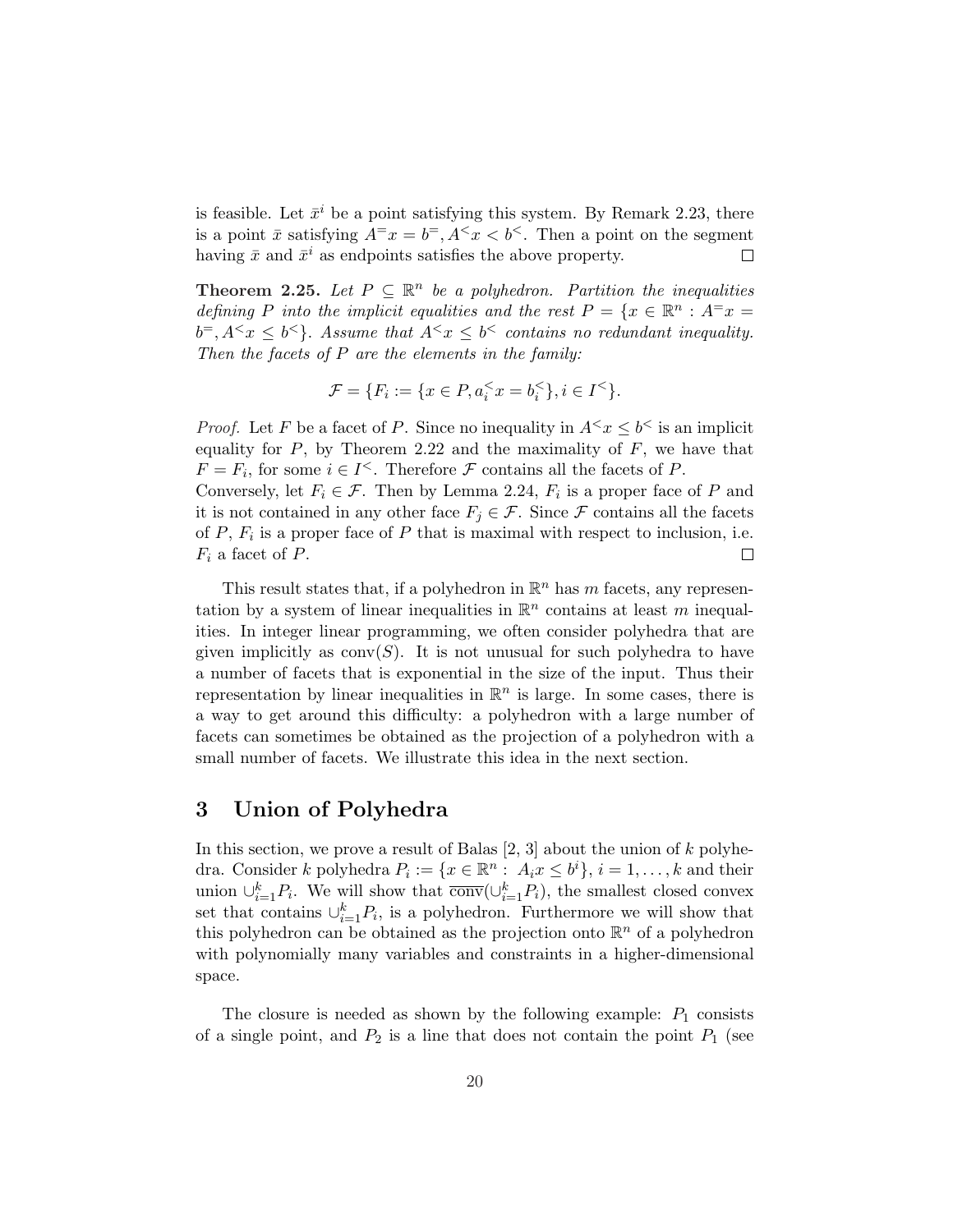Figure 4). Let  $P_3$  denote the line going through  $P_1$  that is parallel to  $P_2$ . It is easy to verify that  $\overline{conv}(P_1 \cup P_2) = conv(P_2 \cup P_3)$  and that  $conv(P_1 \cup P_2) =$ conv $(P_2 \cup P_3) \setminus (P_3 \setminus P_1)$  (indeed, a point  $x^*$  in  $P_3 \setminus P_1$  is not in conv $(P_1 \cup P_2)$ , but there is a sequence of points  $x^k \in \text{conv}(P_1 \cup P_2)$  that converges to  $x^*$ ). Here  $conv(P_1 \cup P_2)$  is not a closed set, and therefore it is not a polyhedron.



Figure 4:  $\overline{\text{conv}}(P_1 \cup P_2) \neq \text{conv}(P_1 \cup P_2)$ 

We recall that, by Minkowski-Weil's Theorem 2.14,  $P_i = Q_i + C_i$ , where  $Q_i$  is a polytope and  $C_i$  a finitely generated cone.

**Theorem 3.1.** Let  $P_i = Q_i + C_i$  be nonempty polyhedra  $i = 1, ..., k$ . Then  $Q = \text{conv}(\cup_{i=1}^k Q_i)$  is a polytope,  $C = \text{conv}(\cup_{i=1}^k C_i)$  is a finitely generated cone, and  $\overline{\text{conv}}(\cup_{i=1}^k P_i)$  is the polyhedron

$$
\overline{\text{conv}}(\cup_{i=1}^k P_i) = Q + C.
$$

*Proof.* We first show that  $Q$  is a polytope and  $C$  a finitely generated cone. For  $i = 1, ..., k$ , let  $V_i$  and  $C_i$  be finite sets in  $\mathbb{R}^n$  such that  $Q_i = \text{conv}(V_i)$ and  $C_i = \text{cone}(R_i)$ . Then it is straightforward to show that  $Q = \text{conv}(\cup_{i=1}^k V_i)$ and  $C = \text{cone}(\cup_{i=1}^{k} R_i)$ , thus Q is a polytope and C a finitely generated cone.

We show  $\overline{\text{conv}}(\cup_{i=1}^k P_i) \subseteq Q + C$ .

We just need to show  $\text{conv}(\cup_{i=1}^k P_i) \subseteq Q+C$ , because  $Q+C$  is a polyhedron, and so it is closed. Let  $x \in \text{conv}(\cup_{i=1}^k P_i)$ . Then x is a convex combination of a finite number of points in  $\bigcup_{i=1}^{k} P_i$ . Since  $P_i$  is convex, we can write x as a convex combination of points  $z^i \in P_i$ , say  $x = \sum_{i=1}^{k} z^i$  $_{i=1}^{k} y_i z^i$  where  $y_i \geq 0$ for  $i = 1, ..., k$  and  $\sum_{i=1}^{k} y_i = 1$ . Since  $P_i = Q_i + C_i$ , then  $z^i = w^i + x^i$ where  $w^i \in Q_i$ ,  $x^i \in C_i$ , thus  $x = \sum_{i=1}^k a_i$  $\sum_{i=1}^{k} y_i w^i + \sum_{i=1}^{k} y_i$ where  $w^i \in Q_i$ ,  $x^i \in C_i$ , thus  $x = \sum_{i=1}^k y_i w^i + \sum_{i=1}^k y_i x^i$ , so  $x \in Q + C$  since  $\sum_{i=1}^k y_i w^i \in Q$  and  $\sum_{i=1}^k y_i x^i \in C$ .

We show  $Q + C \subseteq \overline{\text{conv}}(\cup_{i=1}^k P_i)$ . Let  $x \in Q + C$ . Then  $x = \sum_{i=1}^{k} a_i$ .  $\sum_{i=1}^k y_iw^i + \sum_{i=1}^k y_i$  $_{i=1}^k x^i$  where  $w^i \in Q_i$ ,  $y_i \geq 0$ , Let  $x \in Q_i$   $\vdash$  C. Then  $x = \sum_{i=1}^{i=1} g_i x_i$ <br>  $x^i \in C_i$  for  $i = 1, ..., k$ , and  $\sum_{i=1}^{k} y_i = 1$ .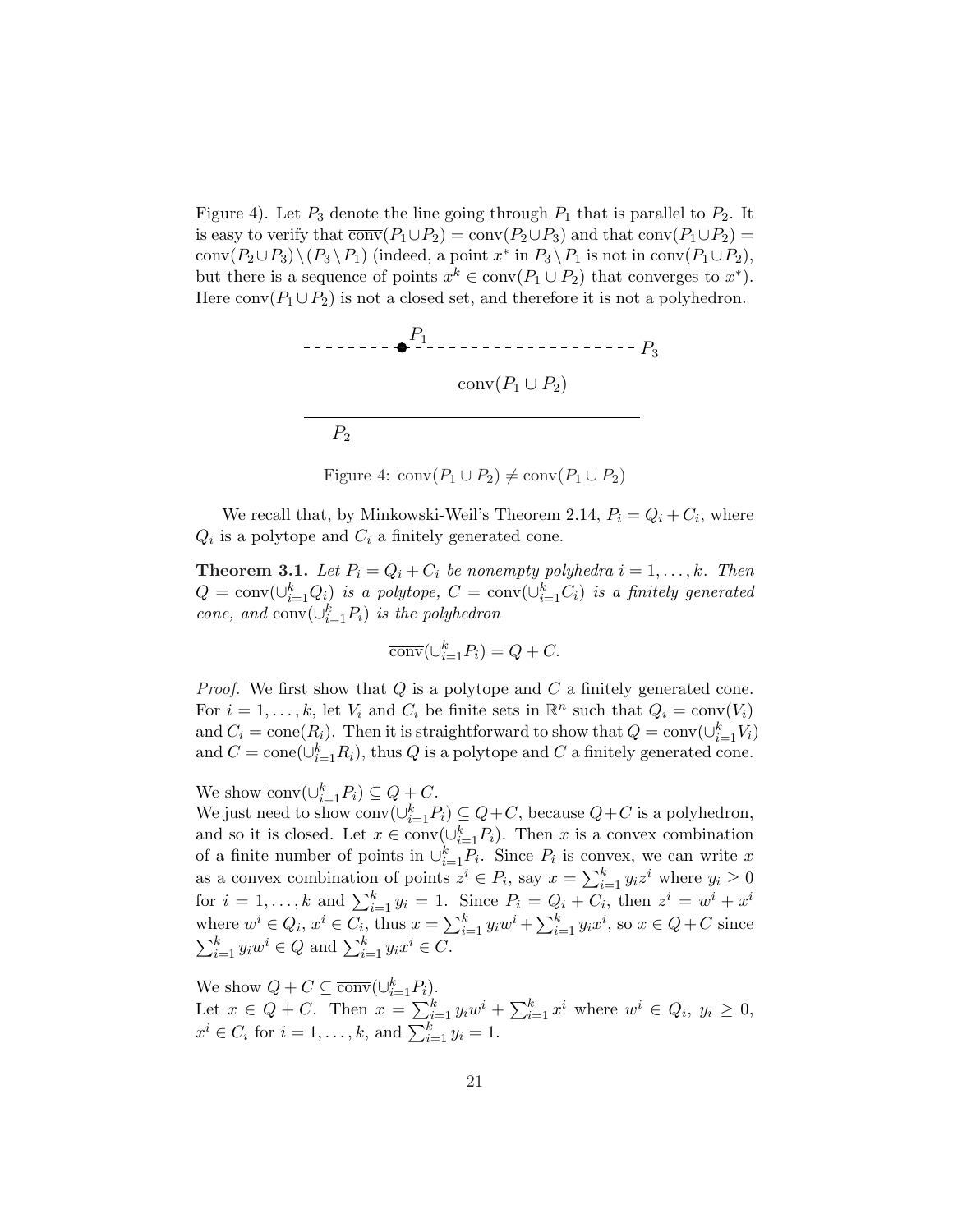Define  $I := \{i : y_i > 0\}$  and consider the point

$$
x^{\epsilon} := \sum_{i \in I} (y_i - \frac{k}{|I|} \epsilon) w^i + \sum_{i=1}^k \epsilon (w^i + \frac{1}{\epsilon} x^i)
$$

for  $\epsilon > 0$  small enough so that  $y_i - \frac{k}{|I|}$  $\frac{k}{|I|} \epsilon \geq 0$  for all  $i \in I$ .

Notice that  $x^{\epsilon} \in \text{conv}(\cup_{i=1}^{k} P_i)$  since  $\sum_{i \in I} (y_i - \frac{k}{|I|})$  $\frac{k}{|I|} \epsilon$  +  $\sum_{i=1}^{k} \epsilon = 1$  and  $w^i + \frac{1}{\epsilon}x^i \in P_i.$  $\overline{\text{Since } \text{lim}_{\epsilon \to 0^+} x^{\epsilon} = x, x \in \overline{\text{conv}}(\cup_{i=1}^k P_i).}$ 

Corollary 3.2. If  $P_1, \ldots, P_k$  are polyhedra with identical recession cones, then  $conv(\cup_{i=1}^{k} P_i)$  is a polyhedron.

Proof. We leave it as an exercise to the reader to check how the last part of the proof of Theorem 3.1 simplifies to show  $Q + C \subseteq \text{conv}(\cup_{i=1}^k P_i)$ .  $\Box$ 

Although  $\overline{\text{conv}}(\cup_{i=1}^k P_i)$  may have exponentially many facets, Balas [2], [3] proved that it is the projection of a higher-dimensional polyhedron Y with a polynomial size representation:

$$
Y := \begin{cases} A_i x^i & \leq b^i y_i \\ \sum x^i = x \\ \sum y_i = 1 \\ y_i & \geq 0 \text{ for } i = 1, \dots, k. \end{cases} \tag{11}
$$

 $\Box$ 

In this formulation,  $x^i$  is a vector in  $\mathbb{R}^n$  and  $y_i$  is a scalar, for  $i = 1, \ldots, k$ . The vector  $x \in \mathbb{R}^n$  corresponds to the original space onto which Y is projected. Thus, the polyhedron Y is defined in  $\mathbb{R}^{kn+n+k}$ . A formulation with a polynomial number of variables and constraints is said to be compact. The gist of Balas's result is that  $\overline{\text{conv}}(\cup_{i=1}^k P_i)$  has a compact representation with respect to the systems  $A_i x \leq b^i$ ,  $i = 1, ..., k$ . This fact will be fundamental in the development of this survey.

Since it is convenient to consider also the case where some of the systems  $A_i x \leq b^i$  are infeasible, we need a condition that is typically satisfied in the context of integer programming.

Given the polyhedra  $P_i := \{x \in \mathbb{R}^n : A_i x \leq b^i\}, i = 1, ..., k$ , let  $C_i := \{x \in \mathbb{R}^n : A_i x \leq 0\}.$  So  $C_i$  is the recession cone of  $P_i$  when  $P_i \neq \emptyset$ .

Cone Condition: If  $\cup P_i \neq \emptyset$ , then  $C_j \subseteq \text{conv}(\cup_{i:P_i\neq\emptyset}C_i)$  for  $j = 1, ..., k$ .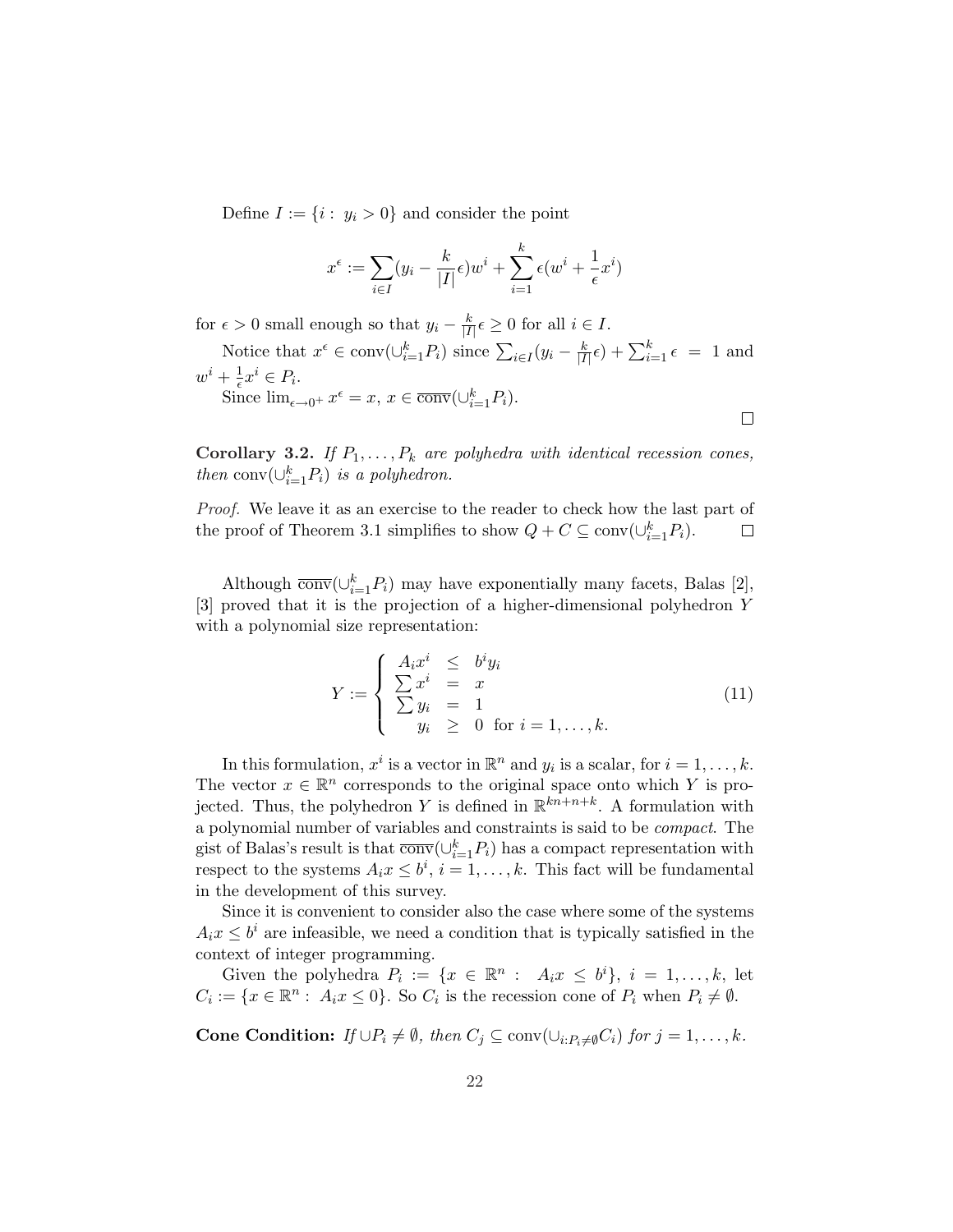By Minkowski-Weil's Theorem 2.14, if  $P_i \neq \emptyset$  then  $P_i = Q_i + C_i$  for some polytope  $Q_i$ . If we let  $Q_i = \emptyset$  whenever  $P_i = \emptyset$ , then  $P_i = Q_i + C_i$ ,  $i=1\ldots,k.$ 

**Theorem 3.3.** (Balas [2, 3]) Consider k polyhedra  $P_i := \{x \in \mathbb{R}^n : A_i x \leq$  $b^i$  and let Y be the polyhedron defined in (11). Then

$$
\text{proj}_x Y = Q + C.
$$

where  $Q = \text{conv}(\cup_{i=1}^{k} Q_i)$  and  $C = \text{conv}(\cup_{i=1}^{k} C_i)$ . Furthermore, if the Cone Condition is satisfied, then

$$
\text{proj}_x Y = \overline{\text{conv}}(\cup_{i=1}^k P_i).
$$

*Proof.* Notice that, if the Cone Condition is satisfied, then  $C = \text{conv}(\cup_{i:P_i \neq \emptyset} C_i)$ , therefore by Theorem 3.1  $Q + C = \overline{\text{conv}}(\cup_{i=1}^{k} P_i)$ . Thus, if  $\text{proj}_x Y = Q + C$ , then  $\text{proj}_x Y = \overline{\text{conv}}(\cup_{i=1}^k P_i)$ . So we only need to show  $\text{proj}_x Y = Q + C$ .

(a)  $Q + C \subseteq \text{proj}_x Y$ .

The result holds trivially when  $\cup_{i=1}^k P_i = \emptyset$ , so we assume  $\cup_{i=1}^k P_i \neq \emptyset$ . Without loss of generality,  $P_1, \ldots, P_h$  are nonempty and  $P_{h+1}, \ldots, P_k$  are empty, where  $1 \leq h \leq k$ .

Let  $x \in Q + C$ . Then there exist  $w^i \in Q^i$ ,  $i = 1, ..., h$ , and  $z^i \in C_i$ , Let  $x \in Q + C$ . Then the<br>  $i = 1, \ldots, k$ , such that  $x = \sum_{i=1}^{h}$ iere exist  $w^i$ <br> $\sum_{i=1}^k y_iw^i + \sum_{i=1}^k y_i$  $i = 1, ..., k$ , such that  $x = \sum_{i=1}^{h} y_i w^i + \sum_{i=1}^{k} z^i$ , where  $y_i \ge 0$  for  $i = 1, ..., h$ <br>and  $\sum_{i=1}^{h} y_i = 1$ . Let  $x^i = y_i w^i + z^i$  for  $i = 1, ..., h$  and  $y_i = 0, x^i = z^i$  for  $i = h + 1$  $i = h+1, \ldots, k$ . Then  $A_i x^i \leq b^i y_i$  for  $i = 1, \ldots k$  and  $x = \sum_{i=1}^k x^i$ . This shows that  $x \in \text{proj}_x Y$  and therefore (a) holds.

(b)  $proj_x Y \subseteq Q + C$ .

The result holds if  $Y = \emptyset$ , so we assume  $Y \neq \emptyset$ . Let  $x \in \text{proj}_x Y$ . By The result holds if  $Y = y$ , so we assume  $Y \neq y$ . Let  $x \in \text{proj}_x Y$ .<br>the definition of projection, there exist  $x^1, \ldots, x^k, y$  such that  $x = \sum_{i=1}^k x_i$ .  $_{i=1}^k x^i$ where  $Ax^i \leq b^i y_i$ ,  $\sum y_i = 1$ ,  $y \geq 0$ . Let  $I := \{i : y_i > 0\}$ .

For  $i \in I$ , let  $z^i := \frac{x^i}{u}$  $\frac{x^i}{y_i}$ . Then  $z^i \in P_i$ . Since  $P_i = Q_i + C_i$ , we can write  $z^i = w^i + y^i r^i$  where  $w^i \in Q_i$  and  $r^i \in C_i$ .

For  $i \notin I$ , we have  $A_i x^i \leq 0$ , that is  $x^i \in C_i$ . Let  $r^i = x^i$  if  $i \notin I$ . Then

$$
x = \sum_{i \in I} y_i z^i + \sum_{i \notin I} x^i = \underbrace{\sum_{i \in I} y_i w^i}_{\in Q} + \underbrace{\sum_{i=1}^k r^i}_{\in C} \in Q + C.
$$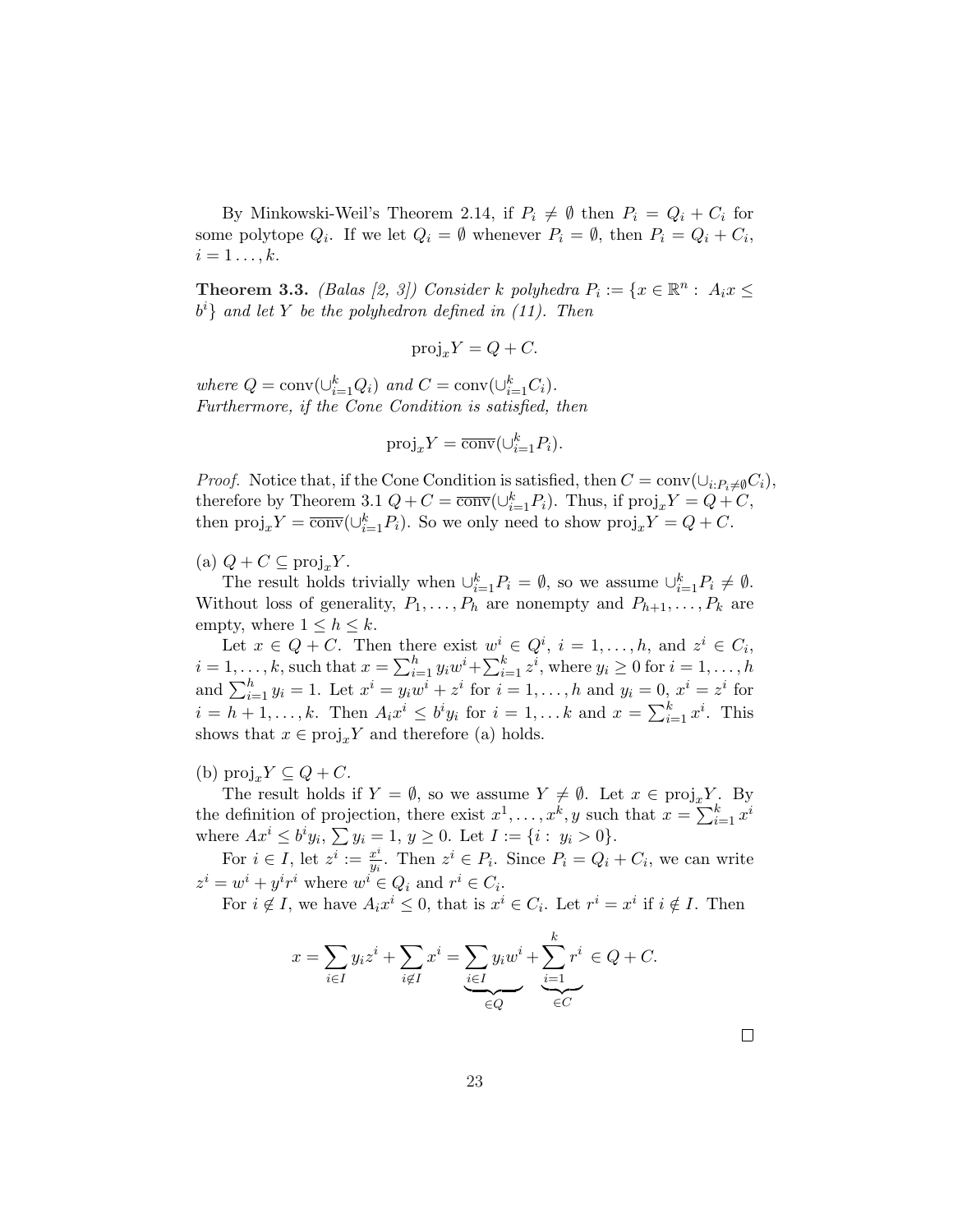Remark 3.4. The Cone Condition assumption in Theorem 3.3 is necessary as shown by the following example (see Figure 5):  $P_1 := \{x \in \mathbb{R}^2 : 0 \le x \le$ 1} and  $P_2 := \{x \in \mathbb{R}^2 : x_1 \leq 0, x_1 \geq 1\}$ . Note that  $P_2 = \emptyset$  and  $C_2 = \{x \in \mathbb{R}^2 : x_1 \leq 0, x_1 \geq 1\}$ .  $\mathbb{R}^2: x_1 = 0$ . So in this case  $\text{proj}_x Y = P_1 + C_2 = \{x \in \mathbb{R}^2: 0 \le x_1 \le 1\},$ which is different from  $\overline{conv}(P_1 \cup P_2) = P_1$ .



Figure 5:  $\overline{\text{conv}}(P_1 \cup P_2) \neq \text{proj}_x Y$ 

Remark 3.5. The Cone Condition assumption in Theorem 3.3 is automatically satisfied if

(i)  $C_i = \{0\}$  whenever  $P_i = \emptyset$ , or (ii) all the cones  $C_i$  are identical. For example (i) holds when all the  $P_i$ s are nonempty, or when  $C_i = \{0\}$  for all i.

# 4 Split disjunctions

Let  $P := \{(x, y) \in \mathbb{R}^n \times \mathbb{R}^p : Ax + Gy \le b\}$  and let  $S := P \cap (\mathbb{Z}^n \times \mathbb{R}^p)$ . For  $\pi \in \mathbb{Z}^n$  and  $\pi_0 \in \mathbb{Z}$ , define

$$
\Pi_1 = P \cap \{(x, y) : \pi x \le \pi_0\} \n\Pi_2 = P \cap \{(x, y) : \pi x \ge \pi_0 + 1\}.
$$
\n(12)

Clearly  $S \subseteq \Pi_1 \cup \Pi_2$  and therefore  $\text{conv}(S) \subseteq \text{conv}(\Pi_1 \cup \Pi_2)$ . We call this latter set  $P^{(\pi,\pi_0)}$ .

**Theorem 4.1.**  $P^{(\pi,\pi_0)}$  is a polyhedron.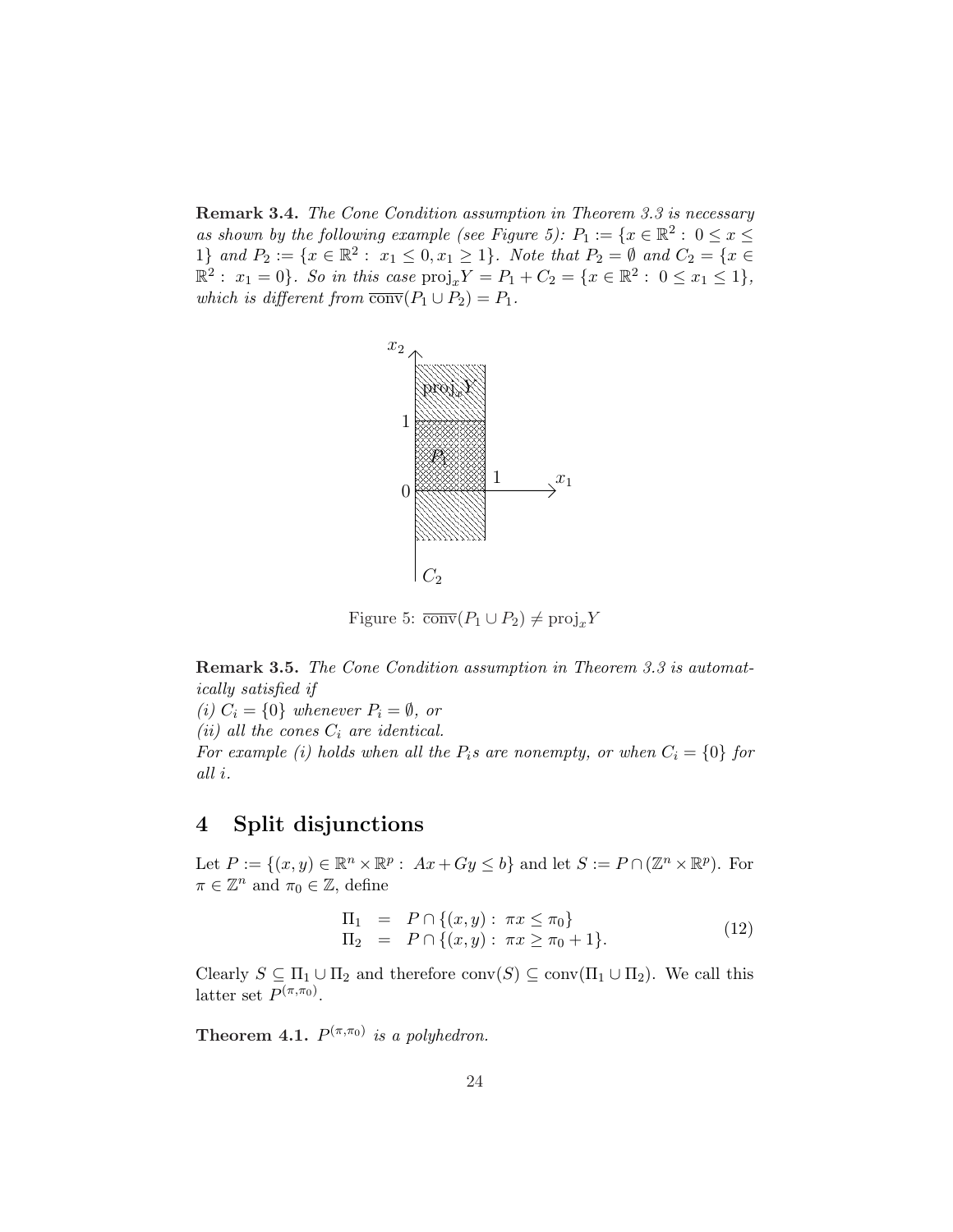*Proof.* It follows from Theorem 3.1 that  $P(\pi,\pi_0)$  is a polyhedron, thus we only need to show that  $P^{(\pi,\pi_0)}$  is closed. This is obvious if at least one of  $\Pi_1$ and  $\Pi_2$  is empty, so we assume  $\Pi_1, \Pi_2 \neq \emptyset$ . Because  $\Pi_1 \cup \Pi_2 \subset P^{(\pi,\pi_0)} \subseteq P$ ,  $\Pi_1 = P^{(\pi,\pi_0)} \cap \{(x,y): \ \pi x \leq \pi_0\} \text{ and } \Pi_2 = P^{(\pi,\pi_0)} \cap \{(x,y): \ \pi x \geq \pi_0 + 1\}.$ Thus  $P^{(\pi,\pi_0)} = \Pi_1 \cup \Pi_2 \cup \Pi$ , where  $\Pi = P^{(\pi,\pi_0)} \cap \{(x,y) : \pi_0 \leq \pi x \leq \pi_0 + 1\}.$ By definition,  $\Pi_1$  and  $\Pi_2$  are polyhedra, so they are closed. We show that II is a polyhedron, thus  $P^{(\pi,\pi_0)}$  is closed because it is the union of a finite number of closed sets.

Let  $P_1 := \Pi_1 \cap \{(x, y) : \pi x = \pi_0\}$  and  $P_2 := \Pi_2 \cap \{(x, y) : \pi x = \pi_0 + 1\}.$ Notice that  $P_1$  and  $P_2$  have the same recession cone  $C := \{(x, y) : Ax + Gy \leq \}$  $0, \pi x = 0$ , thus, by Corollary 3.2, conv $(P_1 \cup P_2)$  is a polyhedron.

We show that  $\Pi = \text{conv}(P_1 \cup P_2)$ , thus showing that  $\Pi$  is a polyhedron. The inclusion  $\Pi \supseteq \text{conv}(P_1 \cup P_2)$  comes from the definition. We prove  $\Pi \subseteq \text{conv}(P_1 \cup P_2)$ . If  $(\bar{x}, \bar{y}) \in \Pi$ , then there exist  $(x', y') \in \Pi_1, (x'', y'') \in \Pi_2$ such that  $(\bar{x}, \bar{y})$  is contained in the line segment L joining  $(x', y')$  and  $(x'', y'')$ . Since  $\pi_0 \leq \pi \bar{x} \leq \pi_0 + 1$ , L intersect  $\{(x, y) : \pi x = \pi_0\}$  in a point  $(\bar{x}', \bar{y}') \in$  $\Pi_1$ , and {(*x, y*) :  $πx = π_0 + 1$ } in a point  $(\bar{x}'', \bar{y}'') ∈ Π_2$ . Furthermore,  $(\bar{x}, \bar{y})$  is contained in the line segment joining  $(\bar{x}', \bar{y}')$  and  $(\bar{x}'', \bar{y}'')$ . Thus  $(\bar{x}, \bar{y}) \in \text{conv}(P_1 \cup P_2).$  $\Box$ 

**Lemma 4.2.** The polyhedra  $\Pi_1$  and  $\Pi_2$  satisfy the Cone Condition of Theorem 3.3.

*Proof.* The conditions of Theorem 3.3 trivially hold when  $\Pi_1$  and  $\Pi_2$  are either both empty or both nonempty.

Assume now that  $\Pi_1 = \emptyset$  and  $\Pi_2 \neq \emptyset$ . For the conditions of Theorem 3.3 to hold, we need to show that  $C_1 \subseteq C_2$  where  $C_1 := \{(x, y) : Ax + Gy \leq$  $0, \pi x \leq 0$ } and  $C_2 := \{(x, y) : Ax + Gy \leq 0, \pi x \geq 0\}.$ 

We claim that  $C_1 = \{(x, y): Ax + Gy \leq 0, \pi x = 0\}$ . Suppose not. Then there exists  $(\bar{x}, \bar{y})$  such that  $A\bar{x} + G\bar{y} \leq 0$  and  $\pi\bar{x} < 0$ . Since  $\Pi_2 \neq \emptyset$ , there exists  $(\hat{x}, \hat{y})$  such that  $A\hat{x} + G\hat{y} \leq b$ . Now consider the point  $(x^{\lambda}, y^{\lambda}) =$  $(\hat{x}, \hat{y}) + \lambda(\bar{x}, \bar{y})$ . We have  $Ax^{\lambda} + Gy^{\lambda} \leq b$  and, for  $\lambda \geq \frac{\pi \hat{x} - \pi_0}{|\pi \bar{x}|}$ , we have  $\pi x^{\lambda} \leq \pi_0$ . But then  $(x^{\lambda}, y^{\lambda})$  is in  $\Pi_1$ , contradicting the assumption that  $\Pi_1 = \emptyset$ . This proves the claim.

The claim implies  $C_1 \subseteq C_2$ .

 $\Box$ 

Thus, by Theorem 3.3,  $P^{(\pi,\pi_0)}$  has the following extended formulation,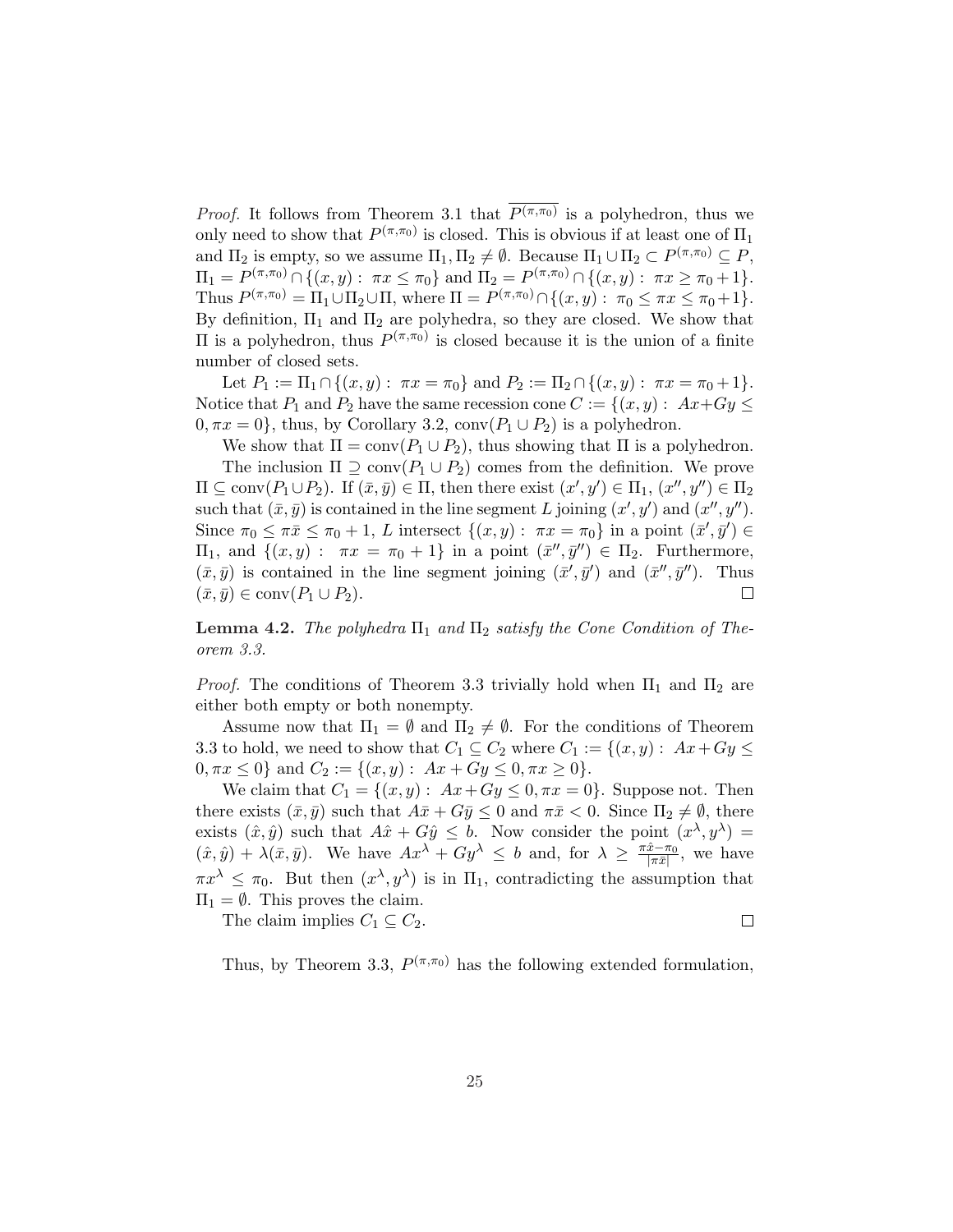with additional vectors of variables  $(x^1, y^1)$ ,  $(x^2, y^2)$  and variable  $\lambda$ .

$$
Ax1 + Gy1 \leq \lambda b
$$
  
\n
$$
ax1 + Gy2 \leq \lambda \pi_0
$$
  
\n
$$
Ax2 + Gy2 \leq (1 - \lambda)b
$$
  
\n
$$
ax2 \geq (1 - \lambda)(\pi_0 + 1)
$$
  
\n
$$
x1 + x2 = x
$$
  
\n
$$
y1 + y2 = y
$$
  
\n
$$
0 \leq \lambda \leq 1.
$$
  
\n(13)

If the system  $Ax+Gy \leq b$  has m constraints, the extended formulation (13) has  $2m + n + p + 4$  constraints. By contrast, a formulation of  $P^{(\pi,\pi_0)}$  in the original space  $(x, y)$  may be considerably more complicated, as  $P^{(\pi,\pi_0)}$  may have a large number of facets (Recall from Section 2.7 that any description of a polyhedron must have at least one inequality for each facet).



Figure 6: A split inequality

A split is a disjunction  $\pi x \leq \pi_0$  or  $\pi x \geq \pi_0 + 1$  where  $\pi \in \mathbb{Z}^n$  and  $\pi_0 \in \mathbb{Z}$ . We will also say that  $(\pi, \pi_0)$  defines a split. An inequality  $cx + hy \leq c_0$  is called a *split inequality* [17] if it is valid for some polyhedron  $P^{(\pi,\pi_0)}$  where  $(\pi, \pi_0) \in \mathbb{Z}^n \times \mathbb{Z}$  defines a split (see Figure 6).

The *split closure*  $P^{Split}$  of P is

$$
\bigcap_{(\pi,\pi_0)\in\mathbb{Z}^n\times\mathbb{Z}} P^{(\pi,\pi_0)}.\tag{14}
$$

Clearly  $S \subseteq P^{Split} \subseteq P$ . In general  $P^{Split}$  provides a tighter relaxation of S than P. Although each of the sets  $P^{(\pi,\pi_0)}$  is a polyhedron, it is not clear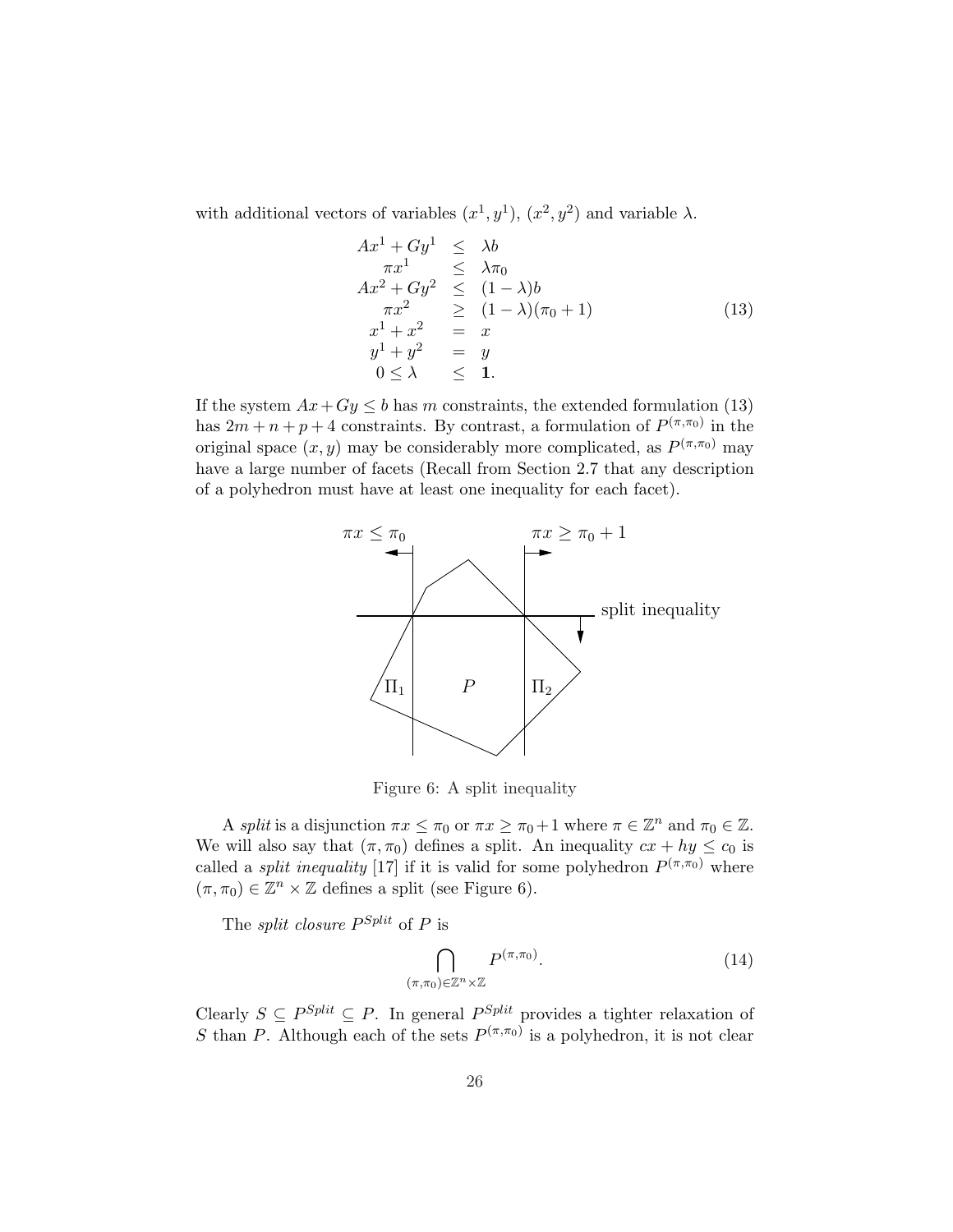however that  $P^{Split}$  is a polyhedral set, for it is the intersection of infinitely many of them. This will be discussed in Section 6.

#### 4.1 One-side splits, Chvátal inequalities

Given a polyhedron  $P := \{(x, y) \in \mathbb{R}^n \times \mathbb{R}^p : Ax + Gy \leq b\}$ , we consider the mixed integer set  $S = P \cap (\mathbb{Z}^n \times \mathbb{R}^p)$ . Let  $\pi \in \mathbb{Z}^n$  and  $z := \max{\pi x}$ :  $(x, y) \in P$ . A split defined by  $(\pi, \pi_0) \in \mathbb{Z}^n \times \mathbb{Z}$  is a one-side split for P if

$$
\pi_0 \le z < \pi_0 + 1. \tag{15}
$$

This is equivalent to:

$$
\Pi_1 \subseteq P \text{ and } \Pi_2 = \emptyset
$$

where  $\Pi_1$  and  $\Pi_2$  are the polyhedra defined in (12). Note that, if  $(\pi, \pi_0)$ defines a one-side split, then the polyhedron  $P^{(\pi,\pi_0)}$  can be easily described in its original space, for  $P^{(\pi,\pi_0)} = \Pi_1 = \{(x,y) : Ax + Gy \leq b, \pi x \leq \pi_0\}.$ The inequality  $\pi x \leq \pi_0$  is valid for S. It is called a Chvátal inequality.

The Chvátal closure  $P^{Ch}$  of P is

 $\sim$  $P^{(\pi,\pi_0)}$  $(16)$ 

 $(\pi,\pi_0) \in \mathbb{Z}^n \times \mathbb{Z}$  defines a one-side split

Equivalently,  $P^{Ch}$  is the set of vectors  $(x, y)$  that satisfy the system  $Ax +$  $Gy \leq b$  and all the Chvátal inequalities. Note that  $S \subseteq P^{Split} \subseteq P^{Ch} \subseteq P$ .

Notice that inequality  $\pi x \leq \pi_0$  satisfies (15) if and only if  $|z| = \pi_0$ . Since  $\pi$  is an integral vector and  $\pi x \leq z$  is a valid inequality for P, by Theorem 2.21,  $\pi x \leq \pi_0$  is a Chvátal inequality if and only if the system:

$$
u \ge 0, \ uA = \pi \in \mathbb{Z}^n, \ uG = 0, \ ub \le z \tag{17}
$$

is feasible. By Theorem 2.16, condition  $u \geq 0$ ,  $uG = 0$  shows that  $\pi x \leq z$ is valid for the projection  $proj_x(P)$  of P onto the x-space.

We can assume that u is chosen so that the coefficients of  $\pi$  are relatively prime: If not, let m be the G.C.D. of the components of  $\pi$ : The inequality π  $\frac{\pi}{m}x \leq \lfloor \frac{\pi}{m} \rfloor$  is a Chvátal inequality that dominates  $\pi x \leq \pi_0$ . The equation  $\pi x = \pi_0 = |z|$  admits infinitely many integral solutions, while the equation  $\pi x = \alpha$ , has obviously no integral solution for  $|z| < \alpha \leq z$ .

Therefore the Chvátal closure is obtained by taking any rational inequality  $\pi x \leq z$  that is valid for the projection  $\text{proj}_x(P)$  of P (which is generated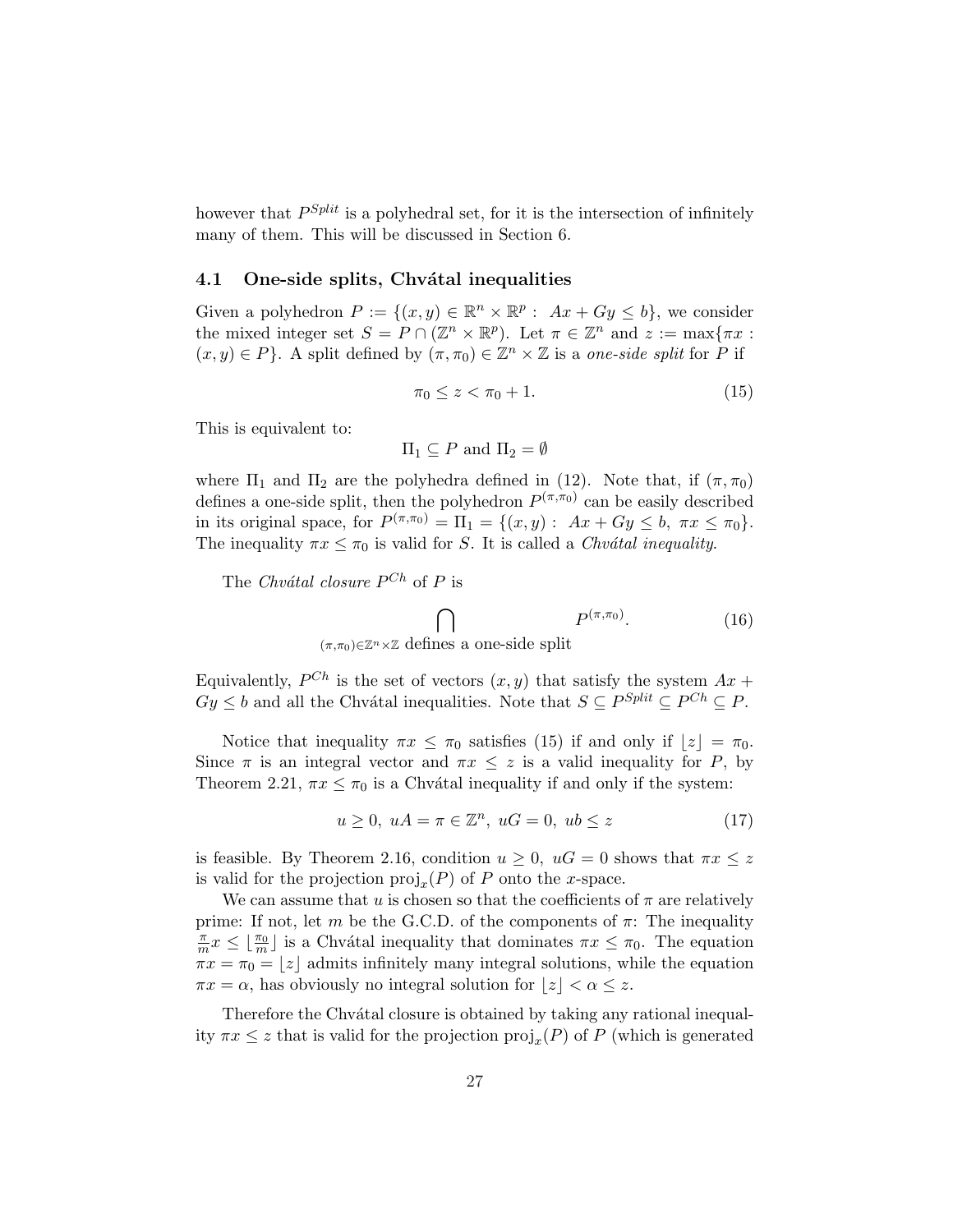

Figure 7: Chvátal inequality

without loss of generality by a vector u such that  $u \geq 0$ ,  $uA = \pi \in \mathbb{Z}^n$ ,  $uG =$ 0 such that the coefficients of  $\pi$  are relatively prime) and then tightening the inequality by decreasing the right-hand side until an integral point (and hence infinitely many integral points) are encountered. See Figure 7.

# 5 Gomory's mixed-integer inequalities

We consider a polyhedron  $P := \{(x, y) \in \mathbb{R}^n_+ \times \mathbb{R}^p_+ : Ax + Gy \le b\}$  and the set  $S := P \cap (\mathbb{Z}_+^n \times \mathbb{R}_+^p)$ . Note that, here, P is defined by a system of inequalities together with nonnegativity constraints on the variables, and this is important in this section. By standard linear algebra, any system of linear inequalities can be converted into a system of the above type (variables that are unrestricted in sign can be replaced by the difference of two nonnegative variables, etc).

We consider the following equality form of the system defining  $P$ :

$$
Ax + Gy + Is = b, x, y, s \ge 0.
$$
\n
$$
(18)
$$

For  $\lambda \in \mathbb{Q}^m$ , we consider the equation  $\lambda Ax + \lambda Gy + \lambda Is = \lambda b$ , which we denote by

$$
\sum_{j=1}^{n} a_j^{\lambda} x_j + \sum_{j=1}^{p} g_j^{\lambda} y_j + \sum_{i=1}^{m} \lambda_i s_i = \beta^{\lambda}.
$$
 (19)

Let  $f_0 = \beta^{\lambda} - \lfloor \beta^{\lambda} \rfloor$  and  $f_j = a_j^{\lambda} - \lfloor a_j^{\lambda} \rfloor$ . We consider the following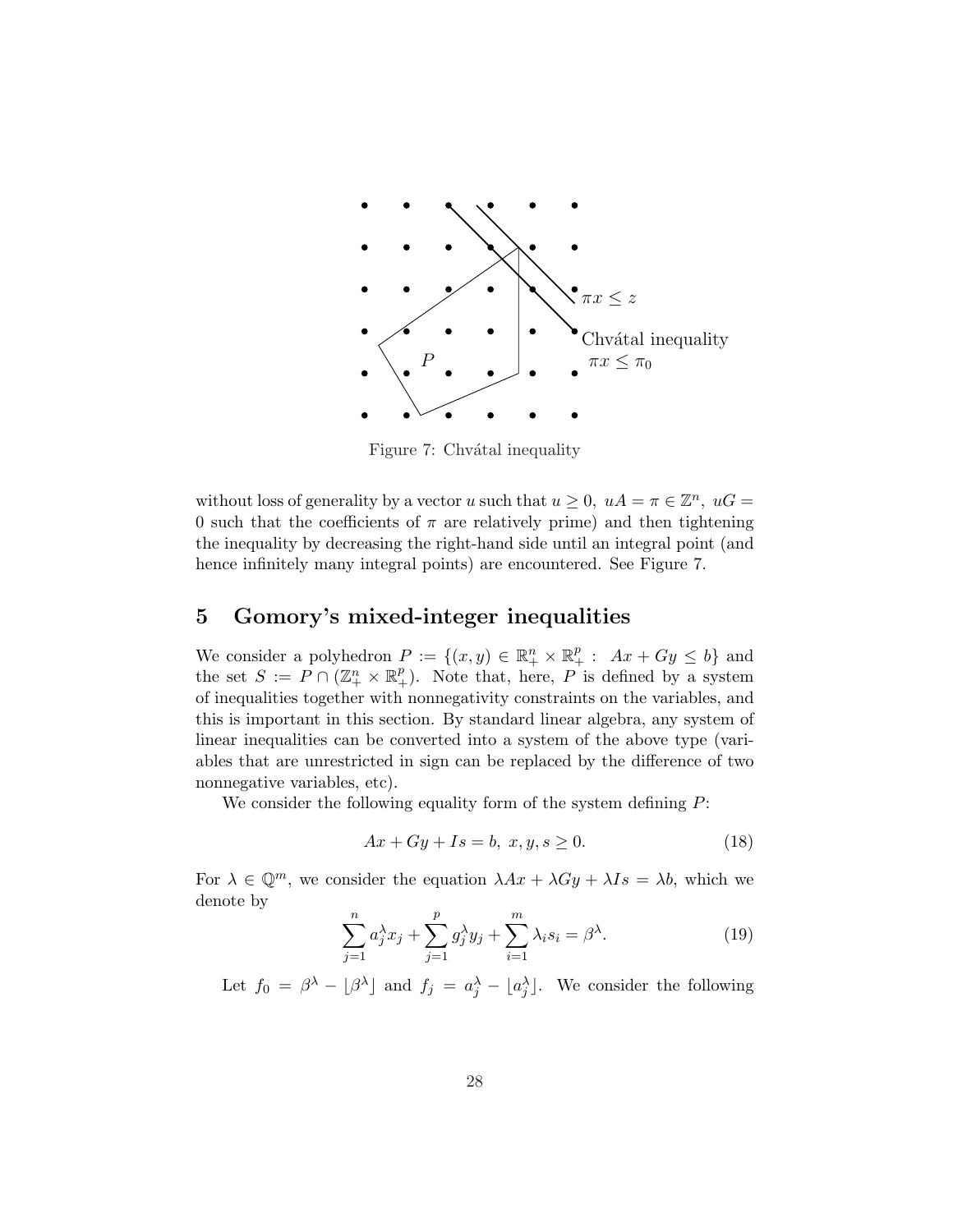Gomory mixed-integer (GMI) inequality [32] :

$$
\sum_{j=1}^{n} (\lfloor a_j^{\lambda} \rfloor + \frac{(f_j - f_0)^{+}}{1 - f_0}) x_j + \frac{1}{1 - f_0} \left( \sum_{j: g_j^{\lambda} < 0} g_j^{\lambda} y_j + \sum_{i: \lambda_i < 0} \lambda_i s_i \right) \leq \lfloor \beta^{\lambda} \rfloor \tag{20}
$$

where  $(f_j - f_0)^+ = \max\{f_j - f_0, 0\}$ . By substituting  $s = b - (Ax + Gy)$  we get an inequality in the  $(x, y)$ -space.

We denote by  $(\pi^{\lambda}, \pi_0^{\lambda})$  the vector in  $\mathbb{Z}^n \times \mathbb{Z}$  defining the following split:

Either 
$$
\sum_{f_j \le f_0} \lfloor a_j^{\lambda} \rfloor x_j + \sum_{f_j > f_0} \lceil a_j^{\lambda} \rceil x_j \le \lfloor \beta^{\lambda} \rfloor \tag{21}
$$

$$
\text{or } \sum_{f_j \le f_0} \lfloor a_j^{\lambda} \rfloor x_j + \sum_{f_j > f_0} \lceil a_j^{\lambda} \rceil x_j \ge \lfloor \beta^{\lambda} \rfloor + 1; \tag{22}
$$

where (21) is  $\pi^{\lambda} x \leq \pi_0^{\lambda}$  while (22) is  $\pi^{\lambda} x \geq \pi_0^{\lambda} + 1$ .

**Lemma 5.1.** Inequality (20) is a split inequality, valid for  $P^{(\pi^{\lambda}, \pi_0^{\lambda})}$ .

Proof. Consider the sets

$$
\Pi_1 = P \cap \{(x, y) : \pi^{\lambda} x \le \pi_0^{\lambda}\}, \quad \Pi_2 = P \cap \{(x, y) : \pi^{\lambda} x \ge \pi_0^{\lambda} + 1\}.
$$

To prove that inequality (20) is a split inequality, we will show that it is valid for  $\Pi_1 \cup \Pi_2$ .

Since the constraints  $x \geq 0$ ,  $y \geq 0$ ,  $s \geq 0$  are valid for  $\Pi_1$  and  $\Pi_2$ , it is enough to show that each of  $\Pi_1$  and  $\Pi_2$  admits a valid inequality  $ax + gy +$  $ls \leq |\beta^{\lambda}|$  whose coefficients are greater than or equal to the corresponding coefficients in inequality (20). (This is where the nonnegativity plays a role).

Since inequality  $\pi^{\lambda} x \leq \pi_0^{\lambda}$  has this property, inequality (20) is valid for  $\Pi$ <sub>1</sub>. Inequality (20) is valid for  $\Pi$ <sub>2</sub> since it is implied by the inequality

$$
\frac{1}{1 - f_0}(19) - \frac{f_0}{1 - f_0}(22).
$$

A consequence of the above lemma is that the GMI inequalities (20) are valid for S.

Lemma 5.2. Chvátal inequalities are GMI inequalities.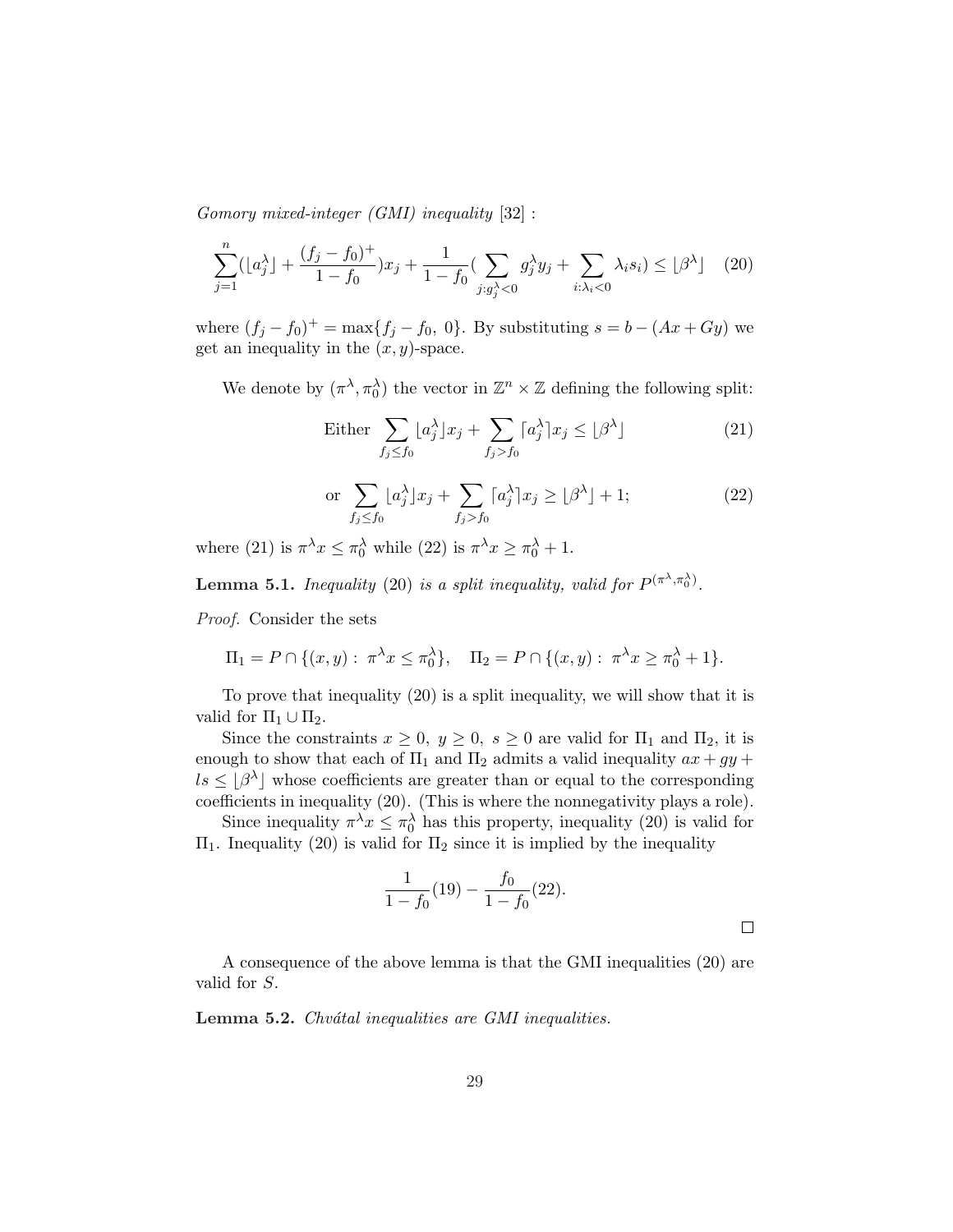*Proof.* For  $\lambda \geq 0$  such that  $\lambda A \in \mathbb{Z}^n$  and  $\lambda G = 0$  the Chvátal inequality (17) coincides with the inequality given by the formula (20).  $\Box$ 

The *Gomory mixed integer closure*  $P^{GMI}$  of P is the set of points in P that satisfy all the GMI inequalities (20). It follows from Lemmas 5.1 and 5.2 that  $P^{Split} \subseteq P^{GMI} \subseteq P^{Ch}$ . In light of the particular derivation of the GMI inequalities, it may appear that the first containment can be strict. This is not the case: In the next section we show that  $P^{Split}$  coincides with  $P^{GMI}$ .

## 5.1 Equivalence between split closure and Gomory mixed integer closure

In this section we will need the following.

**Lemma 5.3.** Let  $P := \{x \in \mathbb{R}^n : Ax \leq b\}$  be a polyhedron and let  $\Pi :=$  $P \cap \{x : \pi x \leq \pi_0\}$ . If  $\Pi \neq \emptyset$  and  $\alpha x \leq \beta$  is a valid inequality for  $\Pi$ , then there exists a scalar  $\lambda \in \mathbb{R}_+$  such that

$$
\alpha x - \lambda(\pi x - \pi_0) \le \beta
$$

is valid for P.

*Proof.* By Theorem 2.21, since  $\Pi \neq \emptyset$ , there exist  $u \geq 0$ ,  $\lambda \geq 0$  such that

$$
\alpha = uA + \lambda \pi
$$
 and  $\beta \geq ub + \lambda \pi_0$ .

Since  $uAx \leq ub$  is valid for P, so is  $uAx \leq \beta - \lambda \pi_0$ . Since  $uAx = \alpha x - \lambda \pi x$ , the inequality  $\alpha x - \lambda(\pi x - \pi_0) \leq \beta$  is valid for P.  $\Box$ 

**Remark 5.4.** The assumption  $\Pi \neq \emptyset$  is necessary in Lemma 5.3, as shown by the following example:  $P := \{x \in \mathbb{R}^2 : x_1 \geq 0, x_2 \geq 0\}$  and  $\Pi := P \cap \{x : x_1 \geq 0\}$  $x_2 \leq -1$ . Thus  $\Pi$  is empty. The inequality  $x_1 \leq 1$  is valid for  $\Pi$  but there is no scalar  $\lambda$  such that  $x_1 - \lambda(x_2 + 1) \leq 1$  is valid for P.

**Theorem 5.5.** (Nemhauser and Wolsey [40]) Let  $P := \{(x, y) \in \mathbb{R}_+^n \times \mathbb{R}_+^p : \exists \theta \in \mathbb{R}_+^n \times \mathbb{R}_+^p\}$  $Ax+Gy \leq b$  be a polyhedron and let  $S := P \cap (\mathbb{Z}_{+}^{n} \times \mathbb{R}_{+}^{p})$ . Then  $P^{Split}$ coincides with  $P^{GMI}$ .

*Proof.* (Cornuéjols and Li [18]) Lemma 5.1 shows that  $P^{Split} \subseteq P^{GMI}$ . To prove the reverse inclusion, we show that every split inequality is a GMI inequality.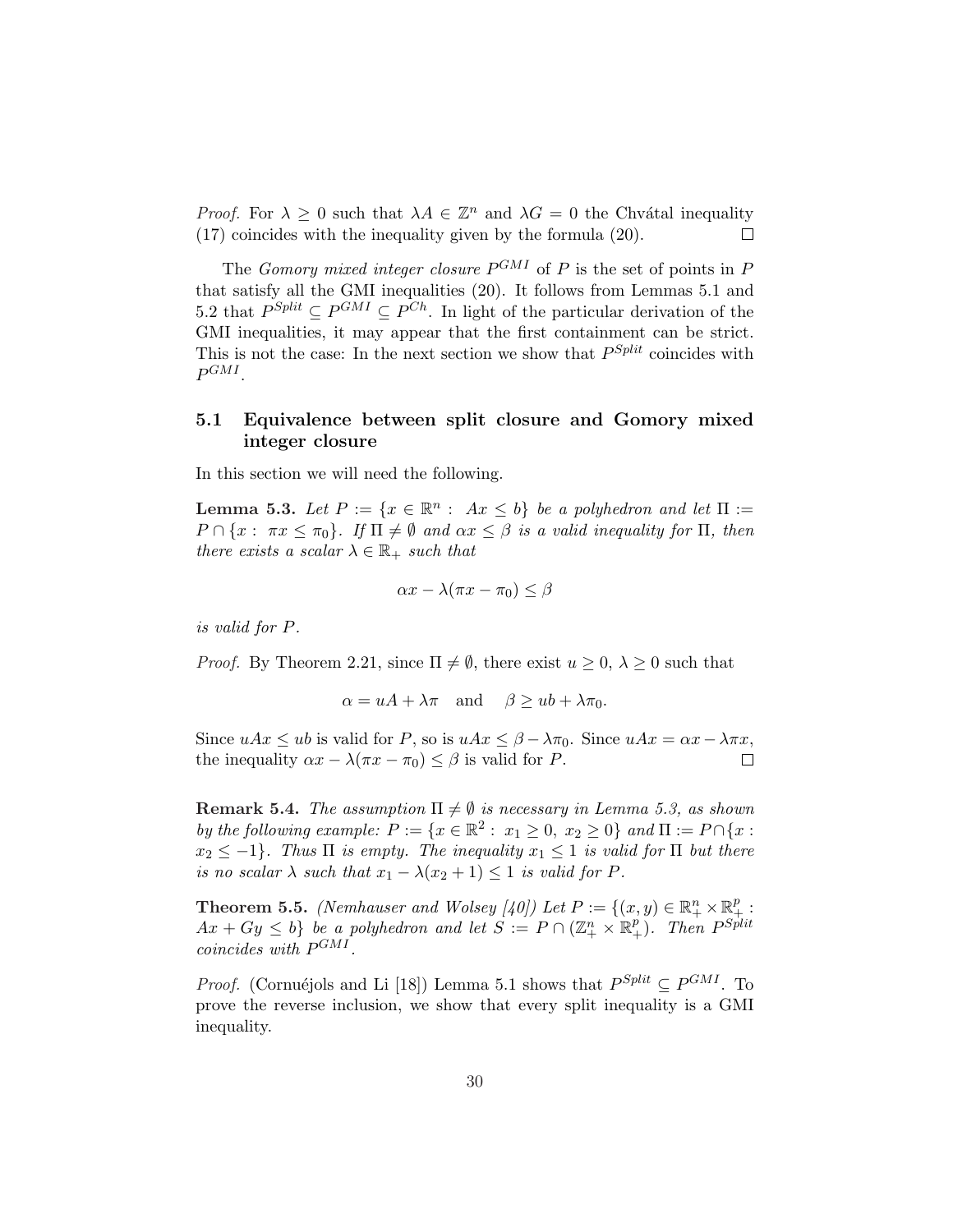

Figure 8: Illustration of Lemma 5.3

We assume that the constraints  $x \geq 0$  and  $y \geq 0$  are part of the system  $Ax + Gy \leq b$  that defines P. Let  $cx + hy \leq c_0$  be a split inequality. Let  $(\pi, \pi_0) \in \mathbb{Z}^n \times \mathbb{Z}$  define the split disjunction used in deriving this inequality and let  $\Pi_1$ ,  $\Pi_2$  be the corresponding intersections with P as defined in (12).

First assume that one of  $\Pi_1$ ,  $\Pi_2$  is empty. Then the inequality  $cx + hy \leq$  $c_0$  is a Chvátal inequality and by Lemma 5.2 it is also a GMI inequality.

We now assume that both  $\Pi_1$ ,  $\Pi_2$  are nonempty. By Lemma 5.3, there exist  $\alpha, \beta \in \mathbb{R}_+$  such that

$$
cx + hy - \alpha(\pi x - \pi_0) \le c_0 \text{ and } \tag{23}
$$

$$
cx + hy + \beta(\pi x - (\pi_0 + 1)) \le c_0 \tag{24}
$$

are both valid for P. We can assume  $\alpha > 0$  and  $\beta > 0$  since, otherwise,  $cx + hy \leq c_0$  is valid for P and therefore also for  $P^{GMI}$ . We now introduce slack variables  $s_1$  and  $s_2$  in (23) and (24) respectively and subtract (23) from (24). We obtain

$$
(\alpha + \beta)\pi x + s_2 - s_1 = (\alpha + \beta)\pi_0 + \beta.
$$

Dividing by  $\alpha + \beta$  we get

$$
\pi x + \frac{s_2}{\alpha + \beta} - \frac{s_1}{\alpha + \beta} = \pi_0 + \frac{\beta}{\alpha + \beta}.
$$
 (25)

We now derive the GMI inequality associated with equation (25). Note that the fractional part of the right-hand side is  $\frac{\beta}{\alpha+\beta}$  and that the continuous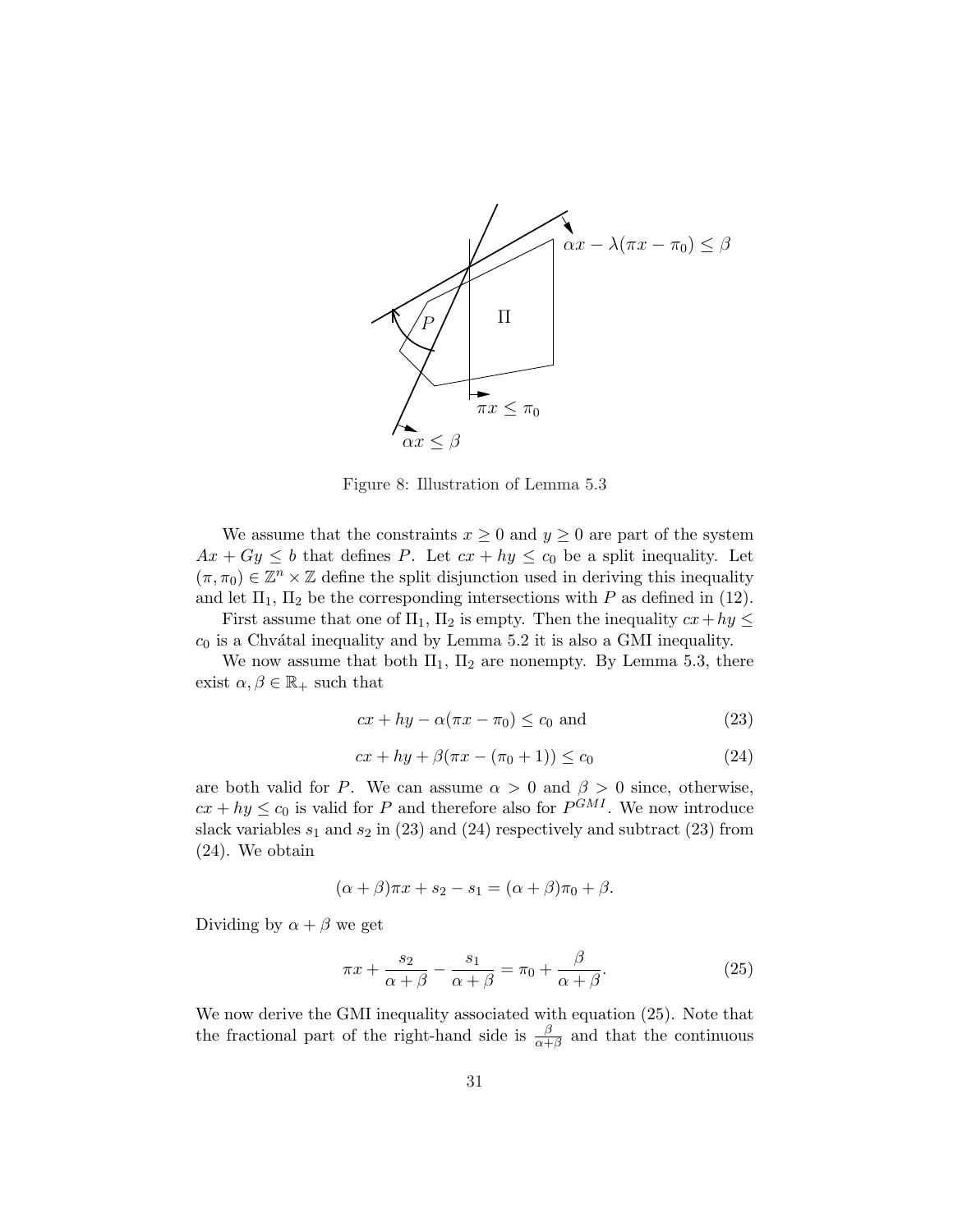variable  $s_2$  has a positive coefficient while  $s_1$  has a negative coefficient. So the GMI inequality is

$$
\pi x + \frac{1}{\alpha}s_1 \le \pi_0.
$$

We now use (23) to eliminate  $s_1$  to get the GMI inequality in the space of the x, y variables. The resulting inequality is  $cx + hy \leq c_0$  and therefore  $cx + hy \leq c_0$  is a GMI inequality.  $\Box$ 

# 6 Polyhedrality of closures

In this section we show that the GMI closure (or equivalently, the split closure) of a rational polyhedron is a rational polyhedron. This result is due to Cook, Kannan and Schrijver [17]. Simpler proofs appear in [1], [22] and [47]. In this section, we follow the approach of Dash, Günlük and Lodi  $[22]$ . The idea is to prove that a finite number of splits are sufficient to generate  $P^{Split}$  defined in (14). The result follows, since then  $P^{Split}$  is the intersection of a finite number of polyhedra and therefore is a polyhedron.

For this idea to work, it is fundamental to assume that the polyhedra that we deal with are rational. We first illustrate this in an easy case: The Chvatal closure of a pure integer set.

#### 6.1 The Chvátal closure of a pure integer set

We consider here pure integer sets of the type  $S := P \cap \mathbb{Z}^n$ , where  $P :=$  $\{x \in \mathbb{R}^n : Ax \leq b\}$  is a rational polyhedron. Therefore we can assume that A, b have integral entries.

In the pure integer case, a Chvátal inequality  $\pi x \leq \pi_0$  is derived from a vector u satisfying:

$$
u \ge 0, \ uA = \pi \in \mathbb{Z}^n, \ [ub] = \pi_0. \tag{26}
$$

**Lemma 6.1.** Let  $(\pi, \pi_0) \in \mathbb{Z}^{n+1}$  and  $u \in \mathbb{Q}$  satisfying (26) such that  $\pi x \leq$  $\pi_0$  is not valid for P and not redundant for  $P^{Ch}$ . Then  $u < 1$ .

*Proof.* Suppose u does not satisfy  $u < 1$ . We will show that  $\pi x \leq \pi_0$  is the sum of a Chvátal inequality  $\pi^1 x \leq \pi_0^1$  and an inequality  $\pi^2 x \leq \pi_0^2$  valid for P such that  $\pi^2 \neq 0$ . This contradicts the assumption that  $\pi x \leq \pi_0$  is not valid for  $P$  and not redundant for  $P^{Ch}$ .

Let  $f = u - \lfloor u \rfloor$ , and let  $\pi^1 = fA$ ,  $\pi_0^1 = \lfloor f b \rfloor$ ,  $\pi^2 = \lfloor u \rfloor A$ ,  $\pi_0^2 = \lfloor \lfloor u \rfloor b \rfloor$ . Since A is an integral matrix,  $\pi^2$  is an integral vector. Since  $\pi$  is an integral vector,  $\pi^1 = \pi - \pi^2$  is integral as well.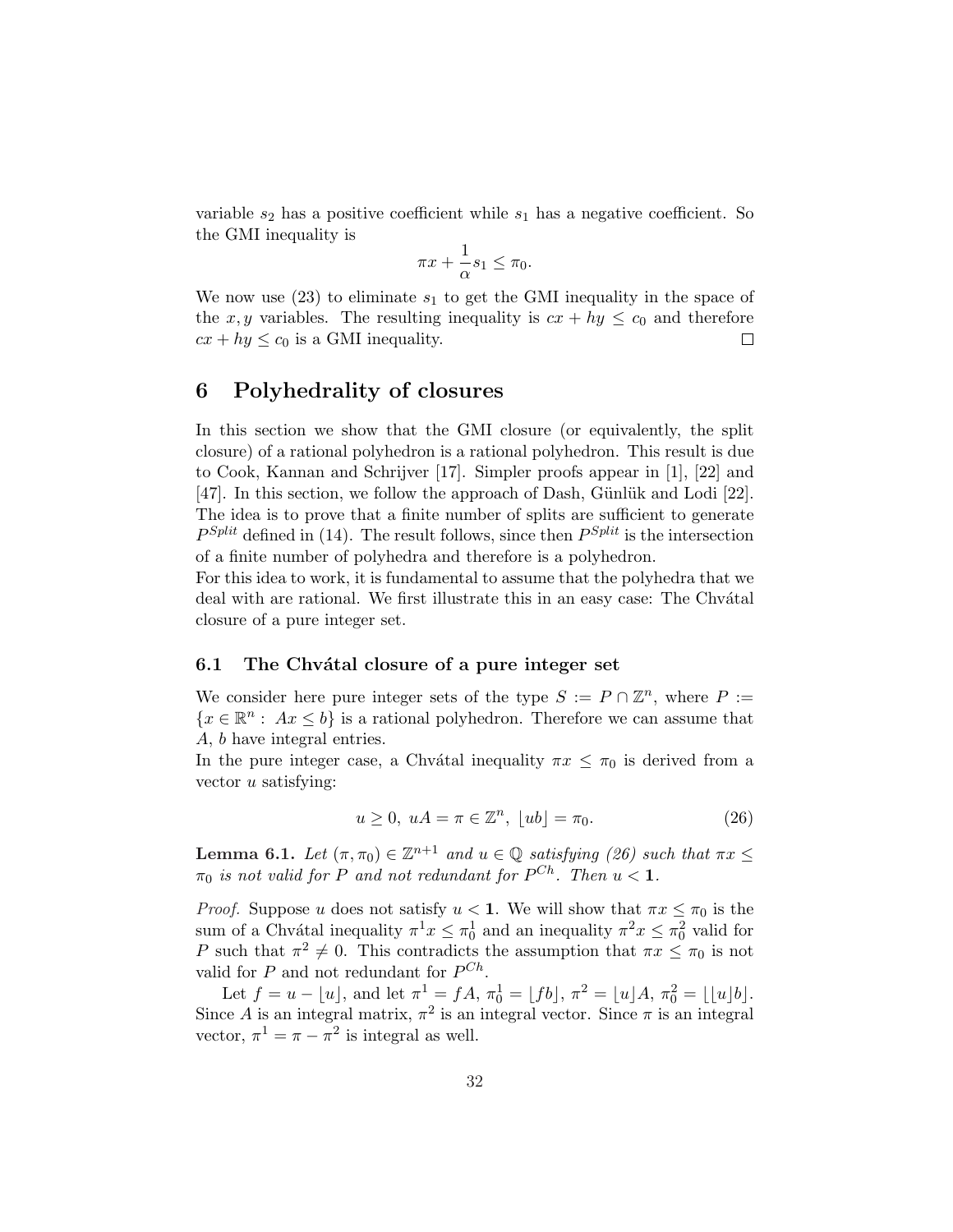Since b is integral,  $\pi_0^2 = \lfloor u \rfloor b$ , therefore  $\pi^2 x \leq \pi_0^2$  is valid for P. Furthermore,  $\pi x \leq \pi_0$  is the sum of  $\pi^1 x \leq \pi_0^1$  and  $\pi^2 x \leq \pi_0^2$ . Since  $\pi x \leq \pi_0$  is not valid for P, then  $f \neq 0$ . Since u does not satisfy  $u < 1$ , then  $[u] \neq 0$ , thus  $\pi^2 \neq 0$ .  $\Box$ 

**Theorem 6.2.** (Chvátal [13])  $P^{Ch}$  is a rational polyhedron.

*Proof.* By Lemma 6.1, any irredundant valid inequality for  $P^{Ch}$  that is not valid for P is of the form  $(uA)x \le |ub|$  for some u satisfying  $uA \in \mathbb{Z}^n$ ,  $0 \le$  $u < 1$ . Since  $\{uA \in \mathbb{R}^n : 0 \le u < 1\}$  is bounded,  $\{uA \in \mathbb{Z}^n : 0 \le u < 1\}$ is finite. Thus there is only a finite number of such inequalities, hence  $P^{Ch}$ is a polyhedron.  $\Box$ 

#### 6.2 The split closure of a mixed integer set

This is more tricky, uses the fact that  $P^{Split} = P^{GMI}$  (Theorem 5.5) but the idea is the same.

Throughout this section,  $P := \{(x, y) \in \mathbb{R}^n_+ \times \mathbb{R}^p_+ : Ax + Gy \leq b\}$  is a rational polyhedron, and  $S := P \cap (\mathbb{Z}_+^n \times \mathbb{R}_+^p)$ . We will also assume that A, G, b are integral. We let  $s = b - (Ax + Gy)$  be the slacks of  $Ax + Gy \leq b$ . Recall from Section 5 that a vector  $\lambda \in \mathbb{Q}^m$  yields the GMI inequality:

$$
\sum_{j=1}^n (\lfloor a_j^\lambda\rfloor + \frac{(f_j-f_0)^+}{1-f_0})x_j + \frac{1}{1-f_0}\sum_{j: g_j^\lambda<0} g_j^\lambda y_j + \sum_{i: \lambda_i<0} + \lambda_i s_i \leq \lfloor \beta^\lambda\rfloor
$$

which is valid for S. We denote it by  $GM(\lambda)$ .

Given  $\lambda \in \mathbb{Q}^m$  and the corresponding GMI inequality  $GM(\lambda)$ , we consider the following partitions of  $M := \{1, \ldots, m\}$  and  $P := \{1, \ldots, p\}$ :

$$
M^{+} = \{i \in M : \lambda_i \ge 0\} \quad M^{-} = \{i \in M : \lambda_i < 0\}
$$
\n
$$
P^{+} = \{j \in P : g_j^{\lambda} \ge 0\} \quad P^{-} = \{j \in P : g_j^{\lambda} < 0\}
$$

and the following cone:

$$
C_{\lambda} = \{ \mu \in \mathbb{R}^m : g_j^{\mu} \ge 0, j \in P^+, g_j^{\mu} \le 0, j \in P^-, \mu_i \ge 0, i \in M^+, \mu_i \le 0, i \in M^- \}
$$
\n
$$
(27)
$$

**Lemma 6.3.** Let  $\lambda \in \mathbb{Q}^m$ . Let  $\lambda^1, \lambda^2 \in C_{\lambda}$  such that  $\lambda = \lambda^1 + \lambda^2$  and  $\lambda^2 \in \mathbb{Z}^m \setminus \{0\}$ . Then

$$
GM(\lambda) = GM(\lambda^{1}) + GM(\lambda^{2})
$$

and either  $GM(\lambda)$  is valid for P or it is redundant for  $P^{GMI}$ .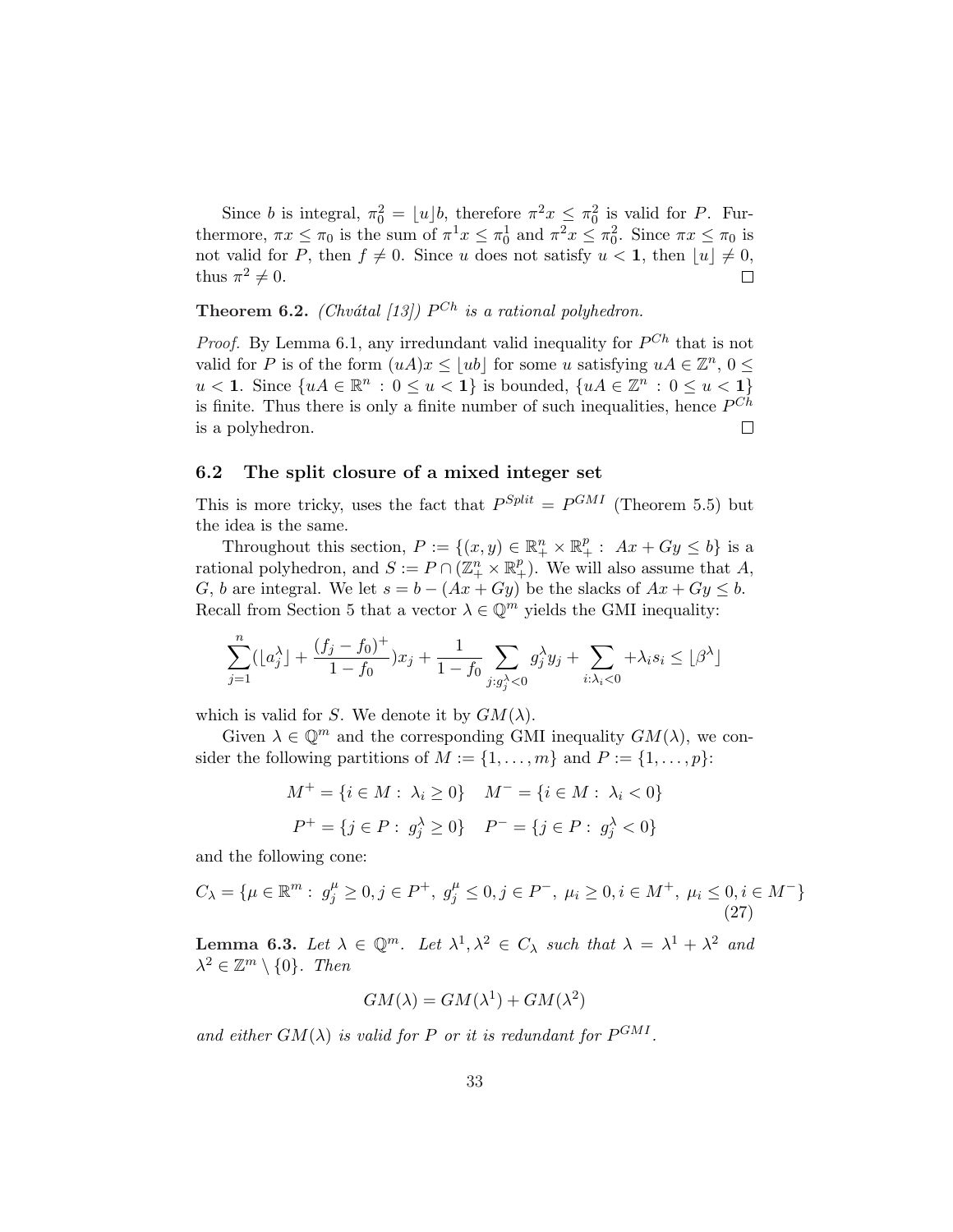*Proof.* Since  $\lambda^2 b$  is an integer,  $f_0 = 0$  and  $GM(\lambda^2)$  is the following inequality:

$$
\sum_{j=1}^{n} a_j^{\lambda^2} x_j + \sum_{j: g_j^{\lambda^2} < 0} g_j^{\lambda^2} y_j + \sum_{i: \lambda_i^2 < 0} + \lambda_i^2 s_i \le \beta^{\lambda^2}.
$$

Therefore  $GM(\lambda^2)$  is implied by the following inequalities, valid for P:

$$
\sum_{j=1}^{n} a_j^{\lambda^2} x_j + \sum_{j=1}^{p} g_j^{\lambda^2} y_j + \sum_{i=1}^{m} \lambda_i^2 s_i = \beta^{\lambda^2}, \quad s \ge 0, \quad y \ge 0.
$$

Hence  $GM(\lambda^2)$  is valid for P. Moreover, since A, G, b are integral, all coefficients of  $GM(\lambda^2)$  are integral.

Since  $\lambda^1$ ,  $\lambda^2 \in C_\lambda$ ,  $g_j^\lambda < 0$  implies  $g_j^{\lambda^1} \leq 0$  and  $g_j^{\lambda^2} \leq 0$ ; and  $\lambda_i < 0$ implies  $\lambda_i^1 \leq 0$  and  $\lambda_i^2 \leq 0$ . This shows that  $GM(\lambda) = GM(\lambda^1) + GM(\lambda^2)$ . Thus, since  $GM(\lambda^2)$  is valid for P, either  $GM(\lambda)$  is valid for P, or it is redundant for  $P^{GMI}$ .  $\Box$ 

Let  $\Delta$  be the largest of the absolute values of the determinants of the square submatrices of G.

**Lemma 6.4.** Let  $\lambda \in \mathbb{Q}^m$  such that  $GM(\lambda)$  is not valid for P and it is irredundant for P GMI . Then

$$
-m\Delta \le \lambda_i \le m\Delta, \quad i = 1, \dots, m. \tag{28}
$$

*Proof.* We will show that if  $\lambda$  does not satisfy (28), then there exist  $\lambda^1, \lambda^2 \in$  $C_{\lambda}$  such that  $\lambda = \lambda^1 + \lambda^2$  and  $\lambda^2 \in \mathbb{Z}^m \setminus \{0\}$ . This will prove the lemma since then, by Lemma 6.3, either  $GM(\lambda)$  is valid for P or it is redundant for  $P^{GMI}$ , a contradiction.

Assume  $\lambda$  violates (28). Let  $r^1, \ldots, r^q$  be a set of vectors generating  $C_{\lambda}$ . By Remark 2.13, we can choose  $r^1, \ldots, r^q$  integral, and by standard linear algebra we can choose them so that  $-\Delta \mathbf{1} \leq r^t \leq \Delta \mathbf{1}, t = 1, \ldots, q$  (we leave this as an exercise). Since  $\lambda \in C_{\lambda}$ , by Caratheodory's Theorem 2.9,  $\lambda = \sum_{t=1}^{q}$  $_{t=1}^{q}$   $\nu_t r^t$ , and at most m of the  $\nu_t$  are positive, while the others are 0. Let

$$
\lambda^{1} = \sum_{t=1}^{q} (\nu_t - \lfloor \nu_t \rfloor) r^t, \quad \lambda^{2} = \sum_{t=1}^{q} \lfloor \nu_t \rfloor r^t.
$$

Clearly  $\lambda^1, \lambda^2 \in C_\lambda$  and  $\lambda = \lambda^1 + \lambda^2$ . Since  $r^1, \ldots, r^q$  are integral vectors,  $\lambda^2$  is integral. We show that  $\lambda^2 \neq 0$ . Since at most m of the  $\nu_t$  are positive, and by definition  $-\Delta \mathbf{1} \leq r^t \leq \Delta \mathbf{1}$ ,  $t = 1, \ldots, q$ , then  $-\Delta \mathbf{m} \leq \lambda^1 \leq \Delta \mathbf{m}$ . Thus  $\lambda^2 \neq 0$ , as  $\lambda$  violates (28).  $\Box$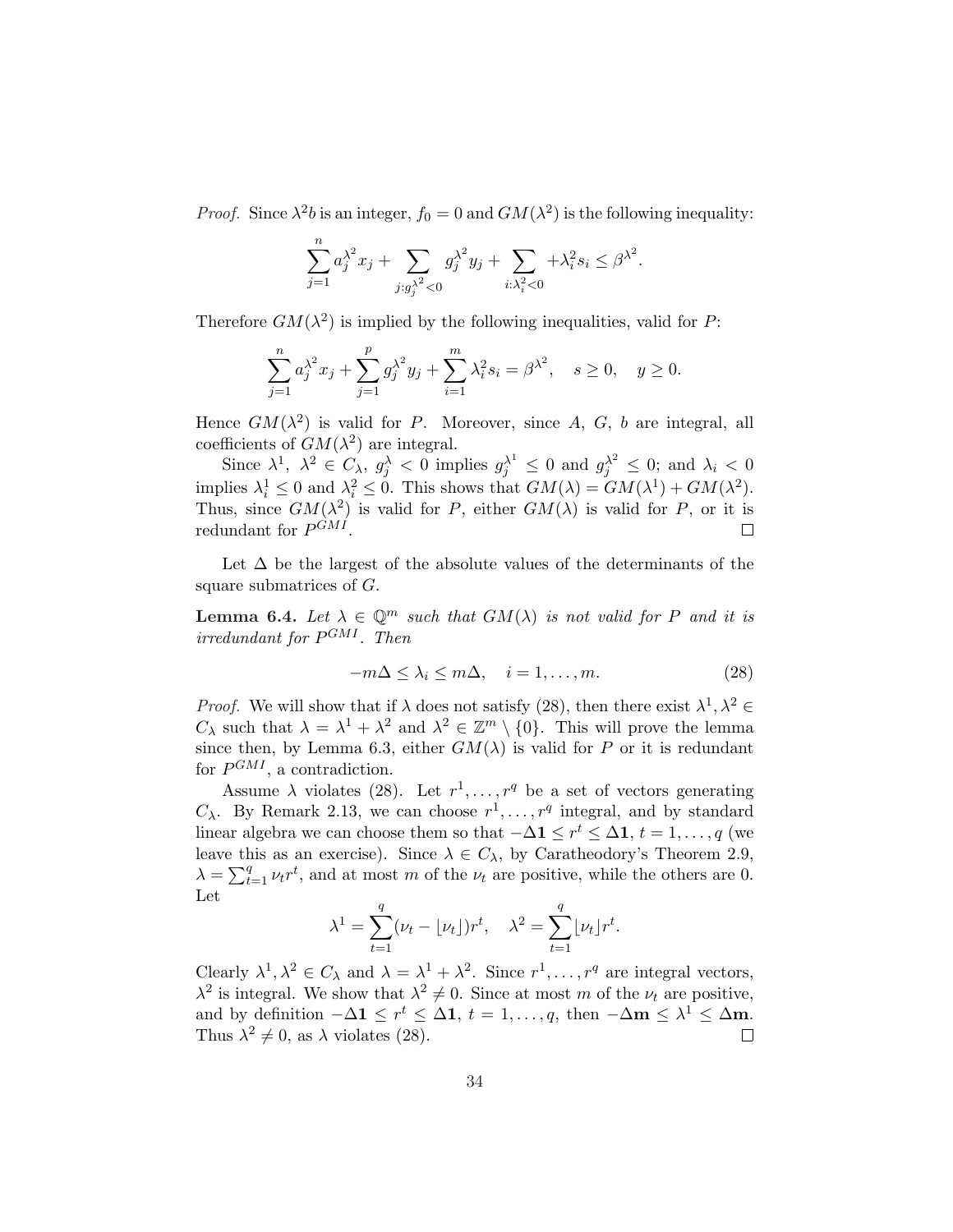**Theorem 6.5.** (Cook, Kannan and Schrijver [17])  $P^{GMI} (= P^{Split})$  is a rational polyhedron.

*Proof.* By Lemma 5.1, for every  $\lambda \in \mathbb{Q}^m$ ,  $GM(\lambda)$  is a split inequality valid for  $P^{(\pi^{\lambda}, \pi_0^{\lambda})}$ , where the split  $(\pi^{\lambda}, \pi_0^{\lambda}) \in Z^{n+1}$  is defined by (21)-(22). By Lemma 6.4, if  $GM(\lambda)$  is irredundant for  $P^{GMI}$  and not valid for P, then  $\lambda$  satisfies (28). By Theorem 5.5,  $P^{GMI} = P^{Split}$ , thus any inequality valid for  $P^{(\pi^{\lambda}, \pi_0^{\lambda})}$  is valid for  $P^{GMI}$ . Therefore

$$
P^{GMI} = \bigcap_{\substack{(\pi^{\lambda}, \pi_0^{\lambda}) \in \mathbb{Z}^{n+1} \text{ s.t.} \\ \lambda \text{ satisfies (28)}}
$$

Since the set  $\{\lambda \in \mathbb{R}^m : \lambda \text{ satisfies (28)}\}$  is bounded, then the set  $\{(\pi^\lambda, \pi_0^\lambda) \in$  $\mathbb{Z}^{n+1}$  :  $\lambda$  satisifes (28)} is finite. Therefore  $P^{GMI}$  is the intersection of a finite number of polyhedra, hence it is a polyhedron.  $\Box$ 

A natural question is whether one can optimize a linear function over  $P^{GMI}$  in polynomial time. It turns out that this problem is NP-hard (Caprara and Letchford  $[12]$ , Cornuéjols and Li  $[19]$ ). Equivalently, given a point  $(\overline{x}, \overline{y}) \in P$ , it is NP-hard to find a GMI inequality that cuts off  $(\overline{x}, \overline{y})$ or show that none exists. A similar NP-hardness result was proved earlier by Eisenbrand [25] for the Chvátal closure  $P^{Ch}$ .

Note that this is in contrast with the problem of finding a GMI inequality that cuts off a *basic* solution  $(\overline{x}, \overline{y}) \in P \setminus S$ . Indeed, any row of the simplex tableau where  $\overline{x}_i$  is fractional generates a GMI inequality that cuts off  $(\overline{x}, \overline{y})$ .

Although it is NP-hard to optimize over the Chvatal closure, there are empirical results on its strength. For 24 instances from the MIPLIB library [8] (all the pure integer programs in MIPLIB 3 with nonzero integrality gap), Fischetti and Lodi [27] found that the Chvátal closure closes at least 63  $\%$  of the integrality gap on average (The *integrality gap* is the difference between the values of the objective function when optimized over  $conv(S)$  and over P respectively). Bonami, Cornuéjols, Dash, Fischetti, Lodi [10] found that the Chvátal closure closes at least  $29\%$  of the integrality gap on average on the remaining 41 MIPLIB instances (all the MIPLIB 3 instances that have at least one continuous variable and nonzero integrality gap).

The split closure and the GMI closure are identical. How tight is it in practice? Balas and Saxena [7] addressed this question by formulating the separation problem for the split closure as a parametric mixed integer linear program with a single parameter in the objective function and the right hand side. They found that the split closure closes 72 % of the integrality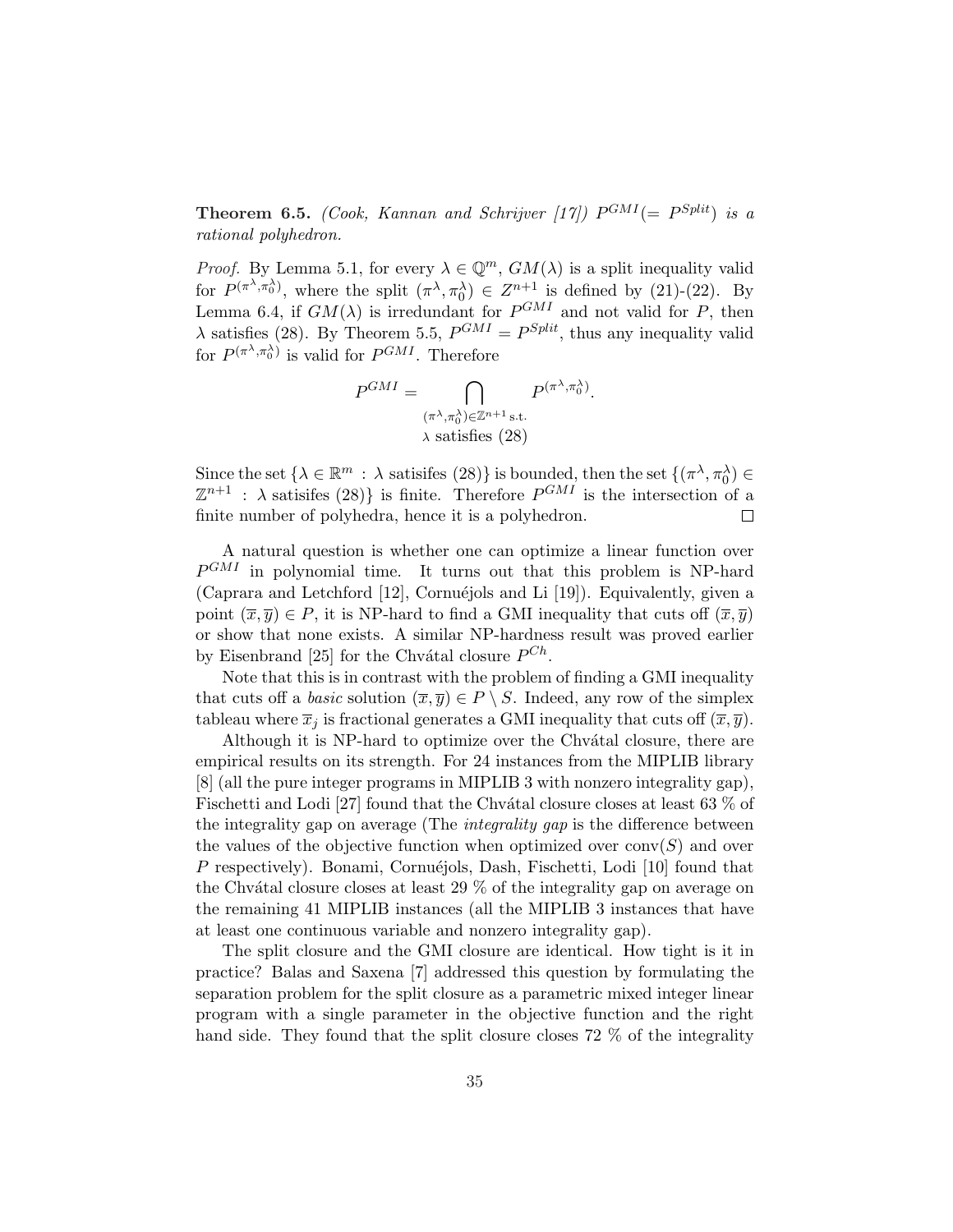gap on average on the MIPLIB instances. This experiment shows that the split closure is surprisingly strong. Finding deep split inequalities efficiently remains a challenging practical issue.

# 7 Lift-and-Project

min

In this section, we consider mixed 0,1 linear programs. These are mixed integer linear programs where the integer variables are only allowed to take the values 0 or 1. It will be convenient to write mixed 0,1 linear programs in the form

$$
c x
$$
  
\n
$$
Ax \geq b
$$
  
\n
$$
x_j \in \{0, 1\} \text{ for } j = 1, ..., n
$$
  
\n
$$
x_j \geq 0 \text{ for } j = n+1, ..., n+p,
$$

where the matrix  $A \in \mathbb{Q}^{m \times (n+p)}$ , the row vector  $c \in \mathbb{Q}^{n+p}$  and the column vector  $b \in \mathbb{Q}^m$  are data, and  $x \in \mathbb{R}^{n+p}$  is a column vector of variables.

Consider the polyhedron  $P := \{x \in \mathbb{R}^{n+p}_+ : Ax \geq b\}$  and the mixed 0,1 linear set  $S := \{x \in \{0,1\}^n \times \mathbb{R}_+^p : Ax \geq b\}$ . Without loss of generality, throughout this section we assume that the constraints  $Ax \geq b$  include  $-x_j \geq -1$  for  $j = 1, \ldots, n$ , but not  $x \geq 0$ .

Balas, Ceria and Cornuéjols [4] study the following "lift-and-project" relaxation for S: given an index  $j \in \{1, \ldots, n\}$ , let

$$
P_j = \text{conv}\{(Ax \ge b, x \ge 0, x_j = 0) \cup (Ax \ge b, x \ge 0, x_j = 1)\}.
$$

Clearly  $S \subseteq P_j \subseteq P$ , so  $P_j$  is a relaxation of S tighter than P, and by definition it is the tightest possible among the relaxations that ignore the integrality of all the variables  $x_i$  for  $i \neq j$ .

gramty of an the variables  $x_i$  for  $i \neq j$ .<br>The set  $\bigcap_{j=1}^n P_j$  is called the *lift-and-project closure*. It is a better approximation of  $conv(S)$  than P:

$$
conv(S) \subseteq \bigcap_{j=1}^{n} P_j \subseteq P.
$$

How much better is it in practice? Bonami and Minoux [11] performed computational experiments (see also Bonami's dissertation [9]). On 35 mixed 0,1 linear programs from MIPLIB, they found that the lift-and-project closure reduces the integrality gap by 37 % on average.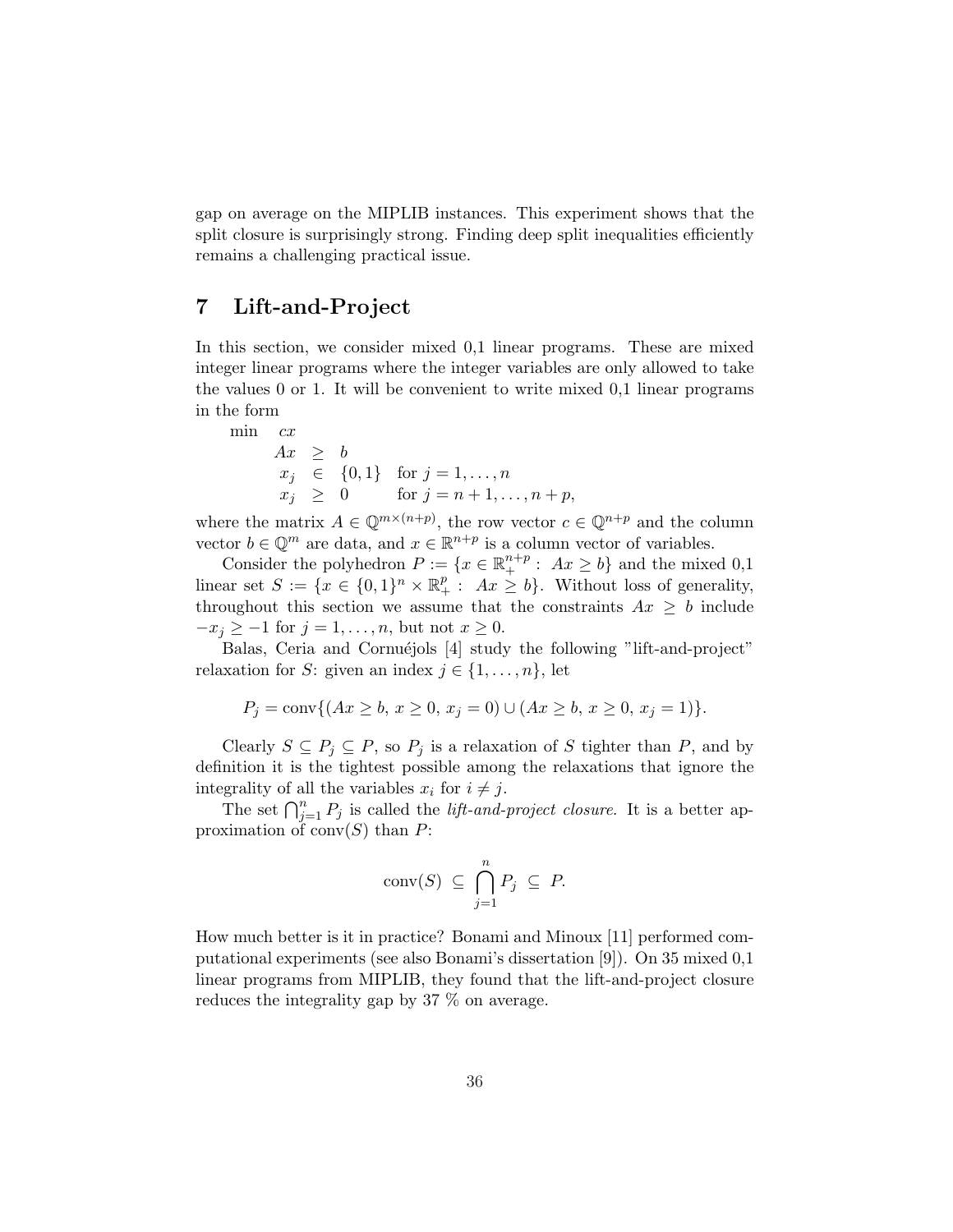#### 7.1 Lift-and-project cuts

Optimizing a linear function over  $P_j$  amounts to solving a linear program. In fact, it is possible to express  $P_j$  using Theorem 3.3 and then projecting onto the x-space.  $P_j$  is the convex hull of the union of two polyhedra:

$$
Ax \ge b
$$
  
\n
$$
x \ge 0
$$
 and 
$$
x \ge 0
$$
  
\n
$$
-x_j \ge 0
$$
 
$$
x_j \ge 1
$$

By Theorem 3.3,

$$
P_j = \text{proj}_x \begin{cases} \n & Ax^0 \geq by_0 \\ \n & -x^0_j \geq 0 \\ \n & Ax^1 \geq by_1 \\ \n & x^1_j \geq y_1 \\ \n & x^0 + x^1 = x \\ \n & y_0 + y_1 = 1 \\ \n & x, x^0, x^1, y_0, y_1 \geq 0. \n\end{cases}
$$

Let  $e_i$  denote the j-th unit vector. Using the projection theorem (Theorem 2.16), we get that  $P_j$  is defined by the inequalities  $\alpha x \ge \beta$  such that

$$
\alpha \quad -uA \quad +u_0 e_j \quad \geq \quad 0
$$
\n
$$
\alpha \quad -vA \quad -v_0 e_j \quad \geq \quad 0
$$
\n
$$
\beta \quad -u b \quad -v b \quad -v_0 \quad \leq \quad 0
$$
\n
$$
u, \quad u_0, \quad v, \quad v_0 \quad \geq \quad 0.
$$
\n(29)

The inequality  $\alpha x \geq \beta$  is called a *lift-and-project* inequality. Clearly lift-and-project inequalities are special type of split inequalities, relative to splits of the type  $x_j \leq 0$  or  $x_j \geq 1$ .

Given a fractional point  $\bar{x}$ , we can determine if there exists a lift-andproject inequality  $\alpha x \geq \beta$  valid for  $P_j$  that cuts off  $\bar{x}$ . In fact, this problem amounts to finding  $(\alpha, \beta, u, u_0, v, v_0)$  satisfying (29) such that  $\alpha \bar{x} - \beta < 0$ . In order to find a "best" cut in cone (29), one usually adds a normalization constaint to truncate the cone. We then obtain the following cut generating LP: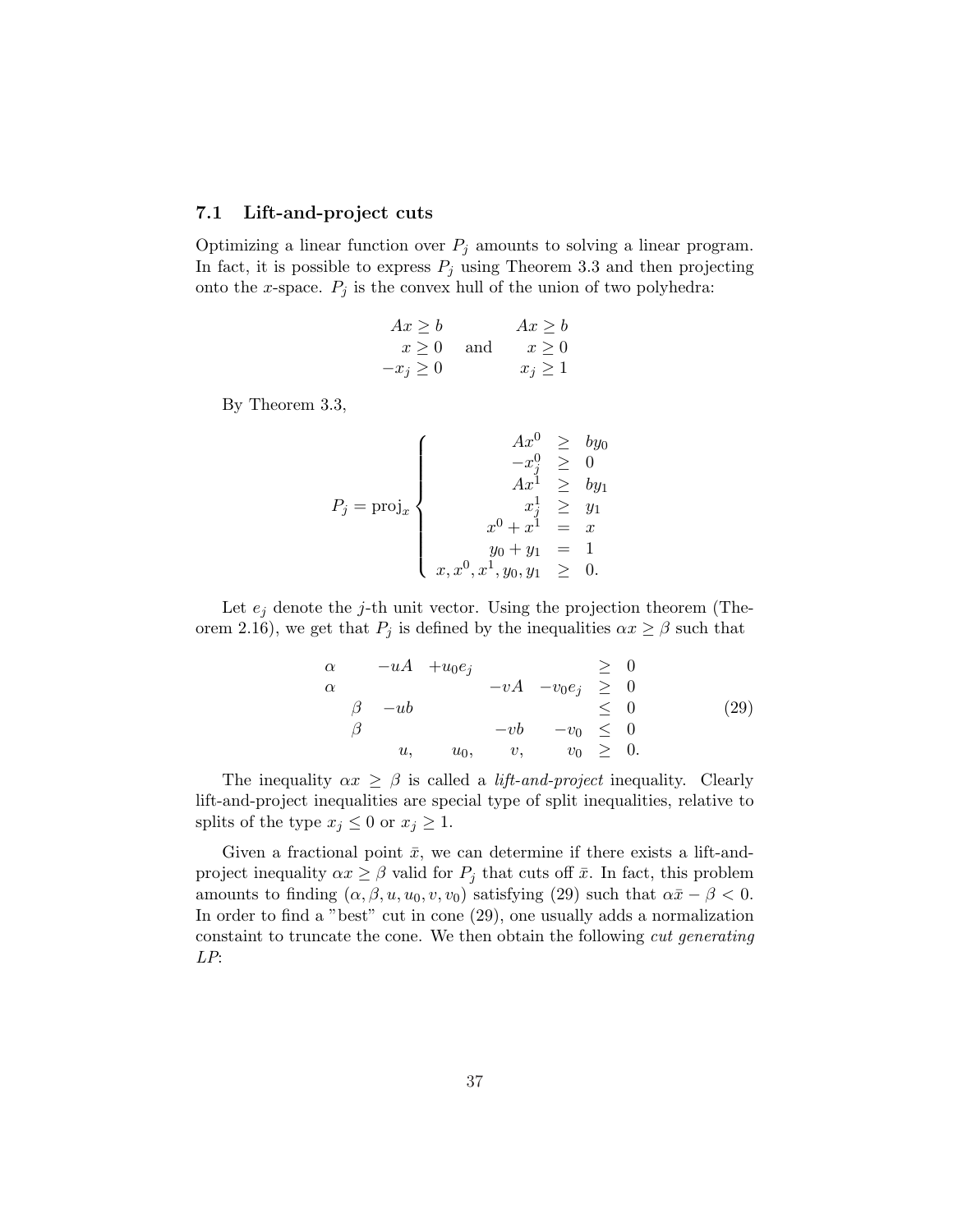$$
\min \begin{array}{ccc}\n\alpha \overline{x} & -\beta \\
\alpha & -uA & +u_0 e_j \\
\alpha & & -vA & -v_0 e_j \geq 0 \\
\beta & -ub & & \leq 0 \\
\beta & & -vb & -v_0 \leq 0 \\
\sum_{i=1}^m u_i + u_0 + \sum_{i=1}^m v_i + v_0 = 1 \\
u, u_0, & v, v_0 \geq 0.\n\end{array}
$$
\n(30)

Balas and Perregaard [6] give a precise correspondence between the basic feasible solutions of (30) and the basic solutions (possibly infeasible) of the usual LP relaxation

(R) 
$$
\min\{cx: Ax \geq b, x \geq 0\}.
$$



Figure 9: Correspondence between basic solutions and lift-and-project cuts

A geometric view of this correspondence may be helpful: The  $n + p$  extreme rays emanating from a basic solution of (R) intersect the hyperplanes  $x_j = 0$  and  $x_j = 1$  in  $n + p$  points (some of these points may be at infinity). These points uniquely determine a hyperplane  $\alpha x = \beta$  where  $(\alpha, \beta)$  are associated with a basic feasible solution of the cut generating LP (30). For example, in Figure 9, cut 1 corresponds to the basic solution 1 of (R) and cut 2 corresponds to the basic (infeasible) solution 2 of (R).

Using the correspondence, Balas and Perregaard [6] show how simplex pivots in the cut generating LP (30) can be mimicked by pivots in (R). The major practical consequence is that the cut generating LP (30) need not be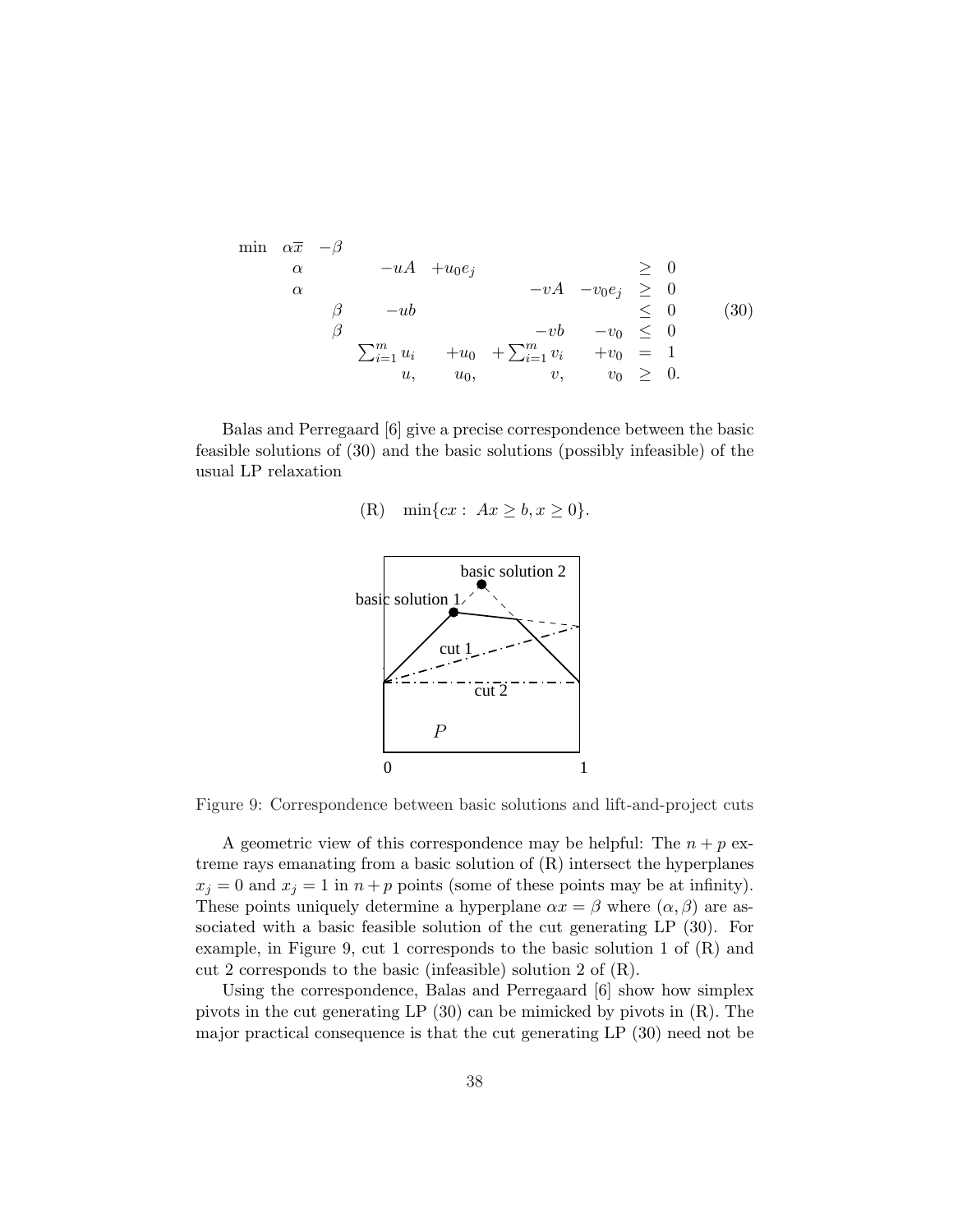formulated and solved explicitly. A sequence of increasingly deep lift-andproject cuts can be computed by pivoting directly in  $(R)$ . We elaborate on these pivoting rules in section 7.3.

#### 7.2 Strengthened lift-and-project cuts

Again we consider the mixed 0,1 linear set  $S := \{x \in \{0,1\}^n \times \mathbb{R}_+^p : Ax \geq 0\}$ b}. We assume that the constraints  $Ax \geq b$  contain  $-x_i \geq -1$  for  $j =$  $1, \ldots, n$ , but not  $x \geq 0$ . The cut generating LP (30) produces a lift-andproject inequality  $\alpha x \geq \beta$  that is valid for  $P_j$ . The derivation only uses the integrality of variable  $x_j$ , not of the variables  $x_k$  for  $k = 1, \ldots, n$  and  $k \neq j$ . Balas and Jeroslow [5] found a simple way to use the integrality of the other variables to strengthen the lift-and-project cut. This strengthening has the nice property that it is straightforward to implement once the cut generating LP (30) has been solved.

Note that, given  $u, u_0, v, v_0$ , the optimal values of  $\alpha_k$  and  $\beta$  in (30) are:

$$
\alpha_k = \begin{cases} \max(ua^k, va^k) & \text{for } k \neq j \\ \max(ua^j - u_0, va^j + v_0) & \text{for } k = j, \end{cases}
$$
(31)

where  $a^k$  denotes the k-th column of A, and

 $\beta = \min(ub, vb + v_0).$ 

To strengthen the inequality  $\alpha x \geq \beta$ , one can try to decrease the coefficients  $\alpha_k$ . Balas and Jeroslow [5] found a way to do just that by using the integrality of the variables  $x_k$  for  $k = 1, \ldots, n$ .

**Theorem 7.1.** (Balas and Jeroslow [5]) Let  $\bar{x}$  satisfy  $Ax \geq b, x \geq 0$ . Given an optimal solution u,  $u_0, v, v_0$  of the cut generating LP (30), define  $m_k =$  $va^k-ua^k$  $\frac{a^{\kappa}-ua^{\kappa}}{u_0+v_0}$ ,

$$
\alpha_k = \begin{cases} \min(ua^k + u_0 \lceil m_k \rceil, va^k - v_0 \lfloor m_k \rfloor) & \text{for } k = 1, ..., n \\ \max(ua^k, va^k) & \text{for } k = n+1, ..., n+p \end{cases}
$$

and  $\beta = \min(ub, vb + v_0)$ . Then the inequality  $\alpha x \geq \beta$  is valid for conv(S).

*Proof.* For  $\pi \in \mathbb{Z}^n$ , the following disjunction is valid for conv(S):

either 
$$
\sum_{k=1}^{n} \pi_k x_k \ge 0
$$
 or  $-\sum_{k=1}^{n} \pi_k x_k \ge 1$ .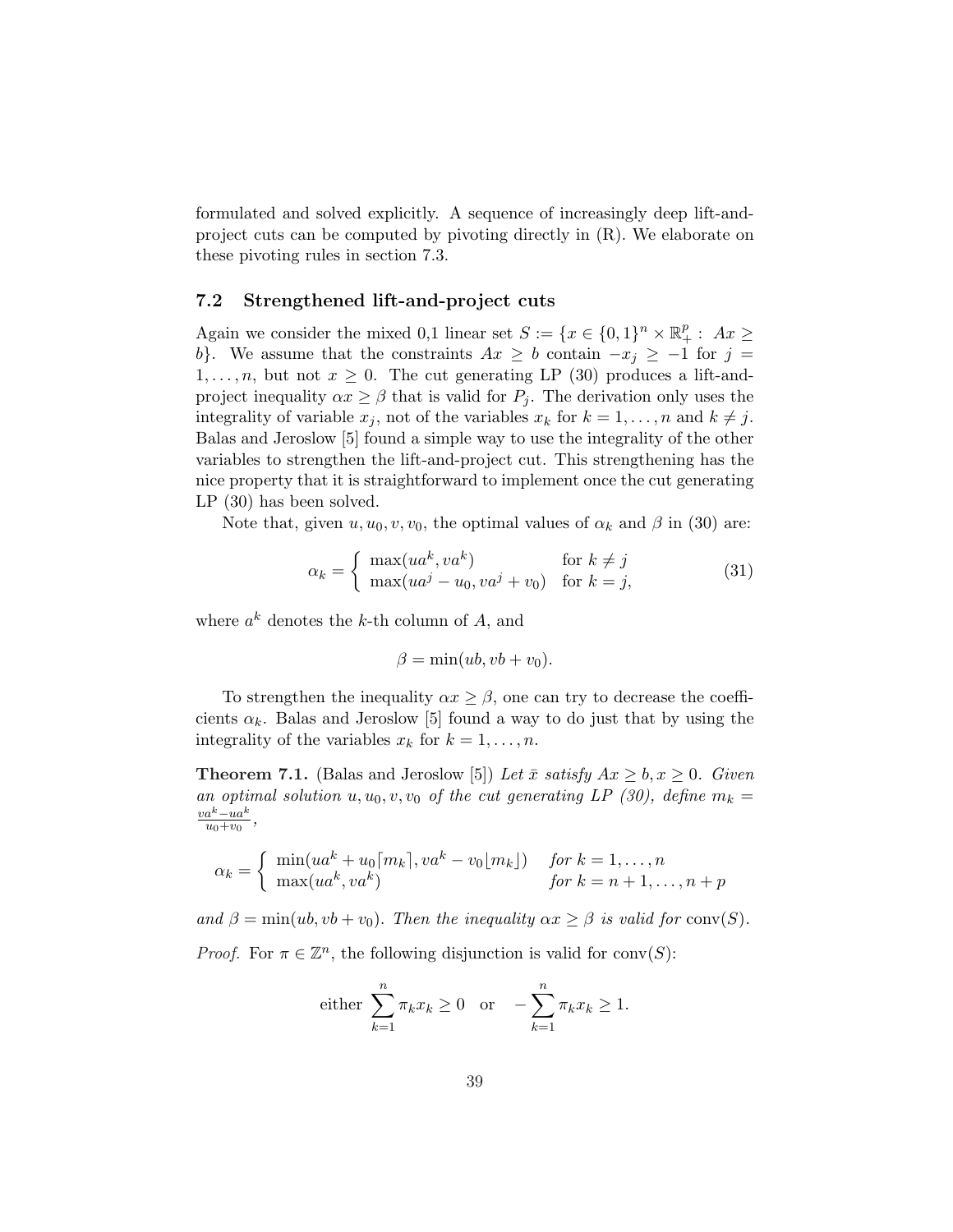Let us repeat the derivation of (30) with this disjunction in place of  $-x_j \geq 0$ or  $x_j \geq 1$  as before. We consider the union of

$$
Ax \ge b
$$
  
\n $x \ge 0$  and  $x \ge 0$   
\n
$$
\sum_{k=1}^{n} \pi_k x_k \ge 0
$$
  
\n
$$
- \sum_{k=1}^{n} \pi_k x_k \ge 1.
$$

Using Theorem 3.3 and the projection theorem (Theorem 2.16), we get that any inequality  $\alpha x \geq \beta$  that satisfies

$$
\alpha \longrightarrow uA \quad -u_0(\sum_{k=1}^n \pi_k e_k) \longrightarrow vA \quad +v_0(\sum_{k=1}^n \pi_k e_k) \geq 0
$$
  
\n
$$
\beta \longrightarrow u, \qquad -vb \qquad -v_0 \leq 0
$$
  
\n
$$
u_0, \qquad v, \qquad v_0 \geq 0
$$

is valid for conv $(S)$ . We can choose  $u, u_0, v, v_0$  to be an optimal solution of the original cut generating LP (30). This implies that, for  $k = 1, \ldots, n$ , we can choose  $\alpha_k = \max(ua^k + u_0 \pi_k, va^k - v_0 \pi_k)$ . Smaller coefficients  $\alpha_k$ produce stronger inequalities since the variables are nonnegative. What is the best choice of  $\pi_k \in \mathbb{Z}$  to get a small  $\alpha_k$ ? It is obtained by equating  $ua^{k} + u_{0} \pi_{k}$  and  $va^{k} - v_{0} \pi_{k}$ , which yields the value  $m_{k}$  in the statement of the theorem (both  $u_0$  and  $v_0$  are strictly positive since otherwise  $\alpha x \geq \beta$ is valid for P, contradicting that it is a cut for  $\bar{x}$ ), and then rounding this value  $m_k$  either up or down since  $\pi_k$  must be integer. The best choice is the minimum stated in the theorem.  $\Box$ 

Bonami and Minoux [11] found that applying the Balas-Jeroslow strengthening step improves the average gap closed by an additional 8 %, as compared to the lift-and-project closure, on the 35 MIPLIB instances in their experiment. Specifically, the integrality gap closed goes from 37 % to 45 %. The time to perform the strengthening step is negligible.

### 7.3 Improving mixed integer Gomory cuts by lift-and-project

In this section we discuss the correspondence between basic feasible solutions of the cut generating LP (30) and basic solutions (possibly infeasible) of the usual LP relaxation (R) introduced in Section 7.1. The simplex tableaux of (30) and (R) will be referred to as large and small respectively.

Let

$$
x_j = a_{j0} - \sum_{h \in J} a_{jh} x_h \tag{32}
$$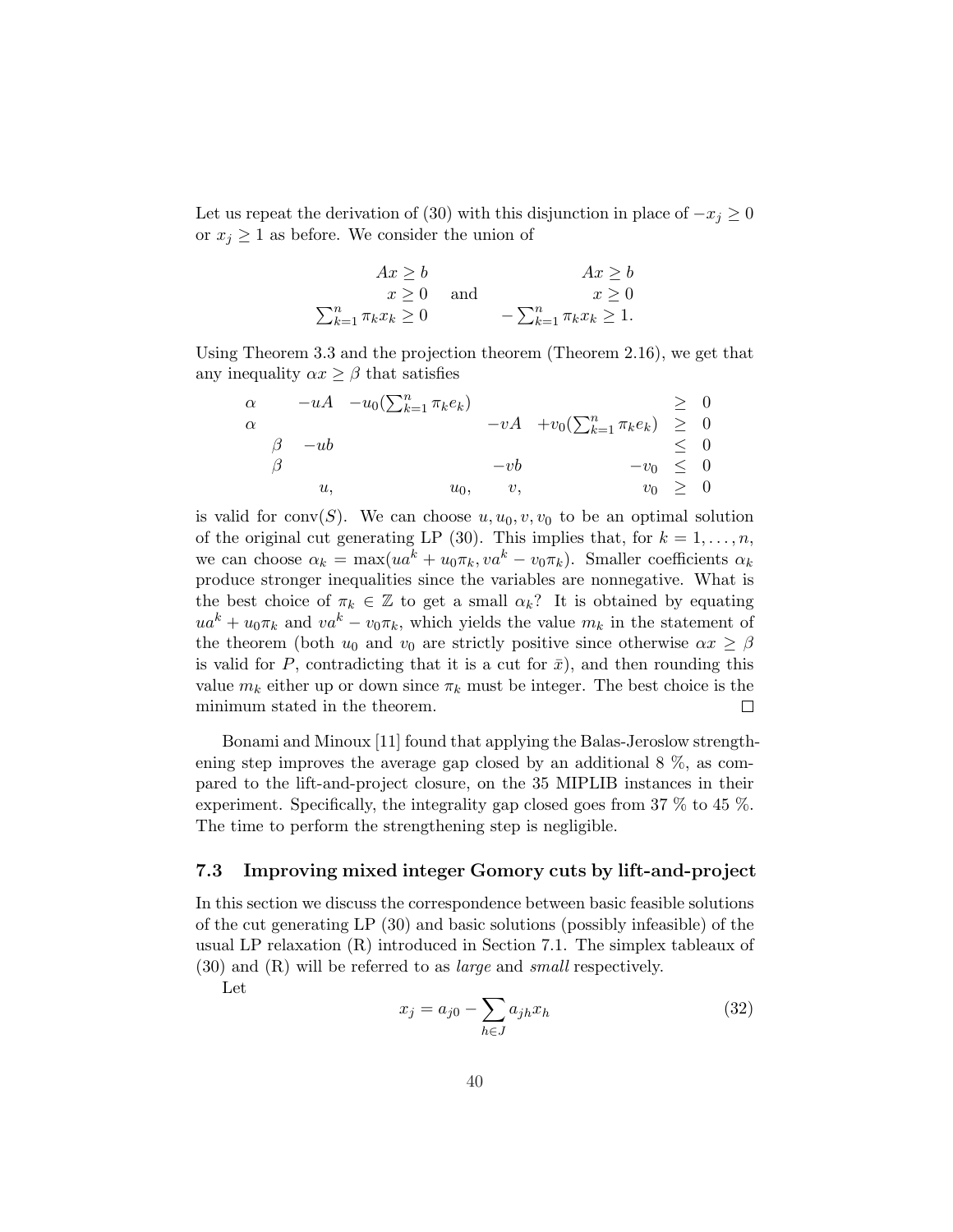be a row of the small optimal simplex tableau such that  $0 < a_{i0} < 1$ . The GMI cut from this row is equivalent to the strengthened lift-and-project cut from some basic feasible solution of  $(30)$ , where index j in  $(30)$  is the same as in (32). To identify this solution, partition  $J$  into subsets  $M_1$  and  $M_2$ , such that  $h \in M_1$  if  $a_{jh} < 0$ , and  $h \in M_2$  if  $a_{jh} > 0$   $(h \in J$  such that  $a_{ih} = 0$  can go into either subset). Then eliminating  $\alpha$ ,  $\beta$  from (30), the n columns indexed by  $M_1 \cup M_2$  together with the two columns indexed by  $u_0$ and  $v_0$  define a feasible basis of the resulting system of  $n+2$  equations. The strengthened lift-and-project cut associated with this basic feasible solution to (30) is equivalent to the GMI cut from (32).

To evaluate the GMI cut generated from the small simplex tableau (32) as a lift-and-project cut, we calculate the reduced costs in the large tableau of the nonbasic variables of the above solution to  $(30)$ . Each row  $x_i$  of the small tableau corresponds to a pair of columns of the large tableau, associated with variables  $u_i$  and  $v_i$ . The reduced costs  $r(u_i)$ ,  $r(v_i)$  of these variables in the large tableau are known simple functions of the entries  $a_{ih}$ and  $a_{ih}$ , for  $h \in J$ , of rows j and i of the small tableau. If they are all nonnegative, the current large tableau is optimal, hence the GMI cut from (32) cannot be improved. Otherwise, the cut can be improved by executing a pivot in a row i of the small tableau, such that  $r(u_i) < 0$  or  $r(v_i) < 0$ .

To identify the nonbasic variable  $x_k$  to replace  $x_i$  in the basis of the small tableau, we calculate for each  $h \in J$  the objective function value  $f(a_{ih})$  of (30) resulting from the corresponding exchange in the large tableau. This value is a known simple function of the ratio  $a_{jh}/a_{ih}$  and of the coefficients of rows j and i of the small tableau. Any column h for which  $f(a_{ih}) < 0$  is a candidate for an improving pivot, and the most negative value indicates the best column k.

Executing the pivot in the small tableau that exchanges  $x_i$  for  $x_k$  yields a new simplex tableau (whose solution is typically infeasible), whose  $j$ -th row (the same  $j$  as before!) is of the form

$$
x_j = a_{j0} + ta_{i0} - \sum_{h \in J \cup i \backslash k} (a_{jh} + ta_{ih})x_h,
$$
\n(33)

with  $t := a_{ik}/a_{ik}$ . The GMI cut from (33) is then stronger than the one from  $(32)$ , in the sense that it cuts off the LP optimum of  $(R)$  by a larger amount.

These steps can then be repeated with (33) replacing (32) for as long as improvements are possible.

Practical experience shows that in about three quarters of the cases GMI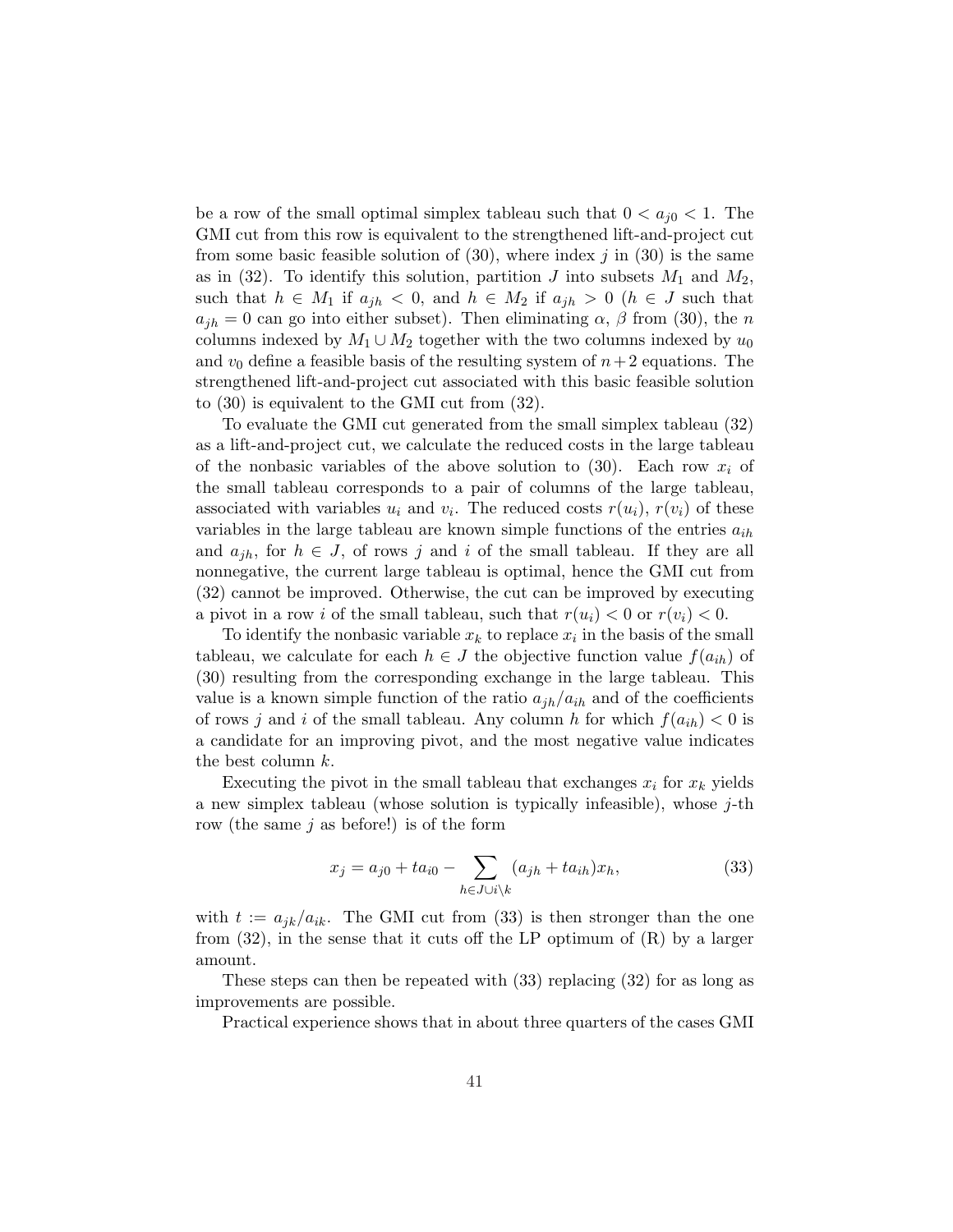cuts from the optimal simplex tableau can be improved by the pivoting procedure described above. On the other hand, improvements beyond 10 pivots are not frequent, and beyond 20 pivots they are very rare.

This procedure was extensively tested and has been incorporated into the mixed integer module of XPRESS, with computational results reported in [42].

### 7.4 Sequential convexification

Theorem 7.2. (Balas [2])  $P_n(P_{n-1}(\ldots P_2(P_1)\ldots)) = \text{conv}(S)$ .

Before proving Theorem 7.2, we need a lemma. Let  $H \subseteq \mathbb{R}^n$  be a hyperplane and  $S \subseteq \mathbb{R}^n$ . In general,  $\text{conv}(S) \cap H \neq \text{conv}(S \cap H)$ , as shown by the example where  $S$  consists of two points not in  $H$  but the line segment connecting them intersects  $H$ . The following lemma shows that equality holds when S lies entirely in one of the closed half spaces defined by the hyperplane  $H$  (see Figure 10).

**Lemma 7.3.** Let  $H := \{x \in \mathbb{R}^n : ax = b\}$  be a hyperplane and  $S \subseteq \{x : b\}$  $ax \leq b$ . Then conv $(S) \cap H = \text{conv}(S \cap H)$ .



Figure 10: Illustration of Lemma 7.3

*Proof.* Clearly  $conv(S \cap H) \subseteq conv(S)$  and  $conv(S \cap H) \subseteq H$  so  $conv(S \cap H)$  $H) \subseteq \text{conv}(S) \cap H$ .

We show  $\text{conv}(S) \cap H \subseteq \text{conv}(S \cap H)$ . Let  $x \in \text{conv}(S) \cap H$ . This means we show conv $\alpha$ <br> $ax = b$  and  $x = \sum_{i=1}^{k}$  $\sum_{i=1}^{k} \lambda_i x^i$  where  $x^1, \ldots, x^k \in S, \lambda \geq 0$  and  $\sum_{i=1}^{k} \lambda_i = 1$ .

$$
b = ax = \sum_{i=1}^{k} \lambda_i ax^i \le \sum_{i=1}^{k} \lambda_i b = b \tag{34}
$$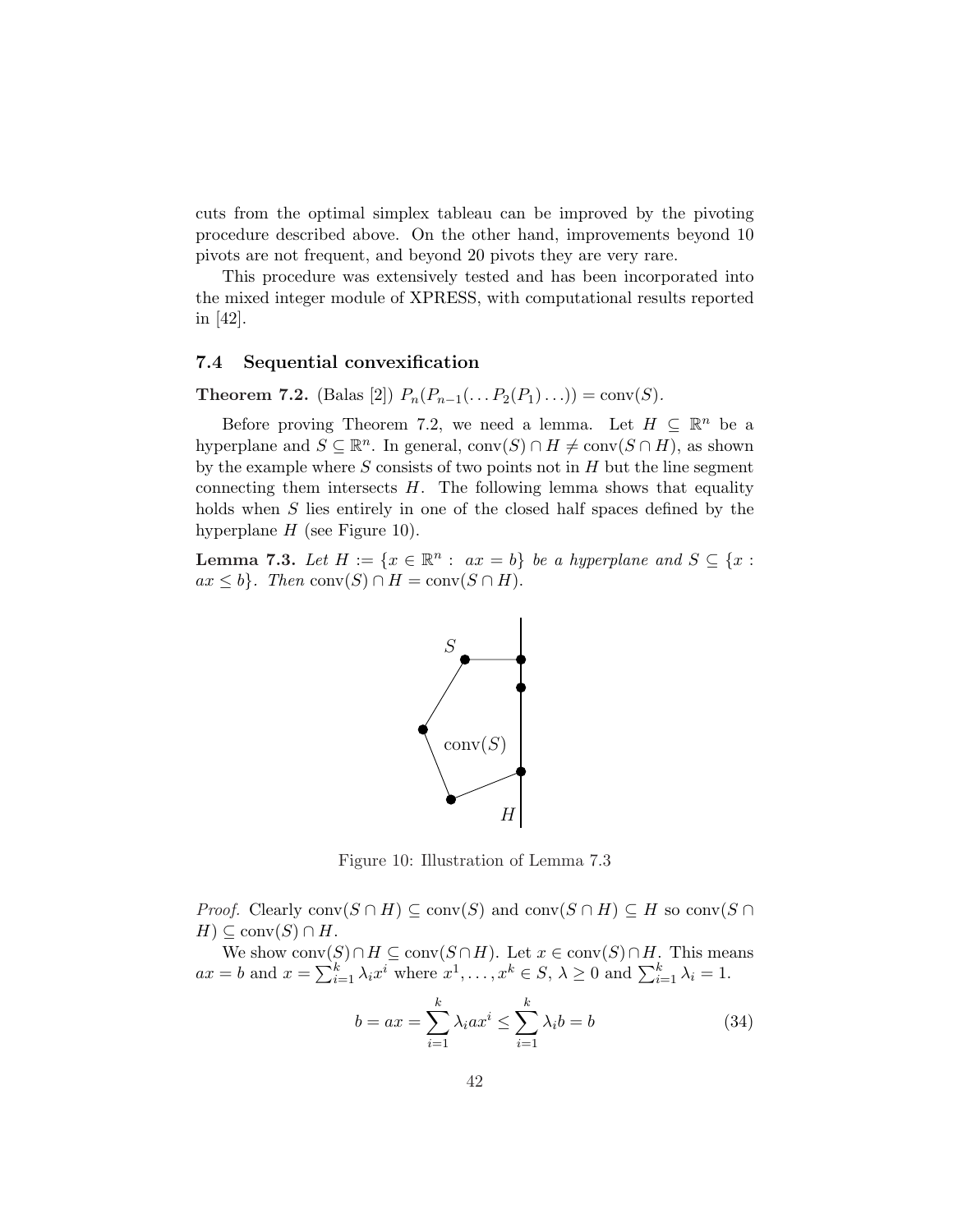where the inequality follows from  $ax^i \leq b$  and  $\lambda_i \geq 0$ . Relation (34) implies that these inequalities are in fact equations, i.e.  $ax^i = b$  for  $i = 1, \ldots, k$ . Therefore  $x^i \in S \cap H$ . This implies  $x \in \text{conv}(S \cap H)$ .  $\Box$ 

*Proof of Theorem 7.2.* By induction. Let  $S_t := \{x \in \{0,1\}^t \times \mathbb{R}_+^{n-t+p} : Ax \geq 0\}$ b}. We want to show  $P_t(P_{t-1}(\ldots P_2(P_1)\ldots)) = \text{conv}(S_t)$ . By definition, this is true for  $t = 1$ , so consider  $t \geq 2$ . Suppose that this is true for  $t - 1$ . By the induction hypothesis we have

$$
P_t(P_{t-1}(\dots P_2(P_1)\dots)) = P_t(\text{conv}(S_{t-1}))
$$
  
= conv(conv(S\_{t-1}) \cap \{x\_t = 0\}) \cup (conv(S\_{t-1}) \cap \{x\_t = 1\}).

By Lemma 7.3,  $\text{conv}(S_{t-1}) \cap \{x_t = 0\} = \text{conv}(S_{t-1} \cap \{x_t = 0\})$  and conv $(S_{t-1}) \cap \{x_t = 1\} = \text{conv}(S_{t-1} \cap \{x_t = 1\})$ . Thus

$$
P_t(P_{t-1}(\ldots P_2(P_1)\ldots)) = \text{conv}((S_{t-1} \cap \{x_t = 0\}) \cup (S_{t-1} \cap \{x_t = 1\}))
$$
  
= \text{conv}(S\_t).

# 8 Rank

#### 8.1 Chvátal Rank

In this section, we consider a pure integer set  $S := P \cap \mathbb{Z}^n$  where  $P := \{x \in \mathbb{Z}^n : |f(x)| \leq 1 \}$  $\mathbb{R}^n$ :  $Ax \leq b$  is a rational polyhedron. We denote conv(S) by  $P_I$ . The Chvátal closure  $P^{Ch}$  introduced in Section 4.1 will be denoted by  $P^{(1)}$  in this section. We can iterate the closure process to obtain the Chvátal closure of  $P^{(1)}$ . We denote by  $P^{(2)}$  this second Chvátal closure. Iteratively, we define the tth Chvátal closure of P to be the Chvátal closure of  $P^{(t-1)}$ , for  $t \geq 2$ integer. An inequality that is valid for  $P^{(t)}$  but not  $P^{(t-1)}$  is said to have  $Chvátal rank t$ . Are there inequalities of arbitrary large Chvátal rank or is there a value t after which  $P^{(t)} = P^{(t+1)}$ ? The main result of this section is that the second statement is the correct one. In fact, we will prove that there exists a finite t such that  $P^{(t)} = P_I$ . Therefore, every valid inequality for  $P_I := conv(S)$  has a bounded Chvátal rank. This result for the pure integer case is in contrast with the situation for the mixed case, as we will see in the next section.

We will need the following theorem, whose proof can be found in textbooks such as [45].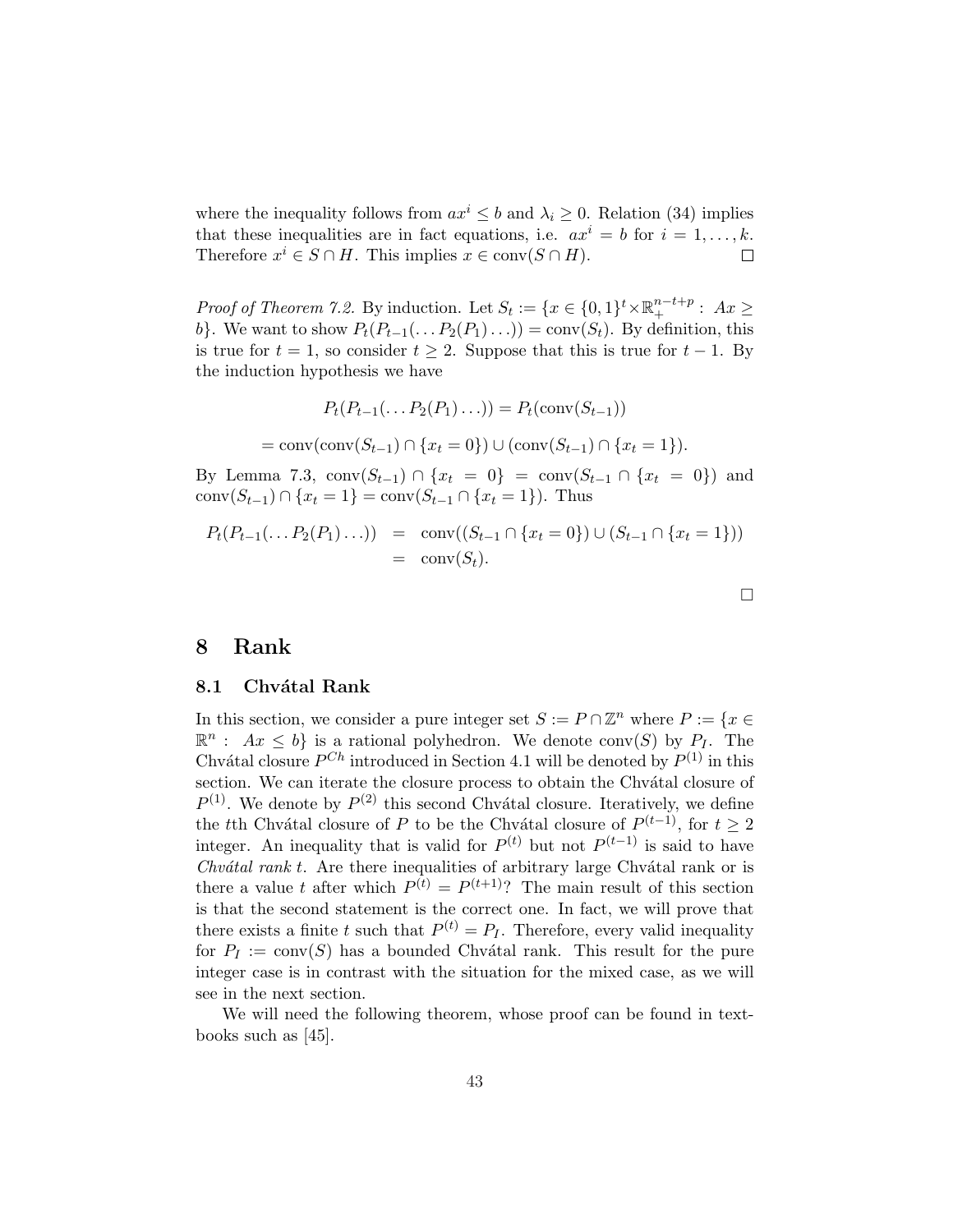Theorem 8.1. (Integer Farkas Lemma or Kronecker Approximation Theorem) Let A be a rational matrix and b a rational vector. The system  $Ax = b$ has an integral solution if and only if for every rational vector u such that uA is integral, ub is an integer.

Given a set  $P \subset \mathbb{R}^n$ , we denote by aff $(P)$  the *affine hull* of P, that is the minimal affine subspace of  $\mathbb{R}^n$  containing P.

**Lemma 8.2.** Let  $P \subseteq \mathbb{R}^n$  be a nonempty rational polyhedron such that  $\text{aff}(P) \cap \mathbb{Z}^n \neq \emptyset$ . If  $P_I = \emptyset$ , then  $\dim(\text{rec}(P)) < \dim(P)$ .

*Proof.* Let  $d = \dim(P) = \dim(\text{aff}(P))$ . Suppose, by contradiction, that  $P_I = \emptyset$  and there are d linearly independent integral vectors  $r^1, \ldots, r^d \in$ rec(P). Let  $z \in P$ . Since  $\text{aff}(P) \cap \mathbb{Z}^n \neq \emptyset$ , and  $z + r^1, \ldots, z + r^d$  is a basis of aff(P), there exist  $\mu_1, \ldots, \mu_d$  such that  $z + \sum_{i=1}^{d}$ is on integral point in  $P$  controllating the feat that  $\sum_{i=1}^{d} \mu_i r^i \in \mathbb{Z}^n$ . Thus  $z + \sum_{i=1}^{d} (\mu_i - \lfloor \mu_i \rfloor) r^i$  is an integral point in P, contradicting the fact that  $P_I = \emptyset$ .  $\Box$ 

A consequence of the above lemma is that every rational polyhedron having full-dimensional recession cone contains an integer point.

**Lemma 8.3.** Let  $P \subseteq \mathbb{R}^n$  be a rational polyhedron such that  $\text{aff}(P) \cap \mathbb{Z}^n \neq \emptyset$ . Then  $P_I = \{x : Ax \leq b\} \cap aff(P)$  for some integral A and b such that, for every row  $a_i$  of A,

- 1.  $a_i$  is not orthogonal to  $aff(P);$
- 2. there exists  $d_i \in \mathbb{R}$  such that  $a_i x \leq d_i$  is valid for P.

*Proof.* Assume first  $P_I \neq \emptyset$ . Then clearly there exist an integral matrix A and an integral vector b such that  $P_I = \{x : Ax \leq b\} \cap aff(P)$  and no row of A is orthogonal to aff(P). We prove 2): Since  $rec(P_I) = rec(P)$  by Theorem 2.19, for every row  $a_i, d_i = \max\{a_i x : x \in P\}$  is finite, thus  $a_i x \leq d_i$  is valid for P.

Assume now  $P_I = \emptyset$ . By standard linear algebra, aff $(P) = z + L$  where  $z \in P$  and L is a linear subspace of  $\mathbb{R}^n$  such that  $\dim(L) = \dim(P)$ . Notice that  $rec(P) \subset L$ . By Lemma 8.2,  $dim(rec(P)) < dim(P)$ , thus there exists an integral  $a \in L$  such that a is orthogonal to rec $(P)$ . Thus both  $u =$  $\max\{ax : x \in P\}$  and  $l = \min\{ax : x \in P\}$  are finite, hence  $P_I = \{x :$  $ax \leq -1, -ax \leq 0$  =  $\emptyset$ ,  $a, -a$  are not orthogonal to aff(P), and  $ax \leq u$ ,  $-ax \leq -l$  are valid for P.  $\Box$ 

**Lemma 8.4.** Let P be a rational polyhedron and F a nonempty face of P. Then  $F^{(s)} = P^{(s)} \cap F$  for every  $s \in \mathbb{Z}_+$ .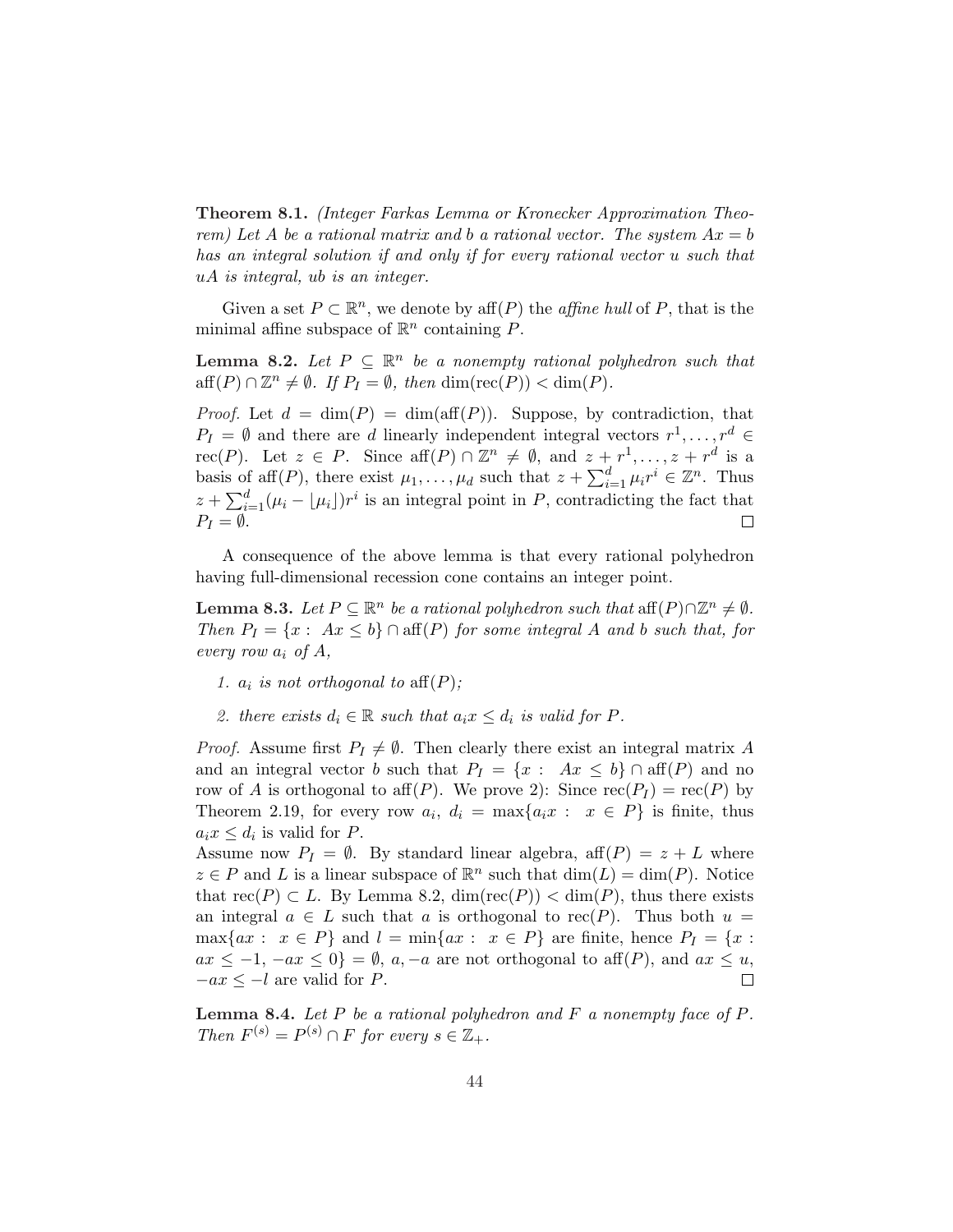*Proof.* It suffices to show that  $F^{(1)} = P^{(1)} \cap F$ . This is a consequence of the following statement, which we prove next:

If  $cx \leq |d|$  is a Chvátal inequality for F, there is a Chvátal inequality  $c^*x \le |d^*|$  for P such that  $F \cap \{x : cx \le |d|\} = F \cap \{x : c^*x \le |d^*|\}.$ 

Since P is rational, by Theorem 2.22, we can write P as  $\{x : A'x \leq \}$  $b', A''x \leq b''\},\$  where A', A'', b', b'' are integral, so that  $F = \{x : A'x \leq b''\}$  $b', A''x = b''$ . We can assume that  $d = \max\{cx : x \in F\}$ . By the duality theorem 2.6 there exist vectors  $y', y''$  such that

$$
y'A' + y''A'' = c, \ y'b' + y''b'' = d, \ y' \ge 0.
$$

Note that  $y''$  is unrestricted in sign. To obtain a Chvátal inequality for  $P$ , we have to use nonnegative multipliers. Define  $c^*$  and  $d^*$  as:

$$
c^* = y'A' + (y'' - \lfloor y'' \rfloor)A'', \ d^* = y'b' + (y'' - \lfloor y'' \rfloor)b''.
$$

The multipliers y' and  $y'' - |y''|$  are nonnegative. We have  $c^* = c (|y''|)A'$ ,  $d^* = d - (|y''|)b''$ . Since A'' is an integral matrix and b'', c are integral vectors, then c<sup>\*</sup> is integral and  $|d| = |d^*| - (|y''|)b''$ . So  $c^*x \leq |d^*|$ is a Chvátal inequality for P and  $F \cap \{x : c^*x \leq |d^*|\} = F \cap \{x : |y''|A''x =$  $|y''|b'', c^*x \leq |d^*|$   $\}F \cap \{x : cx \leq |d|\}.$  $\Box$ 

**Theorem 8.5.** (Chvátal [13], Schrijver [44]) Let P be a rational polyhedron. Then there exists  $t \in \mathbb{Z}_+$  such that  $P^{(t)} = P_I$ .

*Proof.* The proof is by induction on  $d = \dim(P)$ , the cases  $d = -1$ ,  $d = 0$ being trivial. If  $\text{aff}(P) \cap \mathbb{Z}^n = \emptyset$ , by Theorem 8.1 there exists an integral vector a and a scalar  $d \notin \mathbb{Z}$  such that  $P \subseteq \{x : ax = d\}$ , hence  $P_I = \emptyset = \{x : a \in I\}$  $ax \le |d|, -ax \le -[d]\} = P^{(1)}$ . Therefore we may assume  $\text{aff}(P) \cap \mathbb{Z}^n \neq \emptyset$ . By Lemma 8.3,  $P_I = \{x : Ax \leq b\} \cap aff(P)$  for some integral A and b such that, for every row  $a_i$  of A,  $a_i$  is not orthogonal to  $\text{aff}(P)$  and  $a_ix \leq d_i$  is valid for P for some  $d_i \in \mathbb{R}$ .

We only need to show that, for any row  $a_i$  of  $A$ , there exists a nonnegative integer t such that the inequality  $a_i x \leq b_i$  is valid for  $P^{(t)}$ . Suppose not, then, since  $a_i x \leq d_i$  is valid for P, there exists an integer  $d > b_i$  and  $r \in \mathbb{Z}_+$ such that, for every  $s \geq r$ ,  $a_i x \leq d$  is valid for  $P^{(s)}$  but  $a_i x \leq d-1$  is not valid for  $P^{(s)}$ . Then  $F = P^{(r)} \cap \{x : a_i x = d\}$  is a face of  $P^{(r)}$  and  $F_I = \emptyset$ . Since  $a_i$  is not orthogonal to  $\operatorname{aff}(P)$ ,  $\dim(F) < \dim(P)$ , therefore, by induction, there exists h such that  $F^{(h)} = \emptyset$ . By Lemma 8.4,  $F^{(h)} = P^{(r+h)} \cap F$ , hence  $a_i x < d$  for every  $x \in P^{(r+h)}$ , therefore  $a_i x \leq \beta - 1$  is valid for  $P^{(r+h+1)}$ , contradicting the choice of d and r.  $\Box$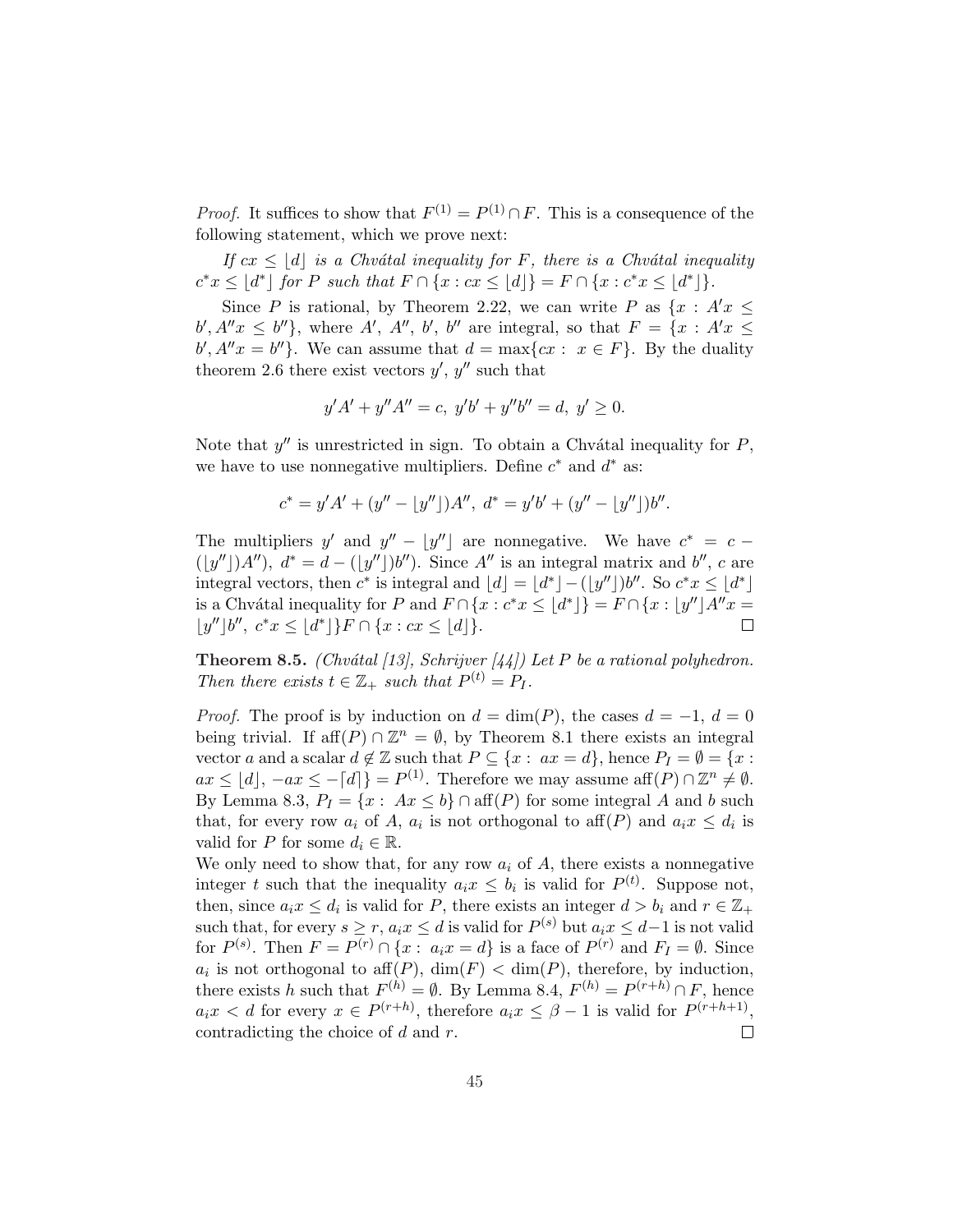#### 8.2 Split Rank

Let  $P := \{(x, y) \in \mathbb{R}^n \times \mathbb{R}^p : Ax + Gy \le b\}$  and let  $S := P \cap (\mathbb{Z}^n \times \mathbb{R}^p)$ . In this section, we denote the split closure  $P^{Split}$  of P by  $P^1$ .

For  $k \geq 2$ ,  $P^k$  denotes the split closure relative to  $P^{k-1}$  and it is called the k-th split closure relative to P. It follows from Theorem 6.5 that  $P^k$  is a polyhedron. Unlike for the pure integer case, there is in general no finite  $r$ such that  $P^r = \text{conv}(S)$  in the mixed integer case, as shown by the following example [17].

Example 8.6. Let  $S := \{(x, y) \in \mathbb{Z}_+^2 \times \mathbb{R}_+ : x_1 \geq y, x_2 \geq y, x_1 + x_2 + 2y \leq y\}$ 2}. Starting from  $P := \{(x_1, x_2, y) \in \mathbb{R}^3_+ : x_1 \geq y, x_2 \geq y, x_1 + x_2 + 2y \leq y\}$  $2$ , we claim that there is no finite r such that  $P^r = \text{conv}(S)$ .

To see this, note that P is a simplex with vertices  $O = (0, 0, 0)$ ,  $A =$  $(2,0,0), B = (0,2,0)$  and  $C = (\frac{1}{2},\frac{1}{2})$  $\frac{1}{2}, \frac{1}{2}$  $\frac{1}{2}$ ) (see Figure11). S is contained in the plane  $y = 0$ . More generally, consider a simplex P with vertices  $O, A, B$ and  $C = (\frac{1}{2}, \frac{1}{2})$  $(\frac{1}{2}, t)$  with  $t > 0$ . Let  $C_1 = C$ , let  $C_2$  be the point on the edge from C to A with coordinate  $x_1 = 1$  and  $C_3$  the point on the edge from C to B with coordinate  $x_2 = 1$ . Observe that no split disjunction removes all three points  $C_1$ ,  $C_2$ ,  $C_3$ . Let  $Q_i$  be the intersection of all split inequalities that do not cut off  $C_i$ . All split inequalities belong to at least one of these three sets, thus  $P^1 = Q_1 \cap Q_2 \cap Q_3$ . Let  $S_i$  be the simplex with vertices  $O, A, B, C_i$ . Clearly,  $S_i \subseteq Q_i$ . Thus  $S_1 \cap S_2 \cap S_3 \subseteq P^1$ . It is easy to verify that  $(\frac{1}{2})$  $\frac{1}{2}, \frac{1}{2}$  $\frac{1}{2}, \frac{t}{3}$  $(\frac{t}{3}) \in S_i$  for  $i = 1, 2$  and 3. Thus  $(\frac{1}{2})$  $\frac{1}{2}, \frac{1}{2}$  $\frac{1}{2}, \frac{t}{3}$  $(\frac{t}{3}) \in P^1$ . By induction,  $\left(\frac{1}{2}\right)$  $\frac{1}{2}, \frac{1}{2}$  $\frac{1}{2},\frac{7}{3'}$  $\overline{\frac{t}{3^k}}$ )  $\in P^k$ .



Figure 11: Example showing that the split rank can be unbounded

**Remark 8.7.** For mixed 0,1 programs, Theorem 7.2 implies that  $P^n =$  $conv(S)$ .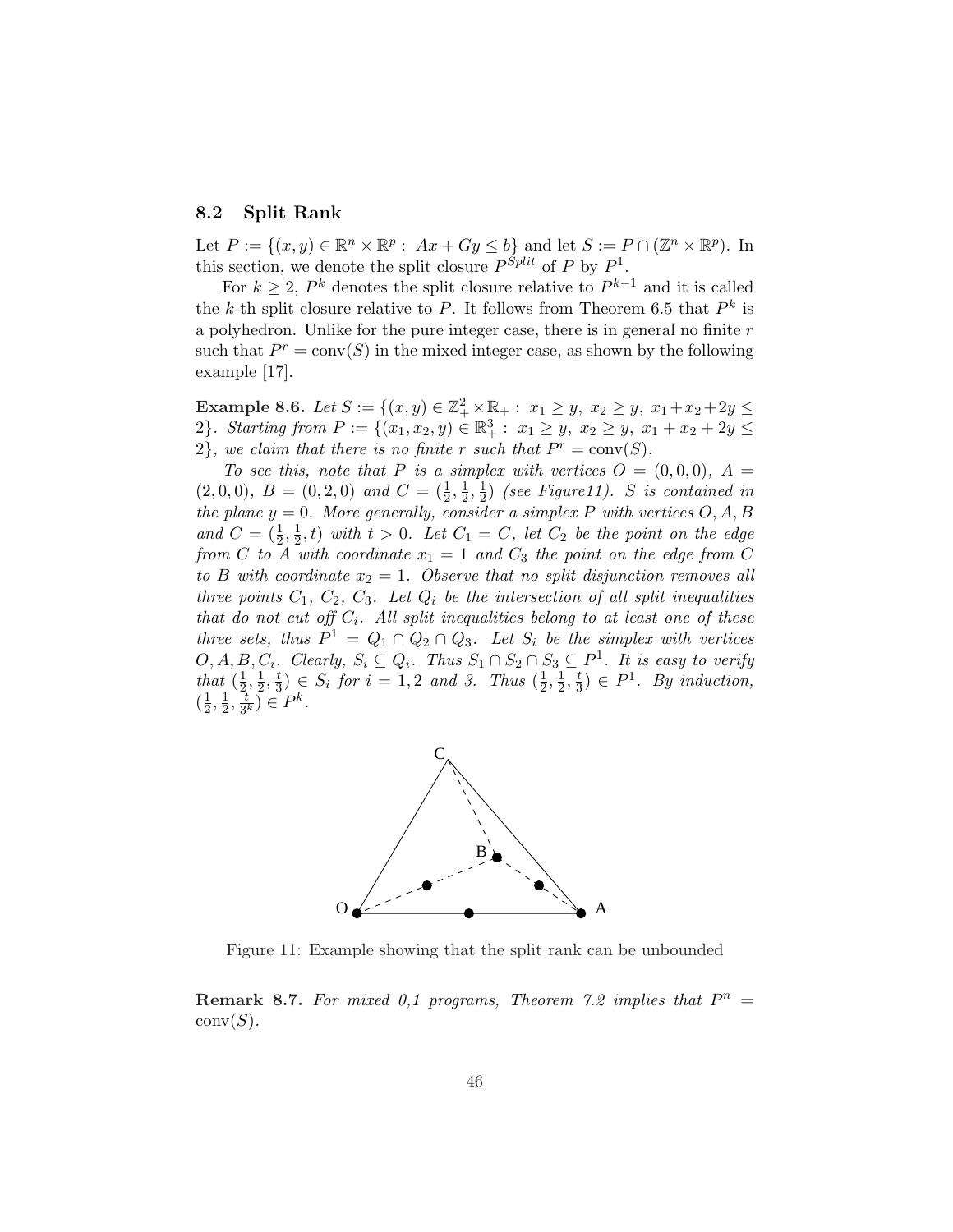**Example 8.8.** Cornuéjols and Li  $\begin{bmatrix} 18 \end{bmatrix}$  observed that the n-th split closure is needed for 0,1 programs, i.e. there are examples where  $P^k \neq \text{conv}(S)$  for all  $k < n$ . They use the following well-known polytope studied by Chvátal, Cook, and Hartmann [14]:

$$
P_{CCH} := \{ x \in [0,1]^n : \sum_{j \in J} x_j + \sum_{j \notin J} (1-x_j) \ge \frac{1}{2}, \text{ for all } J \subseteq \{1,2,\cdots,n\} \}
$$

Let  $F_j$  be the set of all vectors  $x \in \mathbb{R}^n$  such that j components of x are 1  $\frac{1}{2}$  and each of the remaining  $n - j$  components are equal to 0 or 1. The polytope  $P_{CCH}$  is the convex hull of  $F_1$ .

**Lemma 8.9.** If a polyhedron  $P \subseteq \mathbb{R}^n$  contains  $F_j$ , then its split closure  $P^1$ contains  $F_{j+1}$ .

*Proof.* It suffices to show that, for every  $(\pi, \pi_0) \in \mathbb{Z}^n \times \mathbb{Z}$ , the polyhedron  $\Pi = \text{conv}((P \cap \{x : \pi x \leq \pi_0\}) \cup (P \cap \{x : \pi x \geq \pi_0 + 1\}))$  contains  $F_{j+1}$ . Let  $v \in F_{j+1}$  and assume w.l.o.g. that the first  $j+1$  elements of v are equal to  $\frac{1}{2}$ . If  $\pi v \in \mathbb{Z}$ , then clearly  $v \in \Pi$ . If  $\pi v \notin \mathbb{Z}$ , then at least one of the first  $j + 1$  components of  $\pi$  is nonzero. Assume w.l.o.g. that  $\pi_1 > 0$ . Let  $v_1, v_2 \in F_i$  be equal to v except for the first component which is 0 and 1 respectively. Notice that  $v = \frac{v_1+v_2}{2}$ . Clearly, each of the intervals  $[\pi v_1, \pi v]$ and  $[\pi v, \pi v_2]$  contains an integer. Since  $\pi x$  is a continuous function, there are points  $\tilde{v}_1$  on the line segment conv $(v, v_1)$  and  $\tilde{v}_2$  on the line segment conv $(v, v_2)$  with  $\pi \tilde{v}_1 \in \mathbb{Z}$  and  $\pi \tilde{v}_2 \in \mathbb{Z}$ . This means that  $\tilde{v}_1$  and  $\tilde{v}_2$  are in  $\Pi$ . Since  $v \in \text{conv}(\tilde{v}_1, \tilde{v}_2)$ , this implies  $v \in \Pi$ .  $\Box$ 

Starting from  $P = P_{CCH}$  and applying the lemma recursively, it follows that the  $(n-1)$ -st split closure relative to  $P_{CCH}$  contains  $F_n$ , which is nonempty. Since  $conv(P_{CCH} \cap \{0,1\}^n)$  is empty, the *n*-th split closure is needed to obtain  $conv(P_{CCH} \cap \{0,1\}^n)$ . End of Example 8.8.

Remark 8.10. In view of Example 8.6 showing that no bound may exist on the split rank when the integer variables are general, and Remark 8.7 showing that the rank is always bounded when they are 0,1 valued, one is tempted to convert general integer variables into 0,1 variables. For a bounded integer variable  $0 \leq x \leq u$ , there are several natural transformations:

(i) a binary expansion of x (see Owen and Mehrotra  $\vert 41 \vert$ );

(*i*)  $x = \sum_{i=1}^{n}$ g expansion of x (see Owen and Menrotra [41]);<br> $\sum_{i=1}^{u} iz_i$ ,  $\sum z_i \leq 1$ ,  $z_i \in \{0,1\}$  (see Sherali and Adams [46] and Köppe, Louveaux and Weismantel [35]);<br> $\lim_{n \to \infty} \sum_{n=0}^{\infty} \sum_{n=0}^{\infty}$ 

(iii)  $x = \sum_{i=1}^{u} z_i, z_i \leq z_{i-1}, z_i \in \{0, 1\}$  (see Roy [43]).

More studies are needed to determine whether any practical benefit can be gained from such transformations.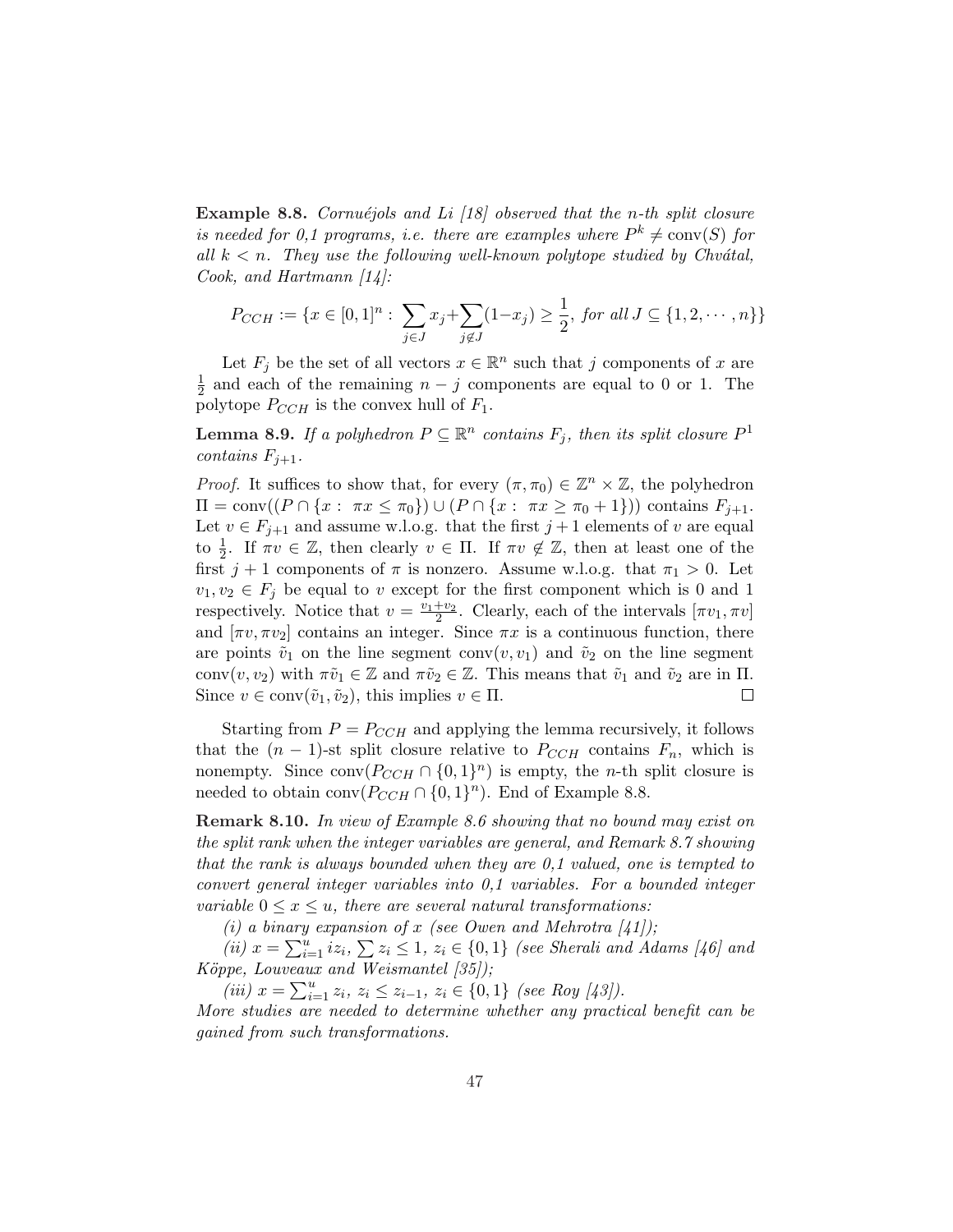# References

- [1] K. Andersen, G. Cornuéjols and Y. Li, Split closure and intersection cuts, Mathematical Programming A 102 (2005) 457–493.
- [2] E. Balas, Disjunctive programming: properties of the convex hull of feasible points, GSIA Management Science Research Report MSRR 348, Carnegie Mellon University (1974), published as invited paper in Discrete Applied Mathematics 89 (1998) 1–44.
- [3] E. Balas, Disjunctive programming and a hierarchy of relaxations for discrete optimization problems, SIAM Journal on Algebraic and Discrete Methods 6 (1985) 466–486.
- [4] E. Balas, S. Ceria and G. Cornuéjols, A lift-and-project cutting plane algorithm for mixed 0-1 programs, Mathematical Programming 58 (1993) 295–324.
- [5] E. Balas and R. Jeroslow, Strengthening cuts for mixed integer programs, European Journal of Operations Research 4 (1980) 224–234.
- [6] E. Balas and M. Perregaard, A Precise correspondence between lift-andproject cuts, simple disjunctive cuts and mixed integer Gomory cuts for 0-1 programming, Mathematical Programming B 94 (2003) 221–245.
- [7] E. Balas and A. Saxena, Optimizing over the split closure, Mathematical Programming A 113 (2008) 219-240.
- [8] R.E. Bixby, S. Ceria, C.M. McZeal and M.W.P. Savelsbergh, An updated mixed integer programming library: MIPLIB 3.0, Optima 58 (1998) 12–15.
- [9] P. Bonami, Etude et mise en oeuvre d'approches polyédriques pour la résolution de programmes en nombres entiers ou mixtes généraux, PhD Thesis, Université de Paris 6 (2003).
- [10] P. Bonami, G. Cornu´ejols, S. Dash, M. Fischetti and A. Lodi, Projected Chvátal-Gomory cuts for mixed integer linear programs, Mathematical Programming A 113 (2008) 241-257.
- [11] P. Bonami and M. Minoux, Using rank-1 lift-and-project closures to generate cuts for 0–1 MIPs, a computational investigation, Discrete Optimization 2 (2005) 288–307.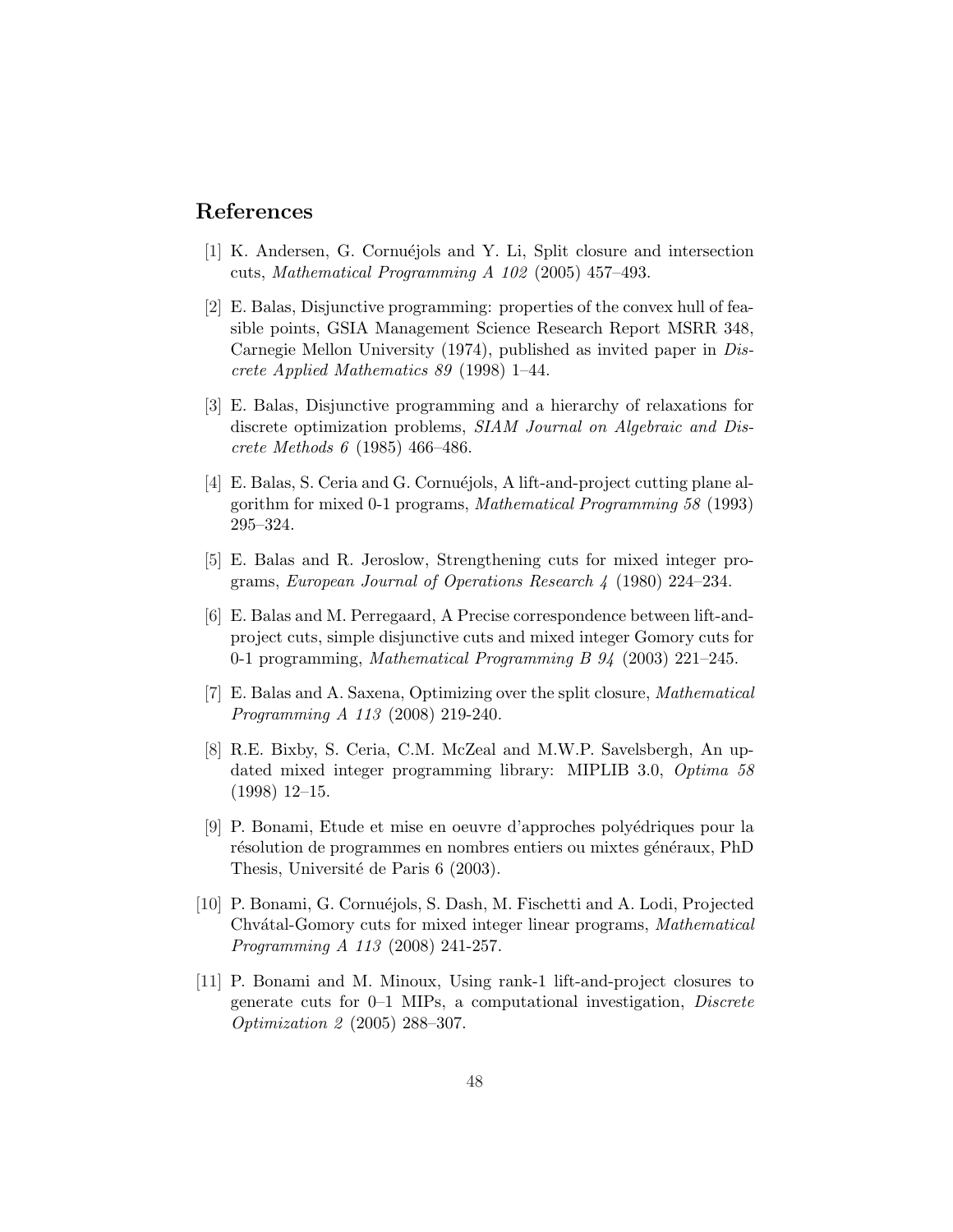- [12] A. Caprara and A.N. Letchford, On the separation of split cuts and related inequalities, Mathematical Programming B 94 (2003) 279–294.
- [13] V. Chvátal, Edmonds polytopes and a hierarchy of combinatorial optimization, Discrete Mathematics 4 (1973) 305–337.
- [14] V. Chvátal, W. Cook, and M. Hartmann, On cutting-plane proofs in combinatorial optimization, Linear Algebra and its Applications 114/115 (1989) 455–499.
- [15] M. Conforti, M. Di Summa and G. Zambelli, Minimally Infeasible Set Partitioning Problems with Balanced Constraints, Mathematics of Operations Research 32 (2007) 497-507.
- [16] S.A. Cook, The complexity of theorem-proving procedures, in: Proceedings of the Third Annual ACM Symposium on the Theory of Computing (Shaker Heights, Ohio 1971), ACM, New York (1971) 151-158.
- [17] W. Cook, R. Kannan and A. Schrijver, Chvátal closures for mixed integer programming problems, Mathematical Programming 47 (1990) 155–174.
- [18] G. Cornuéjols and Y. Li, On the rank of mixed 0,1 polyhedra,  $\textit{Mathe-}$ matical Programming A 91 (2002) 391–397.
- [19] G. Cornué jols and Y. Li, A connection between cutting plane theory and the geometry of numbers, Mathematical Programming A 93 (2002) 123–127.
- [20] G.B. Dantzig, Maximization of a linear function of variables subject to linear inequalities, in Activity Analysis of Production and allocation, T.C. Koopmans ed., Wiley N.Y. (1951) 339–347.
- [21] G. Dantzig. R. Fulkerson and S. Johnson, Solution of a large-scale traveling-salesman problem, Operations Research 2 (1954) 393–410.
- [22] S. Dash, O. Günlük and A. Lodi, MIR closures of polyhedral sets, IBM Research Tech. Report (2007).
- [23] J. Edmonds, Paths, trees, and flowers, Canadian Journal of Mathematics 17 (1965) 449–467.
- [24] J. Edmonds, Systems of distinct representatives and linear algebra, Journal of Research of the National Bureau of Standards B 71 (1967) 241–245.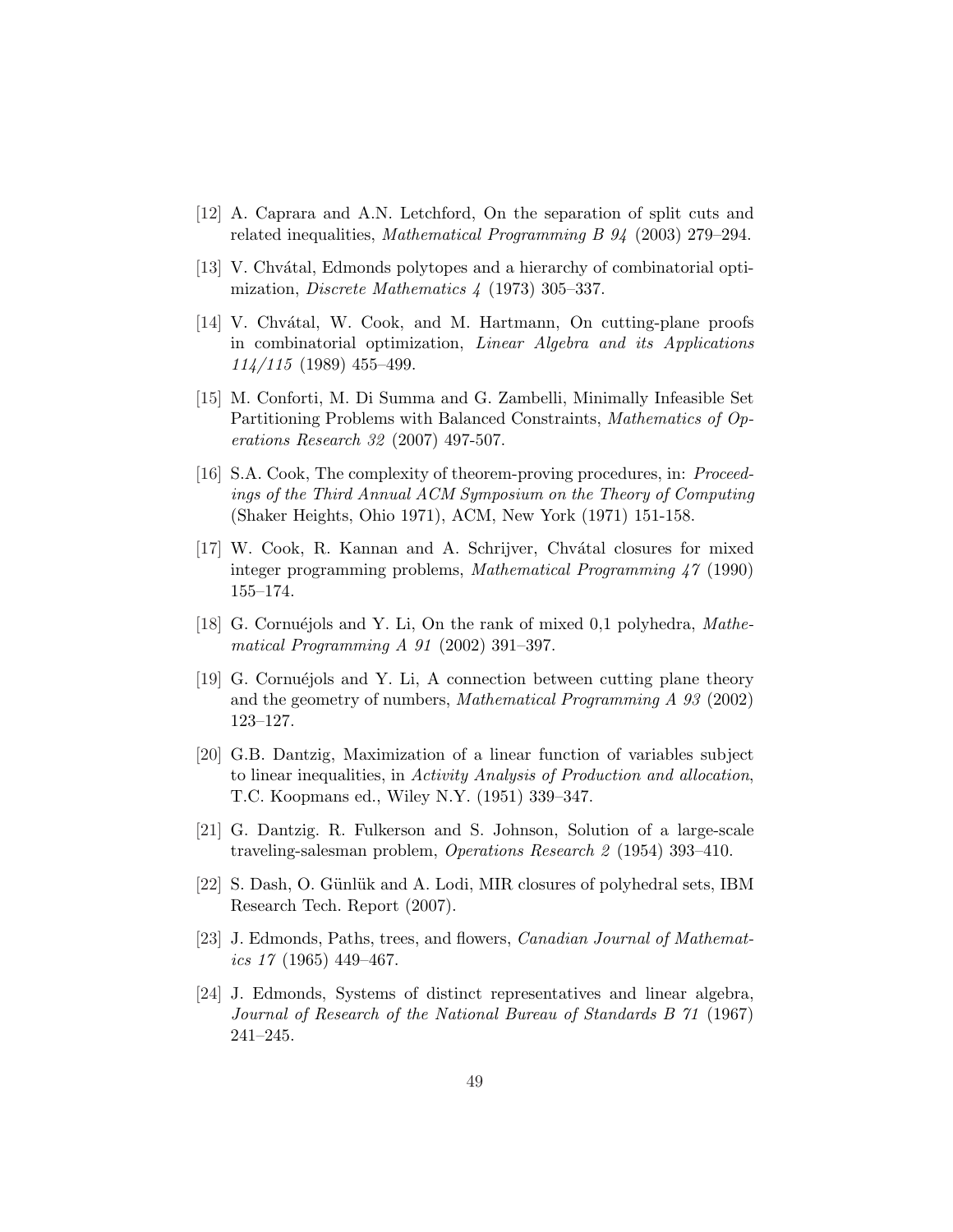- [25] F. Eisenbrand, On the membership problem for the elementary closure of a polyhedron, Combinatorica 19 (1999) 297–300.
- [26] Gy. Farkas, On the applications of the mechanical principle of Fourier, Mathematikai és Természettudományi Értesotö 12 (1894) 457–472.
- [27] M. Fischetti and A. Lodi, Optimizing over the first Chvátal closure, Mathematical Programming B 110 (2007) 3-20.
- [28] J.B.J. Fourier, Solution d'une question particulière du calcul des inégalités, Nouveau Bulletin des Sciences par la Société Philomatique de Paris (1826) 317–319.
- [29] C.F. Gauss, Theoria Motus Corporum Coelestium in Sectionibus Conicis Solem Ambientium, F. Perthes & J.H. Besser, Hamburg (1809).
- [30] M.X. Goemans and D.P. Williamson, Improved approximation algorithms for maximum cut and satisfiability problems using semidefinite programming, Journal of the ACM 42 (1995) 1115–1145.
- [31] R.E. Gomory, Outline of an algorithm for integer solutions to linear programs, Bulletin of the American Mathematical Society 64 (1958) 275–278.
- [32] R.E. Gomory, An algorithm for integer solutions to linear programs, Recent Advances in Mathematical Programming, R.L. Graves and P. Wolfe eds., McGraw-Hill, New York (1963) 269–302.
- [33] N. Karmarkar, A new polynomial-time algorithm for linear programming, Combinatorica 4 (1984) 373–395.
- [34] L.G. Khachiyan, A polynomial algorithm in linear programming, Soviet Mathematics Doklady 20 (1979) 191–194.
- [35] M. Köppe, Q. Louveaux and R. Weismantel, Intermediate integer programming representations using value disjunctions, Discrete Optimization 5 (2008) 293-313.
- [36] H.W. Lenstra, Integer programming with a fixed number of variables, Mathematics of Operations Research 8 (1983) 538–548.
- [37] L. Lovász and A. Schrijver, Cones of matrices and set-functions and 0-1 optimization, SIAM Journal of Optimization 1 (1991) 166–190.